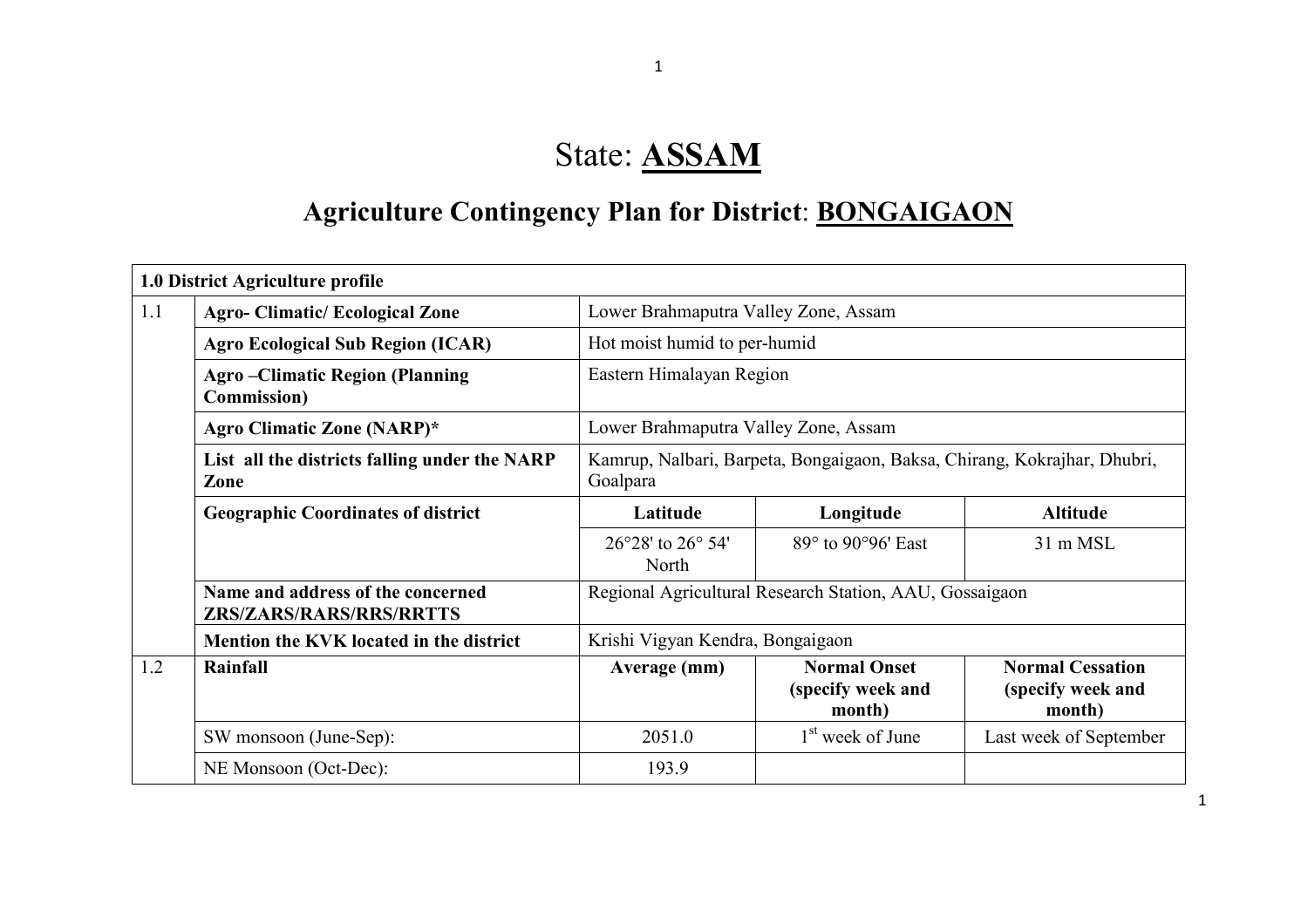| Winter (Jan-Feb)   | 31.4   |  |
|--------------------|--------|--|
| Summer (March-May) | 826.1  |  |
| Annual             | 3102.4 |  |

\*If a district falls in two NARP zones, mention the zone in which more than 50% area falls

| 1.3 | Land use pattern<br>of the district<br>(latest statistics) | Geograph<br><i>ical area</i> | <b>Forest</b><br>area | <b>Land under</b><br>non-<br>agricultural | Permanent<br><b>pastures</b> | Cultivable  <br>wasteland | <b>Land Under</b><br>Misc. tree<br>crops and | <b>Barren</b><br>and<br>uncultivabl | Curre<br>nt<br>fallows | <b>Other</b><br>fallows |
|-----|------------------------------------------------------------|------------------------------|-----------------------|-------------------------------------------|------------------------------|---------------------------|----------------------------------------------|-------------------------------------|------------------------|-------------------------|
|     |                                                            |                              |                       | use                                       |                              |                           | groves                                       | e land                              |                        |                         |
|     | Area (Lakh ha)                                             | . 99                         | 0.042                 | 0.10                                      | 0.15                         | 0.334                     | 0.042                                        | 0.086                               | 0.026                  |                         |

| 1.4 | <b>Major Soils</b>  |                          |        | Area ('000 ha)   |                          |                          | Percent (%) of total     |                          |                          |                          |                 |
|-----|---------------------|--------------------------|--------|------------------|--------------------------|--------------------------|--------------------------|--------------------------|--------------------------|--------------------------|-----------------|
|     | <b>Blocks</b>       | <b>Manikp</b>            | Dangto | <b>Boitamari</b> | Srijangra                | Tapattari                | Manikpu                  | Dangto                   | <b>Boitamari</b>         | Srijangra                | <b>Tapattar</b> |
|     |                     | <b>ur</b>                |        |                  | m                        |                          |                          |                          |                          | m                        |                 |
|     | 1. Light grey       | 19627                    | 15679  | 14689            | 14831                    | 10317                    | $\overline{\phantom{0}}$ | $\blacksquare$           | $\overline{\phantom{a}}$ | -                        |                 |
|     | 2. Red soil         | 8411                     | 8442   | 9391             | 5486                     | 4012                     |                          | -                        |                          |                          |                 |
|     | (Mixed)             |                          |        |                  |                          |                          |                          |                          |                          |                          |                 |
|     | 3. Sandy soil       | 4766                     | 2895   | 3853             | 3048                     | 3099                     | $\overline{\phantom{0}}$ | $\blacksquare$           | $\overline{\phantom{a}}$ | $\overline{\phantom{a}}$ |                 |
|     | 4. Sandy loam       | 17384                    | 15920  | 15411            | 13409                    | 9600                     | $\overline{\phantom{a}}$ | $\sim$                   | $\blacksquare$           | $\overline{\phantom{a}}$ |                 |
|     | 5. Clay loam        | 5888                     | 5307   | 4816             | 3860                     | 1719                     | $\overline{\phantom{0}}$ | ۰.                       | $\blacksquare$           | -                        |                 |
|     | Others (specify):   | $\overline{\phantom{a}}$ | -      | $\sim$           | $\overline{\phantom{a}}$ | $\overline{\phantom{a}}$ | -                        | $\overline{\phantom{0}}$ | $\,$                     | $\overline{\phantom{a}}$ |                 |
| 1.5 | <b>Agricultural</b> |                          |        | Area ('000 ha)   |                          |                          | Cropping intensity %     |                          |                          |                          |                 |
|     | land use            |                          |        |                  |                          |                          |                          |                          |                          |                          |                 |
|     | Net sown area       |                          |        | 68.92            |                          |                          |                          |                          | 167%                     |                          |                 |
|     | Area sown           |                          | Ξ.     |                  |                          |                          |                          |                          |                          |                          |                 |
|     | more than once      |                          |        |                  |                          |                          |                          |                          |                          |                          |                 |
|     | Net irrigated       |                          | 17.164 |                  |                          |                          |                          |                          |                          |                          |                 |
|     | area                |                          |        |                  |                          |                          |                          |                          |                          |                          |                 |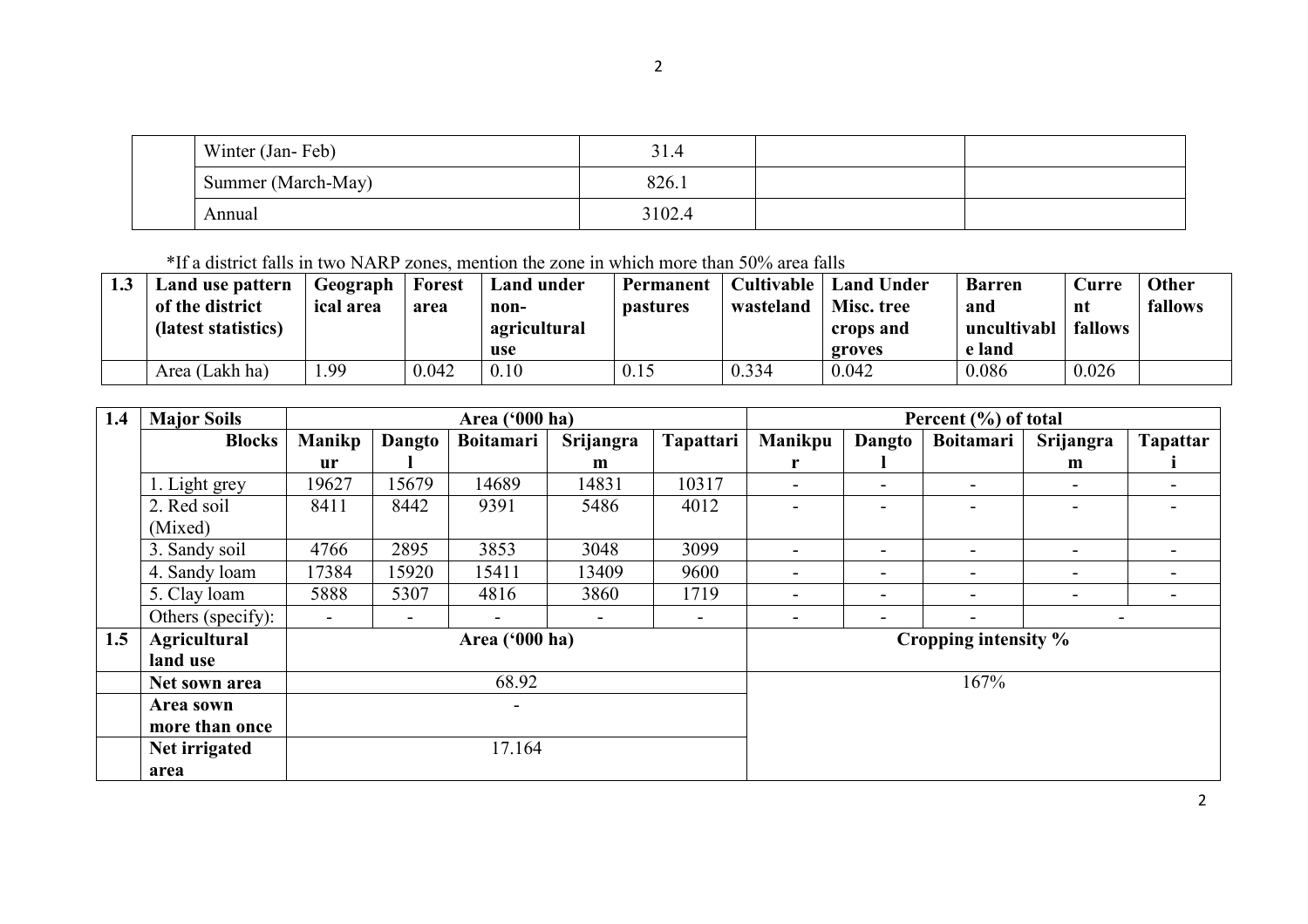| .rocc<br>onned.<br>$ -$ | 1.3.10 |  |
|-------------------------|--------|--|
| area                    |        |  |

3

| 1.6 | <b>Irrigation</b>                | Area ('000 ha)           |                              | Percent $(\% )$         |
|-----|----------------------------------|--------------------------|------------------------------|-------------------------|
|     | Net cultivated area              | 68.92                    |                              |                         |
|     | Net irrigated area               | 17.164                   |                              |                         |
|     | Gross cultivated area            | 115.10                   |                              | $\blacksquare$          |
|     | Gross irrigated area             | 28.66                    |                              |                         |
|     | Rainfed area                     | 51.76                    |                              |                         |
|     | <b>Sources of irrigation</b>     | Number                   | Area ('000 ha)               | $%$ area                |
|     | Canals/channels                  | $\blacksquare$           |                              |                         |
|     | Tanks                            | $\blacksquare$           |                              |                         |
|     | Open wells / Bore wells          | -                        | 0.94                         | 5.48                    |
|     | <b>STW</b>                       | $\blacksquare$           | 14.91                        | 86.87                   |
|     | Lift irrigation                  | $\blacksquare$           | 1.066                        | 6.21                    |
|     | Other sources                    | $\overline{\phantom{a}}$ | 0.248                        | 1.44                    |
|     | Total                            | $\blacksquare$           | 17.164                       |                         |
|     | Pumpsets                         | $\blacksquare$           | $\qquad \qquad \blacksquare$ |                         |
|     | Micro-irrigation                 | $\overline{\phantom{0}}$ | $\blacksquare$               |                         |
|     | Groundwater availability and use | No. of blocks            | $%$ area                     | <b>Quality of water</b> |
|     | Over exploited                   | -                        | $\blacksquare$               |                         |
|     | Critical                         | $\overline{\phantom{0}}$ |                              | ۰                       |
|     | Semi critical                    | -                        | $\overline{\phantom{0}}$     | -                       |
|     | Safe                             | $\overline{a}$           |                              | $\overline{a}$          |
|     | Wastewater availability and use  |                          |                              |                         |

\*over-exploited: groundwater utilization > 100%; critical:90-100%; semi critical: 70-90%; safe: <70%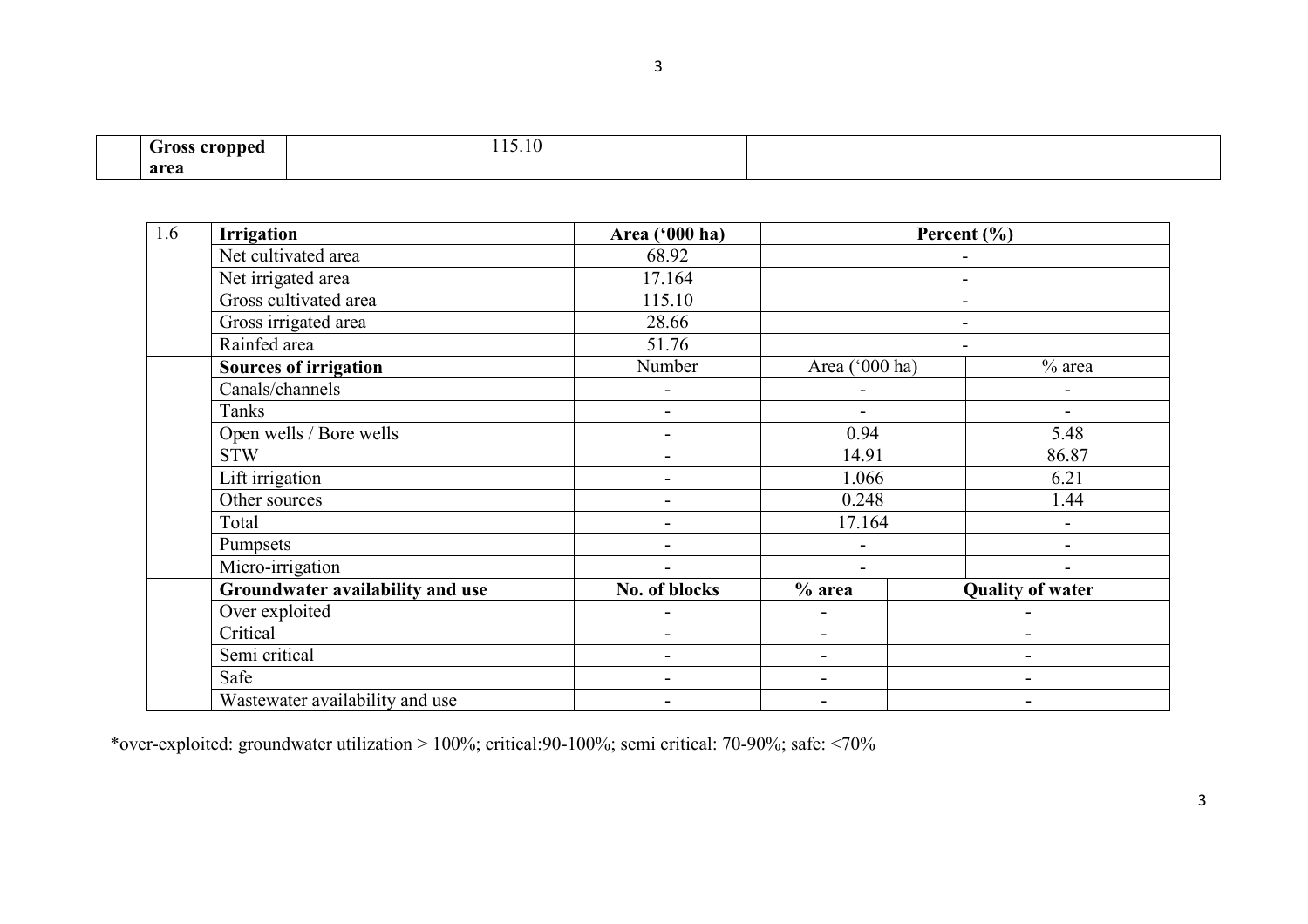Are under major field crops & horticulture etc.

| 1.7 | <b>Major field crops</b> | Total area (ha) |
|-----|--------------------------|-----------------|
|     | Rice (Sali)              | 60754           |
|     | Rice (Ahu)               | 34112           |
|     | Rice (Boro)              | 9983            |
|     | Rapeseed & mustard       | 13182           |
|     | Sesame                   | 572             |
|     | Blackgram                | 2667            |
|     | Lentil                   | 2417            |
|     | Wheat                    | 5942            |
|     | Jute                     | 2994            |

| 1.7 | <b>Horticulture crops- Fruits</b>         | <b>Total area</b> |
|-----|-------------------------------------------|-------------------|
|     | Pineapple                                 | 257.0             |
|     | Jackfruit                                 | 147.0             |
|     | Litchi                                    | 254.0             |
|     | Mango                                     | 95.0              |
|     | Orange                                    | 98.0              |
|     | Coconut                                   | 549.0             |
|     | Banana                                    | 682.0             |
|     | Assam lemon                               | 252.0             |
|     | Guava                                     | 52.0              |
|     | <b>Horticultural crops- Vegetables</b>    | <b>Total area</b> |
|     | Kharif vegetables                         | 1650.00           |
|     | Rabi vegetables                           | 2407.00           |
|     | <b>Medicinal and Aromatic crops</b>       | <b>Total area</b> |
|     | <b>Total Medicinal and Aromatic crops</b> | 124.0             |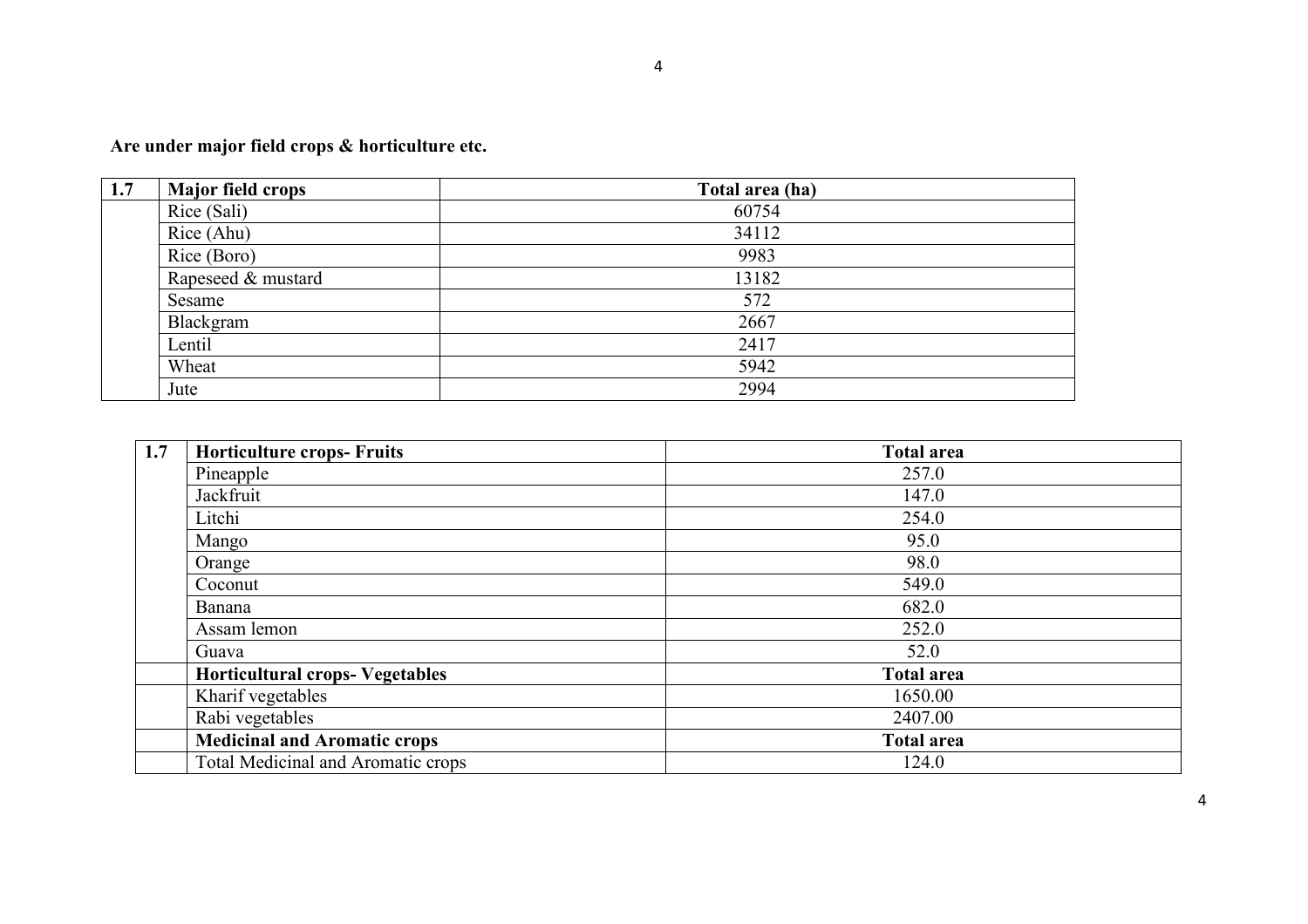| <b>Plantation crops</b> | <b>Total area</b>        |
|-------------------------|--------------------------|
| Miscellaneous crop      | 4.18                     |
| <b>Fodder crops</b>     | <b>Total area</b>        |
| Total fodder crop area  | $\overline{\phantom{0}}$ |
| <b>Grazing land</b>     | 5.01                     |

\*If break up data (irrigated, rainfed) is not available, give total area

| 1.8  | <b>Livestock</b>              | Number ('000)                             |                                          |                           |  |  |  |
|------|-------------------------------|-------------------------------------------|------------------------------------------|---------------------------|--|--|--|
|      | Cows                          | Cross breed: 3.743<br>Indigenous: 216.236 |                                          |                           |  |  |  |
|      | <b>Buffaloes</b> total        |                                           | Indigenous: 1.901<br>Cross breed: 1.238  |                           |  |  |  |
|      | Commercial dairy farms        | 18                                        |                                          |                           |  |  |  |
|      | Goat                          | 84.023                                    |                                          |                           |  |  |  |
|      | Sheep                         |                                           | 30.337                                   |                           |  |  |  |
|      | Others (Camel, Pig, Yak etc.) | $\sum$                                    | Cross breed: 4.09                        | Indigenous: 8.177         |  |  |  |
| 1.9  | <b>Poultry</b>                |                                           | Duck: 137.916<br><b>Chicken: 496.649</b> |                           |  |  |  |
|      | Commercial                    |                                           |                                          |                           |  |  |  |
|      | Backyard                      |                                           |                                          |                           |  |  |  |
| 1.10 | <b>Inland Fisheries</b>       | Area (ha)                                 | Yield (t/ha)                             | <b>Production (tones)</b> |  |  |  |
|      | Brackish water                |                                           |                                          |                           |  |  |  |
|      | Fresh water                   |                                           | $\qquad \qquad$                          |                           |  |  |  |
|      | Others (Ponds and Tanks)      | 494.00                                    |                                          |                           |  |  |  |
|      | Water logged / beels          | 1794.40                                   | $\qquad \qquad$                          |                           |  |  |  |
|      | Swamps                        | 96.44                                     | $\blacksquare$                           | $\overline{\phantom{0}}$  |  |  |  |
|      | Low lying areas               | 43.85                                     | $\blacksquare$                           | $\blacksquare$            |  |  |  |
|      | Derelict area                 | 14.70                                     | $\overline{\phantom{a}}$                 | $\overline{\phantom{0}}$  |  |  |  |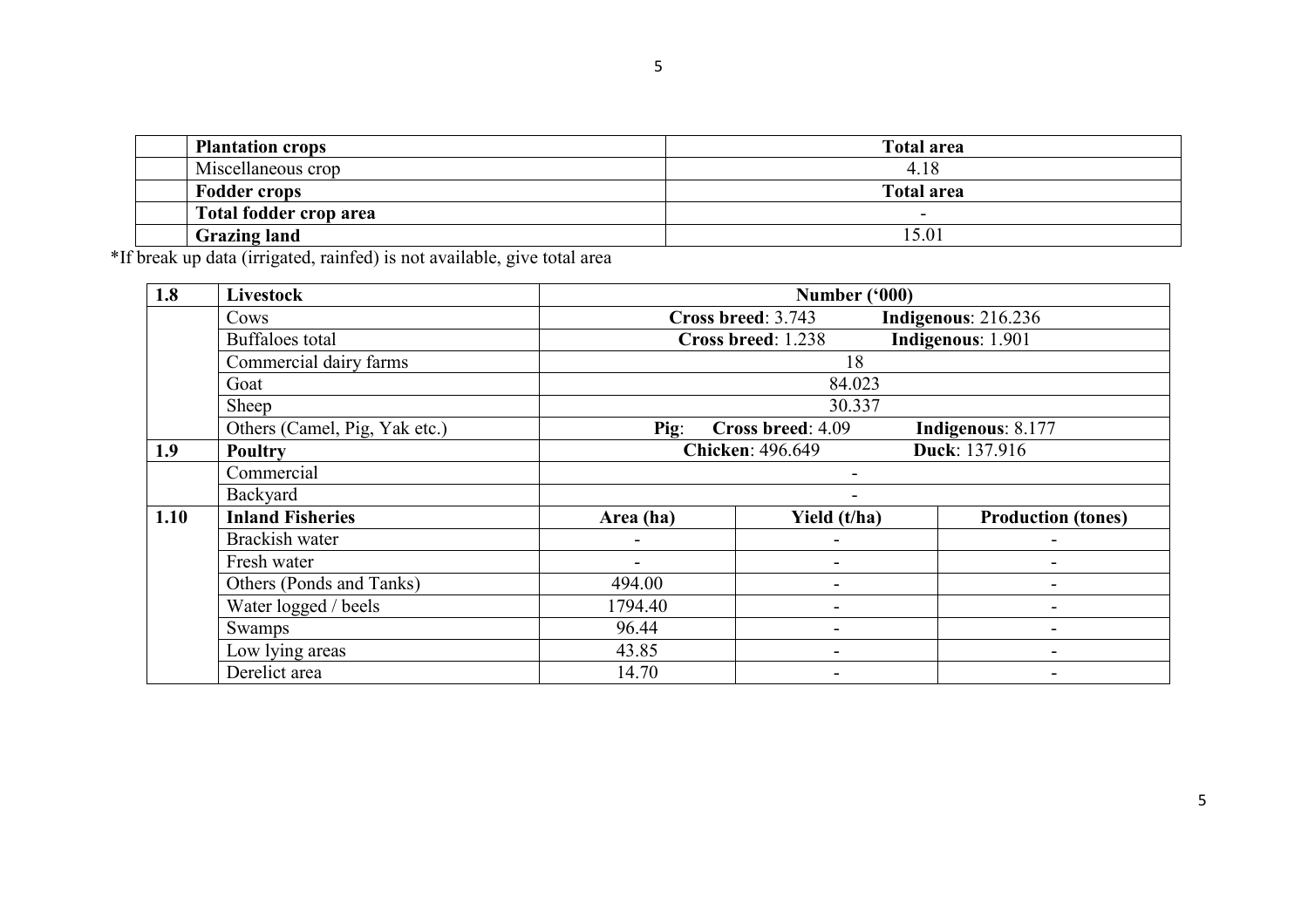| 1.11 | <b>Production</b>                        | <b>Kharif</b>                |                         | Rabi                         |                         | <b>Summer</b>                |                          | <b>Total</b>          |                         |
|------|------------------------------------------|------------------------------|-------------------------|------------------------------|-------------------------|------------------------------|--------------------------|-----------------------|-------------------------|
|      | and<br>productivity<br>of major<br>crops | <b>Production</b><br>(900 t) | Productivity<br>(kg/ha) | <b>Production</b><br>(900 t) | Productivity<br>(kg/ha) | <b>Production</b><br>(900 t) | Productivit<br>(kg/ha)   | Production<br>(900 t) | Productivity<br>(kg/ha) |
|      | Rice                                     | 71.0<br>(Sali rice)          | 1160.0<br>(Sali rice)   | 19.1<br>(Boro rice)          | 1913.0<br>(Boro rice)   | 32.3<br>(Ahu rice)           | 946.0<br>(Ahu rice)      | 122.40                | 1340.0                  |
|      | Toria                                    | $\sim$                       |                         | 6.6                          | 501.0                   |                              |                          | 6.6                   | 501.0                   |
|      | Jute                                     | -                            | -                       |                              |                         | 27.36                        | 1645.0                   | 27.36                 | 1645.0                  |
|      | wheat                                    | ۰                            |                         | 8.73                         | 1435.0                  | $\overline{\phantom{a}}$     | $\overline{\phantom{a}}$ | 8.73                  | 1435.0                  |
|      | Vegetables                               | 19.19                        | 11630.0                 | 39.48                        | 16400.00                |                              | $\overline{\phantom{a}}$ | 58.67                 | 14015.0                 |
|      |                                          |                              |                         |                              |                         |                              | -                        |                       |                         |

| 1.12 | Sowing window for 5 major      | <b>Rice</b>                    | <b>Toria</b>                    | Jute                     | <b>Vegetables</b>   | Wheat                               |
|------|--------------------------------|--------------------------------|---------------------------------|--------------------------|---------------------|-------------------------------------|
|      | crops (Start and end of sowing |                                |                                 |                          |                     |                                     |
|      | period)                        |                                |                                 |                          |                     |                                     |
|      | Kharif-Rainfed                 | $3rd$ week of May-             |                                 | $2nd$ week of            | $2nd$ week of Feb   |                                     |
|      |                                | $4th$ week of                  |                                 | March $-2nd$             | to $2^{nd}$ week of |                                     |
|      |                                | September                      |                                 | week of May              | April               |                                     |
|      | Kharif-Irrigated               |                                |                                 |                          |                     |                                     |
|      | Rabi-Rainfed                   |                                | 2 <sup>nd</sup><br>week of Oct- | $\overline{\phantom{a}}$ |                     |                                     |
|      |                                |                                | 2 <sup>nd</sup><br>week of Nov  |                          |                     |                                     |
|      | Rabi-irrigated                 | 2 <sup>nd</sup><br>week of Nov | $\overline{\phantom{0}}$        |                          | $2nd$ week of       |                                     |
|      |                                | to $2^{nd}$ week of Jan        |                                 |                          | October to $30th$   |                                     |
|      |                                |                                |                                 |                          | November            |                                     |
|      | Rabi-Rainfed                   |                                |                                 |                          |                     | $\overline{5}^{\text{th}}$ November |
|      |                                |                                |                                 |                          |                     | to $2^{nd}$ week of                 |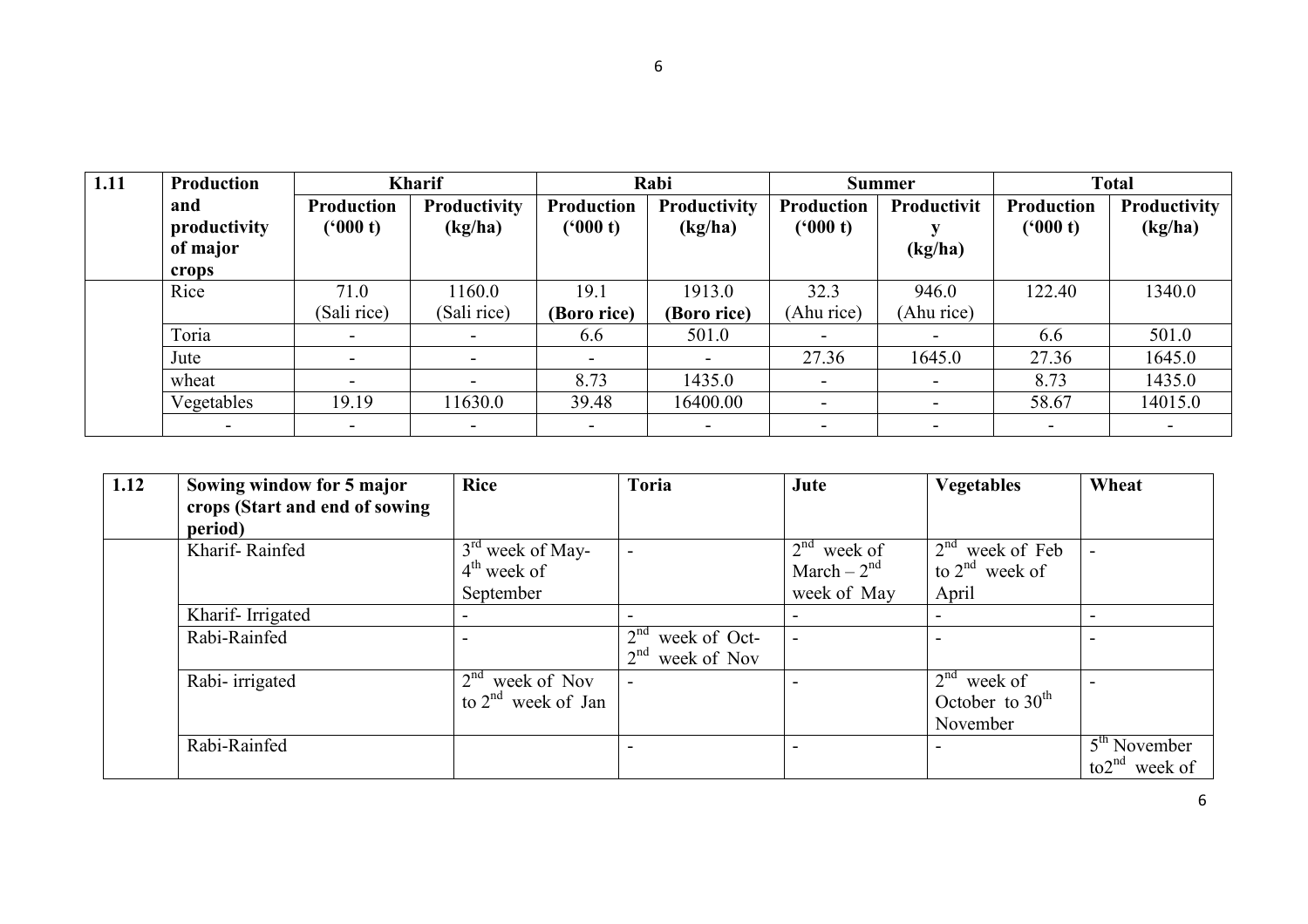|                 |                                                    |  | December |
|-----------------|----------------------------------------------------|--|----------|
| Rabi- irrigated | $\gamma$ nd<br>week of<br>$\overline{\phantom{0}}$ |  |          |
|                 | February to $2^{nd}$                               |  |          |
|                 | week of March                                      |  |          |

| 1.13 | What is the major contingency the district is prone to?<br>(Tick mark) | Regular* | Occasional                       | <b>None</b> |
|------|------------------------------------------------------------------------|----------|----------------------------------|-------------|
|      | <b>Drought</b>                                                         |          |                                  |             |
|      | Flood                                                                  |          |                                  |             |
|      | Cyclone                                                                |          |                                  |             |
|      | <b>Hail storm</b>                                                      |          |                                  |             |
|      | <b>Heat wave</b>                                                       |          |                                  |             |
|      | Cold wave                                                              |          |                                  |             |
|      | frost                                                                  |          |                                  |             |
|      | Sea water intrusion                                                    |          |                                  |             |
|      | <b>Snowfall</b>                                                        |          |                                  |             |
|      | Landslide                                                              |          |                                  |             |
|      | Earthquake                                                             |          |                                  |             |
|      | Pests and disease outbreak (specify)                                   |          | $\sqrt{}$ (rice stem borer, leaf |             |
|      |                                                                        |          | folder, sheath blight, late      |             |
|      |                                                                        |          | blight, aphid)                   |             |
|      | Others (like fog, cloud bursting etc.)                                 |          |                                  |             |

\*when contingency occurs in six out of 10years.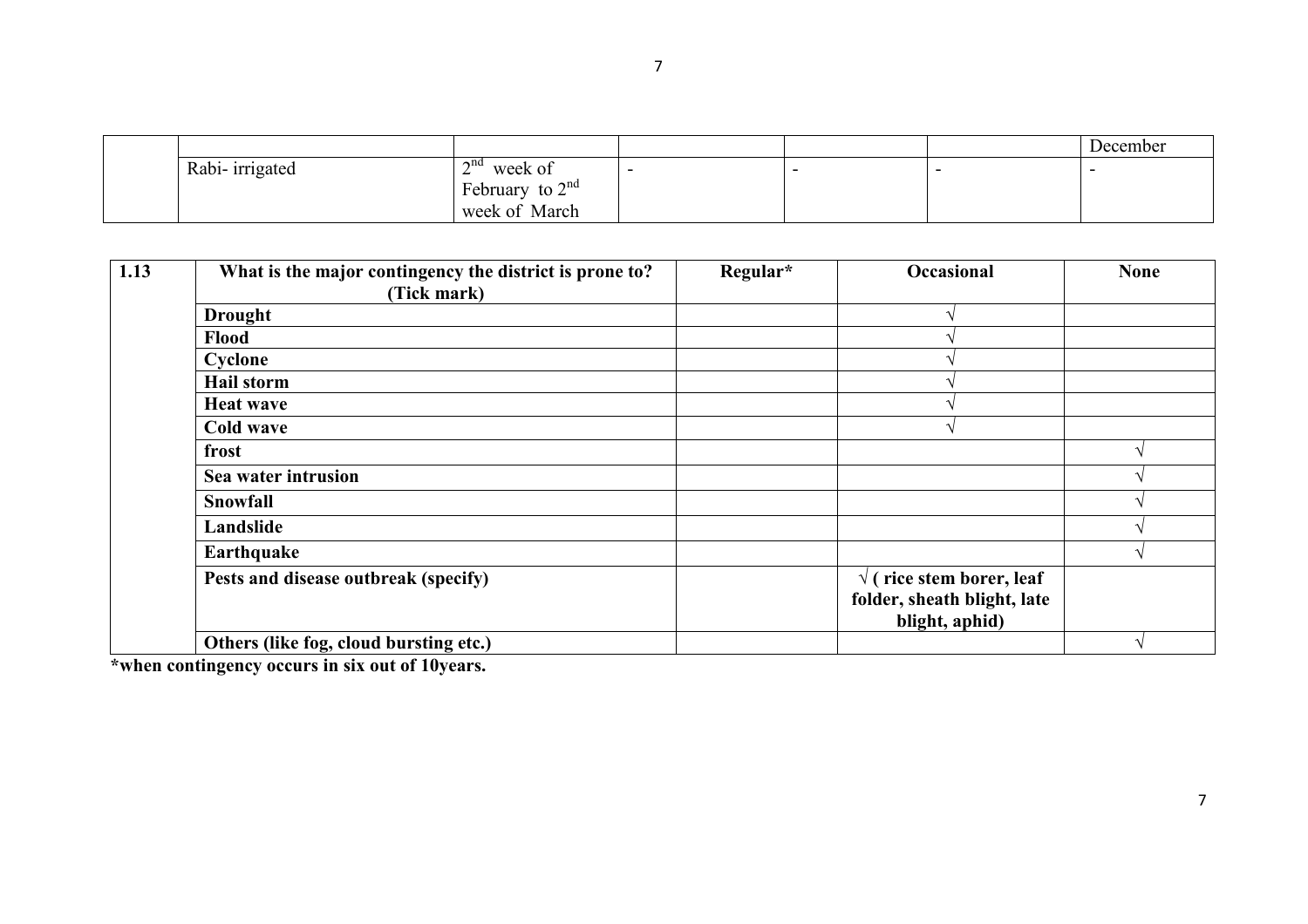| 1.14 | Include Digital maps of the district for | Location map of district with in State as<br>Annexure 1 | <b>Enclosed: Yes</b> |
|------|------------------------------------------|---------------------------------------------------------|----------------------|
|      |                                          | Mean annual rainfall as Annexure 2                      | <b>Enclosed: Yes</b> |
|      |                                          | Soil map as Annexure 3                                  | <b>Enclosed: Yes</b> |

# 2.0. Strategies for weather related contingencies

# 2.1 Drought

# 2.1.1 Rainfed situation:

| <b>Condition</b>                                     |                                                   | <b>Suggested Contingency measures</b>                                                                         |                                   |                                     |                                     |  |
|------------------------------------------------------|---------------------------------------------------|---------------------------------------------------------------------------------------------------------------|-----------------------------------|-------------------------------------|-------------------------------------|--|
| <b>Early season</b><br>drought<br>(delayed<br>onset) | Major<br>Farming<br>situation                     | Crop/cropping<br>system                                                                                       | Change in crop/cropping<br>system | <b>Agronomic measures</b>           | <b>Remarks</b> on<br>Implementation |  |
| Delay by 2<br>weeks<br>$3rd$ week of                 | Rainfed<br>upland (Sandy<br>loam to clay<br>loam) | -Rice (DS)- Toria<br>/Lentil/ Sesamum/<br>Wheat /Potato/<br>Rabi vegetables                                   | No change                         | Recommended package of<br>practices |                                     |  |
| June                                                 |                                                   | Summer<br>vegetables/<br>Blackgram/Sesame<br>$(kharif)$ -<br>Toria/Lentil/<br>Wheat/Potato/Rabi<br>vegetables | No change                         | Recommended package of<br>practices |                                     |  |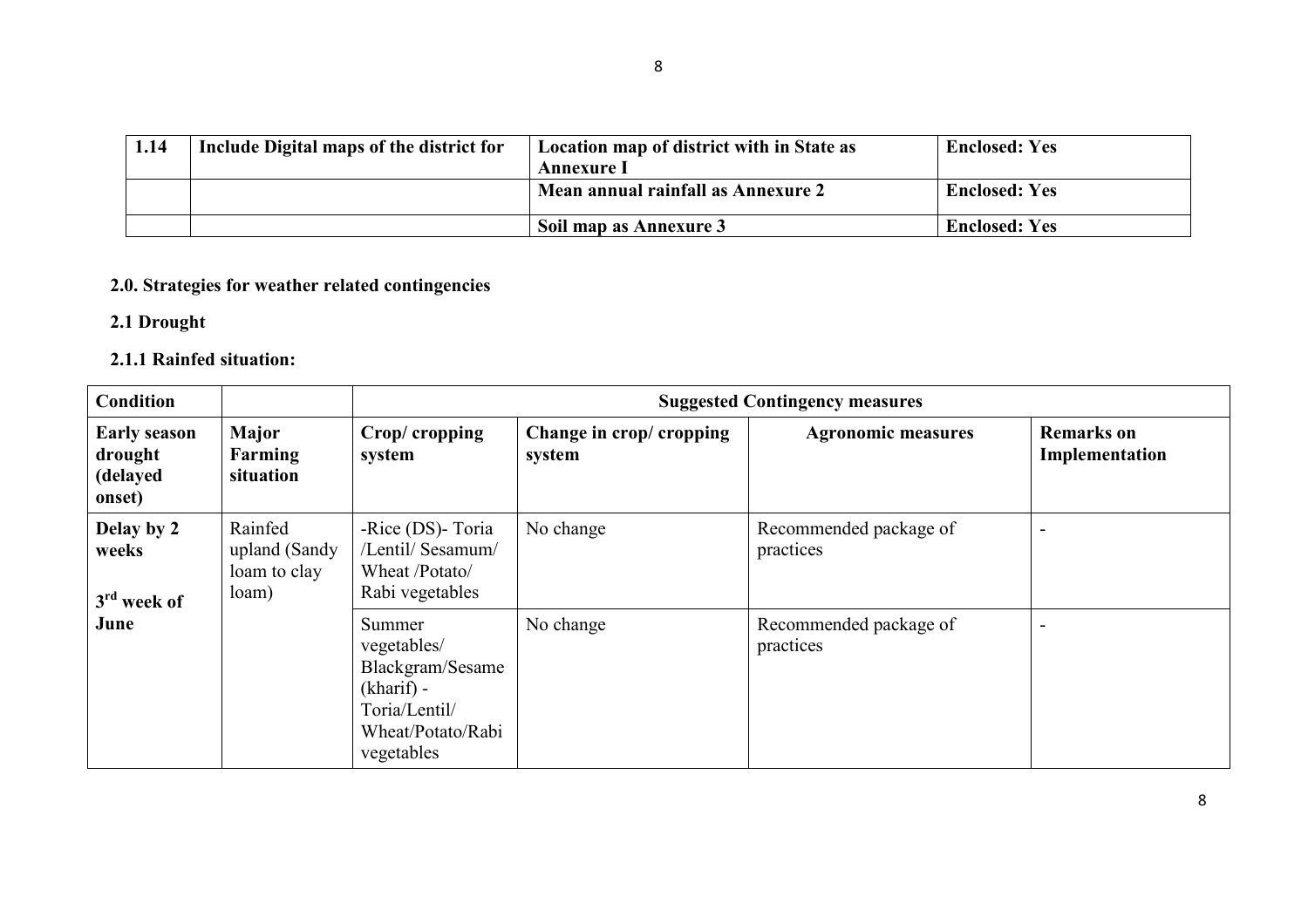| Rainfed<br>medium<br>land/medium<br>low land | Rice(Kharif)-<br>Toria/ Rabi pulse/<br>Wheat/Potato/Rabi<br>vegetables    | No change | Recommended package of<br>practices                                                                                                                                                                                                                                                                                                                                                                                                                                                                               |                                                                                      |
|----------------------------------------------|---------------------------------------------------------------------------|-----------|-------------------------------------------------------------------------------------------------------------------------------------------------------------------------------------------------------------------------------------------------------------------------------------------------------------------------------------------------------------------------------------------------------------------------------------------------------------------------------------------------------------------|--------------------------------------------------------------------------------------|
| (Sandy loam to<br>clay loam)                 | Rice (kharif) as<br>monocropping                                          | No change | Recommended package of<br>practices                                                                                                                                                                                                                                                                                                                                                                                                                                                                               |                                                                                      |
|                                              | Rice (kharif) – rice<br>(rabi/summer)                                     | No change | Recommended package of<br>practices                                                                                                                                                                                                                                                                                                                                                                                                                                                                               |                                                                                      |
| Flood prone<br>(Loamy to clay<br>loam)       | Summer vegetables<br>$- Toria/Lentil/$<br>Wheat/Potato/Rabi<br>vegetables | No change | Recommended package of<br>practices                                                                                                                                                                                                                                                                                                                                                                                                                                                                               | $\blacksquare$                                                                       |
|                                              | Rice(Kharif) as<br>mono cropping                                          | No change | -If transplanting is possible within<br>July, select suitable varieties like<br>Ranjit, Bahadur, Piolee, Mahsuri,<br>etc.<br>-If flood water recedes early and<br>transplanting can be done by mid<br>August, select varieties like<br>Kushal, Prasadbhog, etc.<br>-Select suitable rice varieties such<br>as Satyaranjan, Basundhara, Luit<br>and Kapilee (transplanting up to<br>last part of August) where flood<br>water is expected recede by the last<br>part of August.<br>-For chronically flood affected | - KVKs, RARSs under<br>AAU, Jorhat are the<br>source foundation &<br>certified seeds |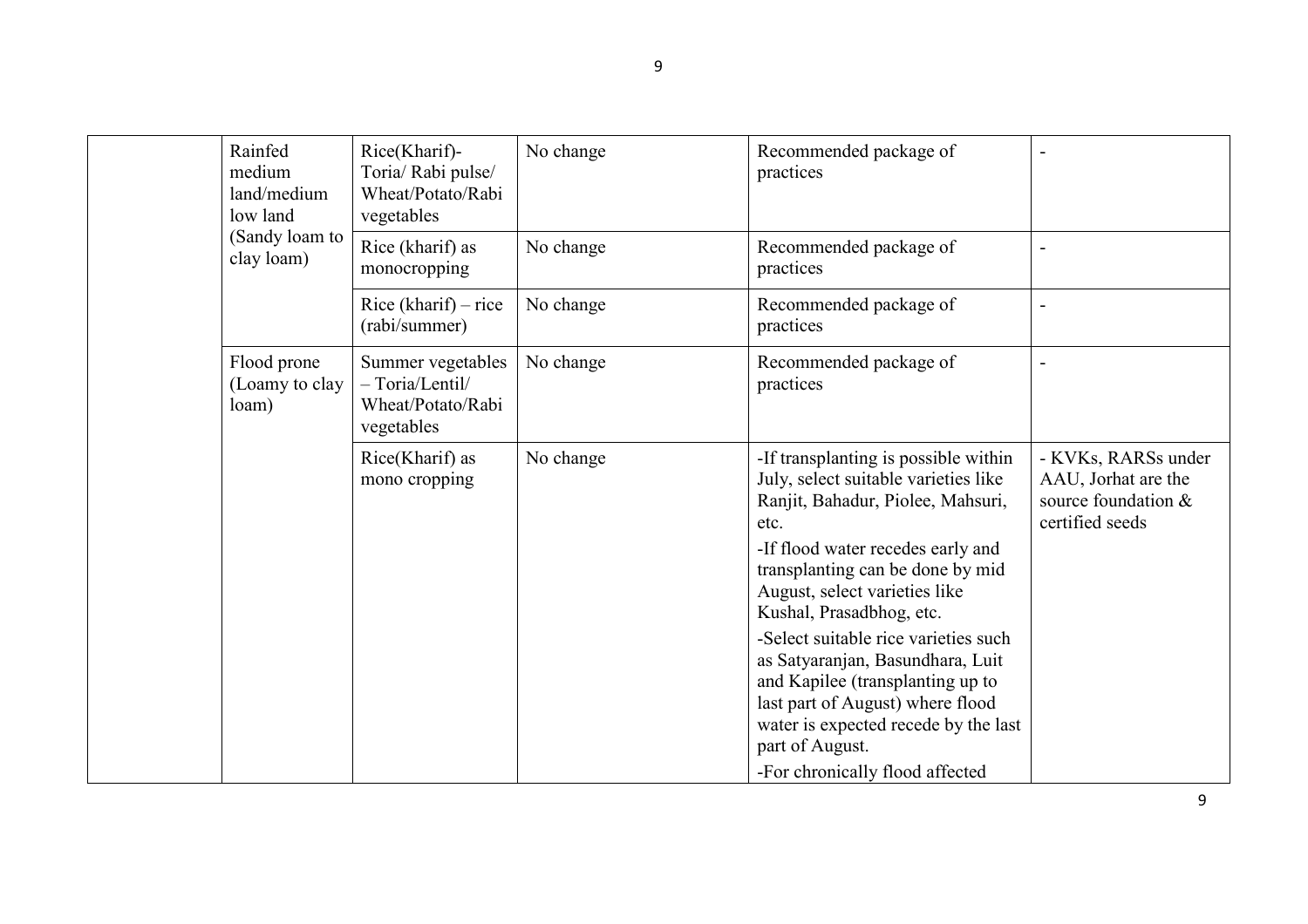|  |  | areas, select submergence tolerant<br>rice varieties such as Jalashree,<br>Jalkuwari and Plaban (12-15 days<br>submergence tolerance) which can<br>be transplanted in June-July. |  |
|--|--|----------------------------------------------------------------------------------------------------------------------------------------------------------------------------------|--|
|  |  | -Spraying of Chloropyriphos or<br>Monochrotophos or Quinolphos @<br>2ml/l against case worm and leaf<br>folder infestation in rice.                                              |  |
|  |  | -Where bacterial leaf blight<br>appears in rice, avoid top dressing<br>of N- fertilizer and apply K-<br>fertilizer $\omega$ 10 kg/ha as top<br>dressing or 5kg/ha as 3% foliar   |  |
|  |  | spray.<br>- Spraying of Chloropyriphos or<br>Quinolphos $\omega$ 2ml/l and apply 5 %<br>Malathion dust in field bunds<br>against rice swarming caterpillar.                      |  |

| Condition                                            |                                   |                                  | <b>Suggested Contingency measures</b>             |                                  |                                     |  |  |
|------------------------------------------------------|-----------------------------------|----------------------------------|---------------------------------------------------|----------------------------------|-------------------------------------|--|--|
| <b>Early season</b><br>drought<br>(delayed<br>onset) | <b>Major Farming</b><br>situation | Crop/cropping<br>system          | Change in<br>crop/ $\mathbf{c}$ ropping<br>system | <b>Agronomic measures</b>        | <b>Remarks</b> on<br>Implementation |  |  |
| Delay by 4<br>weeks                                  | Rainfed upland<br>(Sandy loam to  | $Rice$ (DS)-<br>Toria/Blackgram/ | No change                                         | Recommended package of practices |                                     |  |  |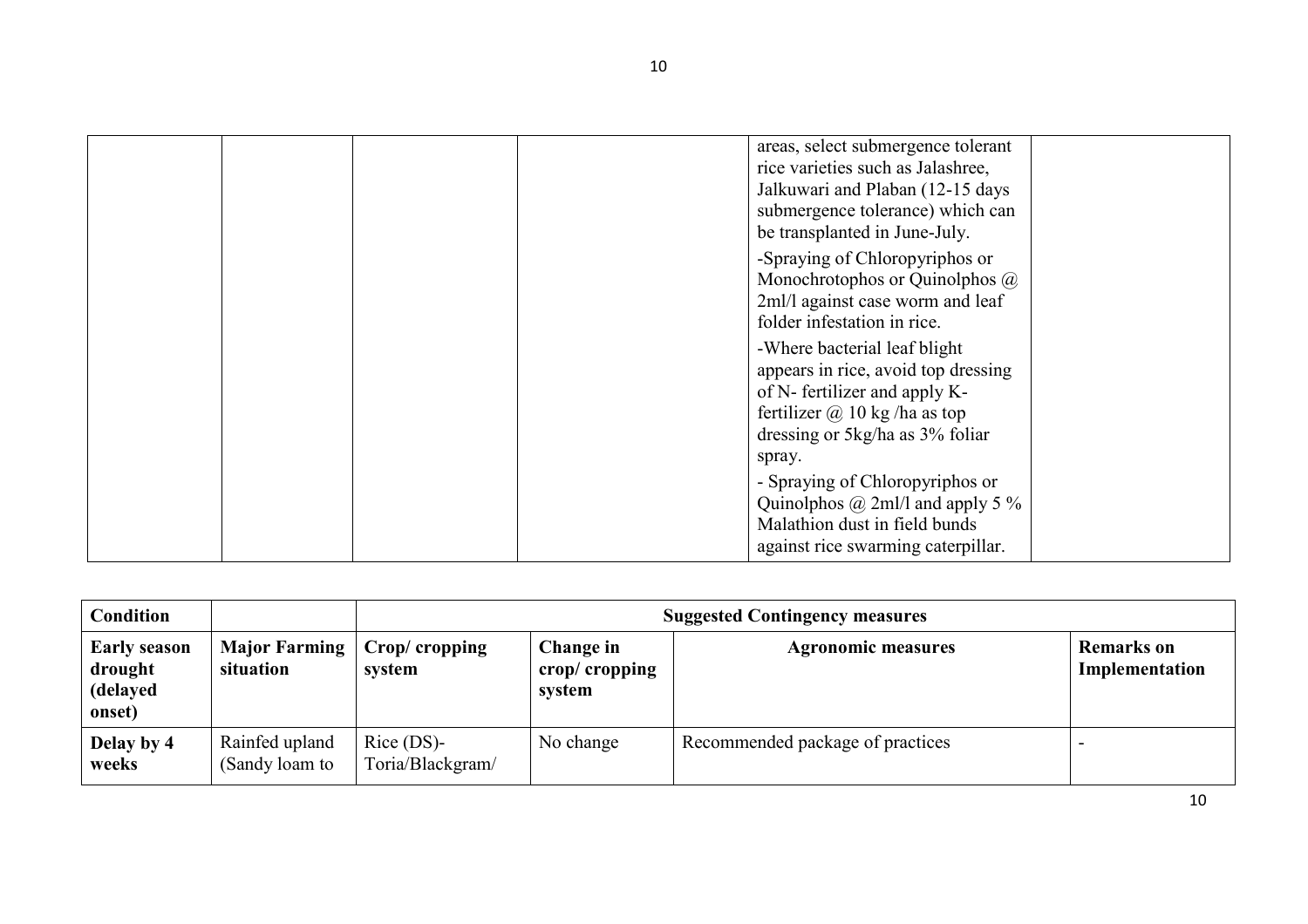| Month: $1st$<br>week of July | clay loam)                                                                | Lentil/<br>Wheat/Potato/Rabi<br>vegetables                                                               |           |                                                                                                                                                                                                                                                                                                                                                                                                                                                                                                                                                                                                                                                                                                                                                             |                                                                                                     |
|------------------------------|---------------------------------------------------------------------------|----------------------------------------------------------------------------------------------------------|-----------|-------------------------------------------------------------------------------------------------------------------------------------------------------------------------------------------------------------------------------------------------------------------------------------------------------------------------------------------------------------------------------------------------------------------------------------------------------------------------------------------------------------------------------------------------------------------------------------------------------------------------------------------------------------------------------------------------------------------------------------------------------------|-----------------------------------------------------------------------------------------------------|
|                              |                                                                           | Summer vegetables/<br>Blackgram/Sesame<br>(kharif) -<br>Toria/Lentil/<br>Wheat/Potato/Rabi<br>vegetables | No change | Recommended package of practices                                                                                                                                                                                                                                                                                                                                                                                                                                                                                                                                                                                                                                                                                                                            | $\overline{\phantom{0}}$                                                                            |
|                              | Rainfed medium<br>land/medium<br>low land<br>(Sandy loam to<br>clay loam) | Rice (Kharif)-<br>Toria/Lentil/<br>Wheat/Potato/Rabi<br>vegetables                                       | No change | - Growing of medium duration rice varieties such<br>as Satyaranjan, Basundhara, IR-36, etc.<br>(transplanting up to mid August).<br>- Short duration varieties such as Luit, Kolong,<br>Dishang etc. can also be selected (transplanting up)<br>to last part of August). 20-25 days old seedling<br>should be transplanted at 20x15 cm spacing with<br>4-5 seedlings/hill.<br>- Varieties such as Pankaj, Kushal, Lakhimi can<br>be grown up to August 15 with 45 -50 days old<br>seedlings.<br>- Traditional photosensitive coarse grain varieties<br>like Manohar Sali, Andrew Sali, Salpona etc. can<br>be grown with up to 60 days old seedlings. About<br>10 kg seed/ha is required with closer spacing (20)<br>$cm x 20 cm$ ) and 6-8 seedlings/hill. | <b>KVKs, RARSs</b><br>under AAU, Jorhat<br>will be the source<br>of foundation &<br>certified seeds |
|                              |                                                                           | Rice (Kharif)<br>monocropping                                                                            | No change | -If transplanting is possible within July, HYVs<br>like Ranjit, Bahadur, Mahsuri, Piolee, Kushal,<br>Moniram etc can be selected.                                                                                                                                                                                                                                                                                                                                                                                                                                                                                                                                                                                                                           | <b>KVKs, RARSs</b><br>under AAU, Jorhat<br>will be the source                                       |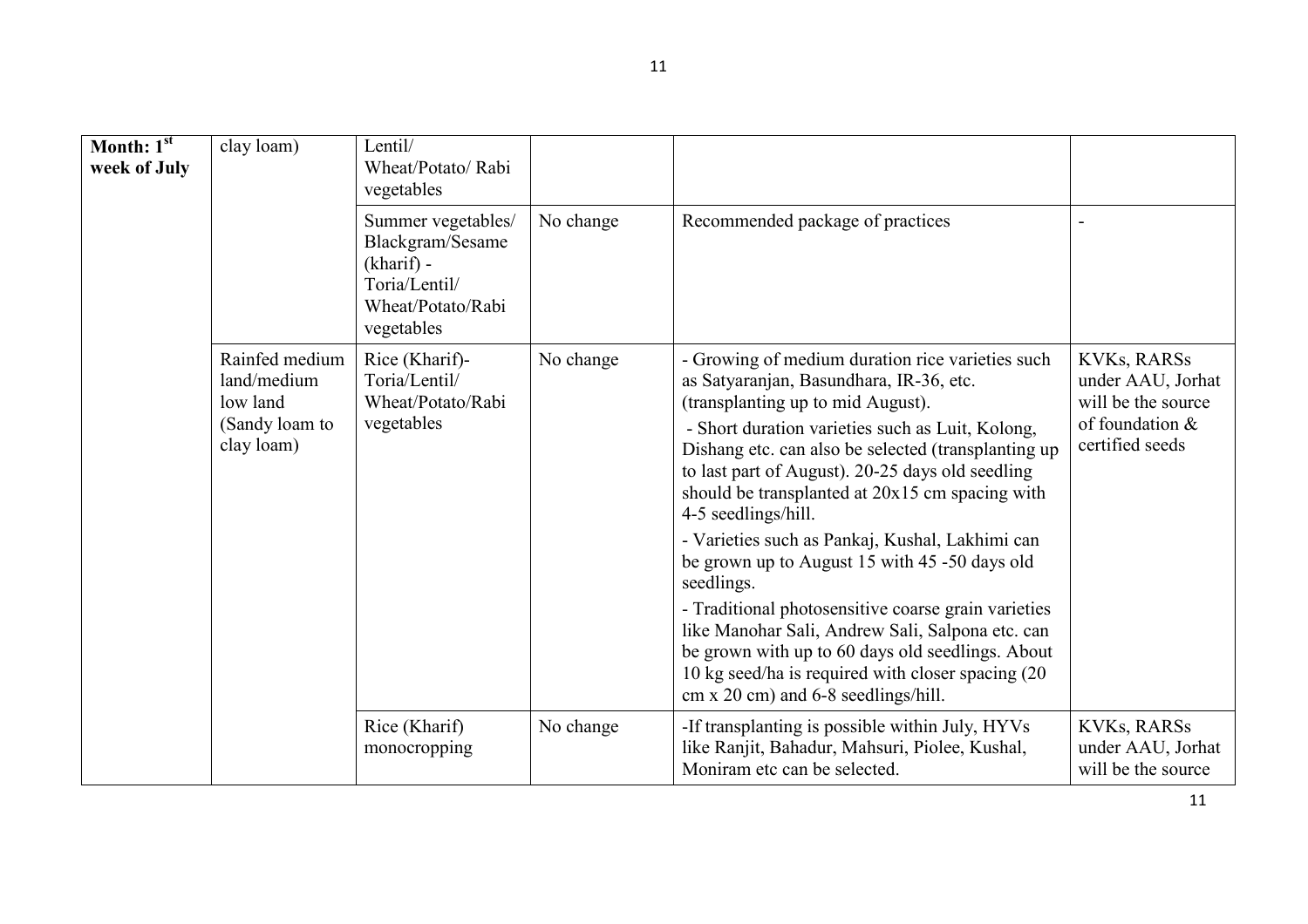|  |                                       |           | - Traditional photosensitive coarse grain varieties<br>like Manohar Sali, Andrew Sali, Salpona etc. can<br>be grown with up to 60 days old seedlings. About<br>10 kg seed/ha is required with closer spacing (20)<br>cm x 20 cm) and 6-8 seedlings/hill.<br>-Growing of medium duration rice varieties such<br>as Satyaranjan, Basundhara, IR-36, etc.<br>(transplanting up to mid August).<br>- Short duration varieties such as Luit, Kolong,<br>Dishang etc. can also be selected (transplanting up)<br>to last part of August). 20-25 days old seedling<br>should be transplanted at 20x15 cm spacing with<br>4-5 seedlings/hill.<br>- Varieties such as Pankaj, Kushal, Lakhimi can<br>be grown up to August 15 with 45 -50 days old<br>seedlings. | of foundation &<br>certified seeds                                                                  |
|--|---------------------------------------|-----------|---------------------------------------------------------------------------------------------------------------------------------------------------------------------------------------------------------------------------------------------------------------------------------------------------------------------------------------------------------------------------------------------------------------------------------------------------------------------------------------------------------------------------------------------------------------------------------------------------------------------------------------------------------------------------------------------------------------------------------------------------------|-----------------------------------------------------------------------------------------------------|
|  | Rice (Kharif) – Rice<br>(Rabi/Summer) | No change | - Growing of medium duration rice varieties such<br>as Satyaranjan, Basundhara, IR-36, etc.<br>(transplanting up to mid August).<br>- Short duration varieties such as Luit, Kolong,<br>Dishang etc. can also be selected (transplanting up<br>to last part of August). 20-25 days old seedling<br>should be transplanted at 20x15 cm spacing with<br>4-5 seedlings/hill.<br>- Varieties such as Pankaj, Kushal, Lakhimi can<br>be grown up to August 15 with 45 -50 days old<br>seedlings.<br>- Traditional photosensitive coarse grain varieties                                                                                                                                                                                                      | <b>KVKs, RARSs</b><br>under AAU, Jorhat<br>will be the source<br>of foundation &<br>certified seeds |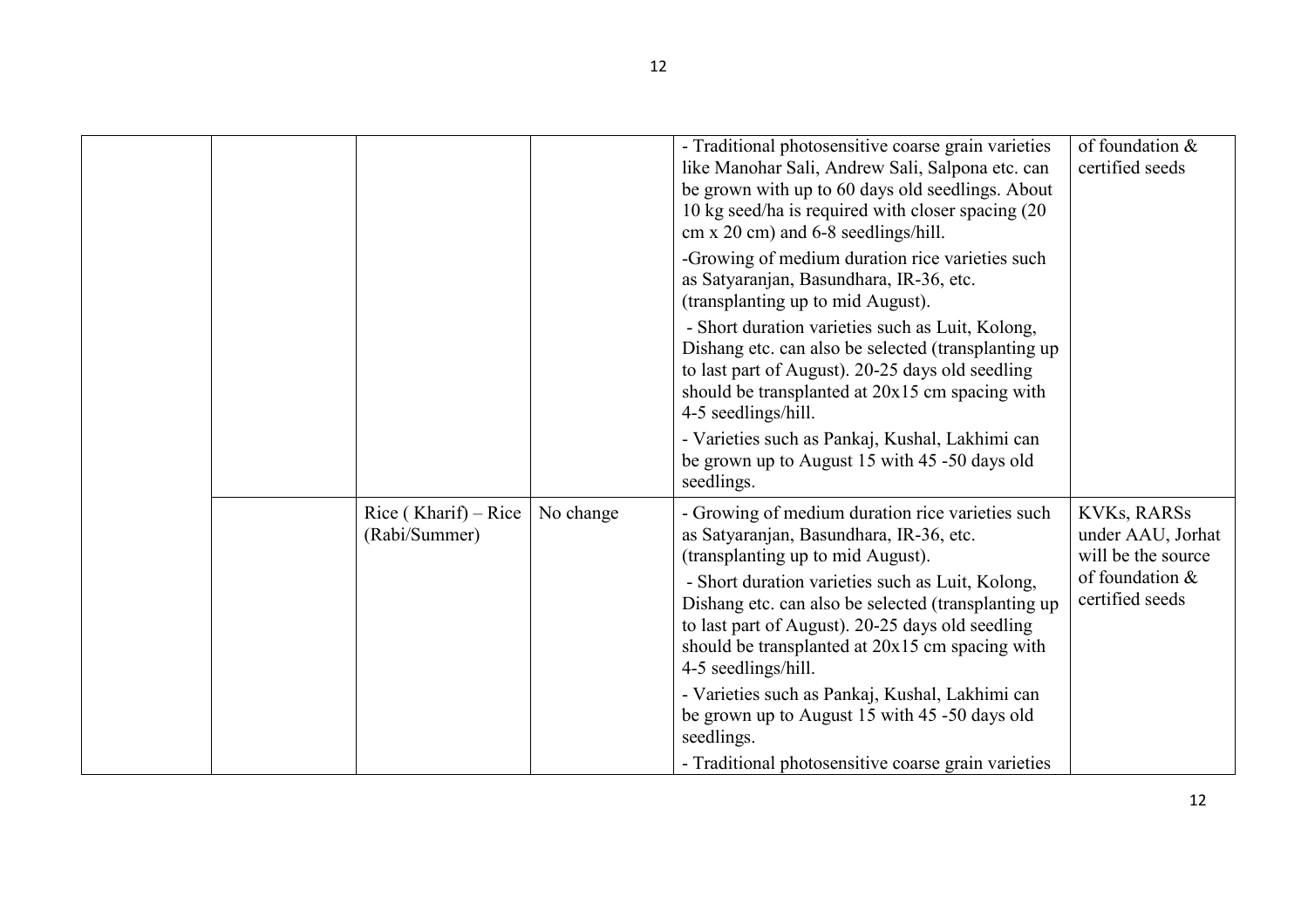|                                        |                                                                           |           | like Manohar Sali, Andrew Sali, Salpona etc. can<br>be grown with up to 60 days old seedlings. About<br>10 kg seed/ha is required with closer spacing (20)<br>$cm x 20 cm$ ) and 6-8 seedlings/hill.                                                                                                                                                                                                                                                                                                                                                                                                                                                                                                                                                                                                                           |                                                                                                     |
|----------------------------------------|---------------------------------------------------------------------------|-----------|--------------------------------------------------------------------------------------------------------------------------------------------------------------------------------------------------------------------------------------------------------------------------------------------------------------------------------------------------------------------------------------------------------------------------------------------------------------------------------------------------------------------------------------------------------------------------------------------------------------------------------------------------------------------------------------------------------------------------------------------------------------------------------------------------------------------------------|-----------------------------------------------------------------------------------------------------|
| Flood prone<br>(Loamy to clay<br>loam) | Summer vegetables<br>$- Toria/Lentil/$<br>Wheat/Potato/Rabi<br>vegetables | No change | Recommended package of practices                                                                                                                                                                                                                                                                                                                                                                                                                                                                                                                                                                                                                                                                                                                                                                                               |                                                                                                     |
|                                        | Rice (Kharif) as<br>mono cropping                                         | No change | -If transplanting is possible within July, select<br>suitable varieties like Ranjit, Bahadur, Piolee,<br>Mahsuri, etc.<br>-If flood water recedes early and transplanting can<br>be done by mid August, select varieties like<br>Kushal, Prasadbhog, etc.<br>-Select suitable rice varieties such as Satyaranjan,<br>Basundhara, Luit and Kapilee (transplanting up to<br>last part of August) where flood water is expected<br>recede by the last part of August.<br>-For chronically flood affected areas, select<br>submergence tolerant rice varieties such as<br>Jalashree, Jalkuwari and Plaban (12-15 days<br>submergence tolerance) which can be transplanted<br>in June-July.<br>-Spraying of Chloropyriphos or Monochrotophos<br>or Quinolphos $(a)$ 2ml/l against case worm and leaf<br>folder infestation in rice. | <b>KVKs, RARSs</b><br>under AAU, Jorhat<br>will be the source<br>of foundation &<br>certified seeds |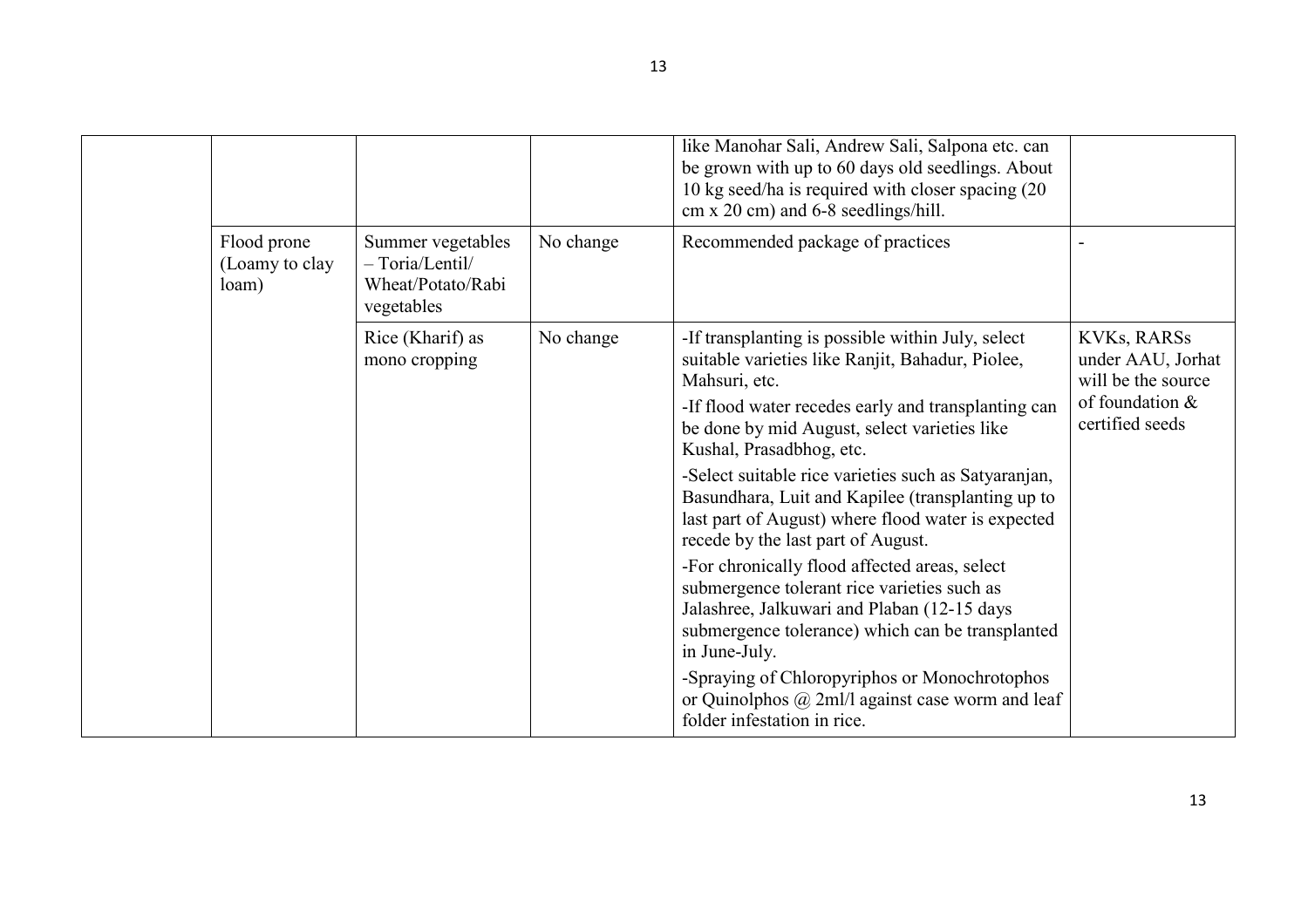| Condition                                                        |                                                                                        |                                                                                                               |                                    | <b>Suggested contingency measures</b>                                                                                                                                                                                                                                                                                                                                                                                                                                                                    |                                                                                                                                                              |
|------------------------------------------------------------------|----------------------------------------------------------------------------------------|---------------------------------------------------------------------------------------------------------------|------------------------------------|----------------------------------------------------------------------------------------------------------------------------------------------------------------------------------------------------------------------------------------------------------------------------------------------------------------------------------------------------------------------------------------------------------------------------------------------------------------------------------------------------------|--------------------------------------------------------------------------------------------------------------------------------------------------------------|
| <b>Early season</b><br>drought<br>(delayed onset)                | <b>Major</b><br>Farming<br>situation                                                   | Crop/cropping<br>system                                                                                       | Change in crop/<br>cropping system | <b>Agronomic measures</b>                                                                                                                                                                                                                                                                                                                                                                                                                                                                                | <b>Remarks</b> on<br>Implementation                                                                                                                          |
| Delay by 6<br>weeks<br>3 <sup>rd</sup><br>week of<br><b>July</b> | Rainfed<br>upland<br>(Sandy<br>loam to<br>clay<br>loam)                                | $Rice$ (DS)-<br>Toria/Lentil/<br>Wheat/Potato/Rabi<br>vegetables                                              | No change                          | Recommended package of practices                                                                                                                                                                                                                                                                                                                                                                                                                                                                         |                                                                                                                                                              |
|                                                                  |                                                                                        | Summer<br>vegetables/<br>Blackgram/Sesame<br>$(Kharif)$ -<br>Toria/Lentil/<br>Wheat/Potato/Rabi<br>vegetables | No change                          | Recommended package of practices                                                                                                                                                                                                                                                                                                                                                                                                                                                                         |                                                                                                                                                              |
|                                                                  | Rainfed<br>medium<br>land/<br>medium<br>low land<br>(Sandy<br>loam to<br>clay<br>loam) | Rice (Kharif)-<br>Toria/Lentil/<br>Sesamum/<br>Wheat/Potato/Rabi<br>vegetables                                | No change                          | - Select suitable short duration rice varieties such as<br>Luit, Kapilee, Kolong etc. (transplanting up to last<br>part of August). 20-25 days old seedling should be<br>transplanted at 20x15 cm spacing with 4-5<br>seedlings/hill<br>-Traditional coarse grain photosensitive varieties<br>(upto 60 days old seedlings) like Manohar Sali,<br>Andrew Sali, etc. can be grown. About 10 kg seed/ha<br>is required with closer spacing $(20 \text{ cm} \times 20 \text{ cm})$ and<br>6-8 seedlings/hill | - KVKs, RARSs<br>under AAU, Jorhat<br>will be the source of<br>foundation &<br>certified seeds<br>- Seedlings can be<br>grown in<br><b>Community Nursery</b> |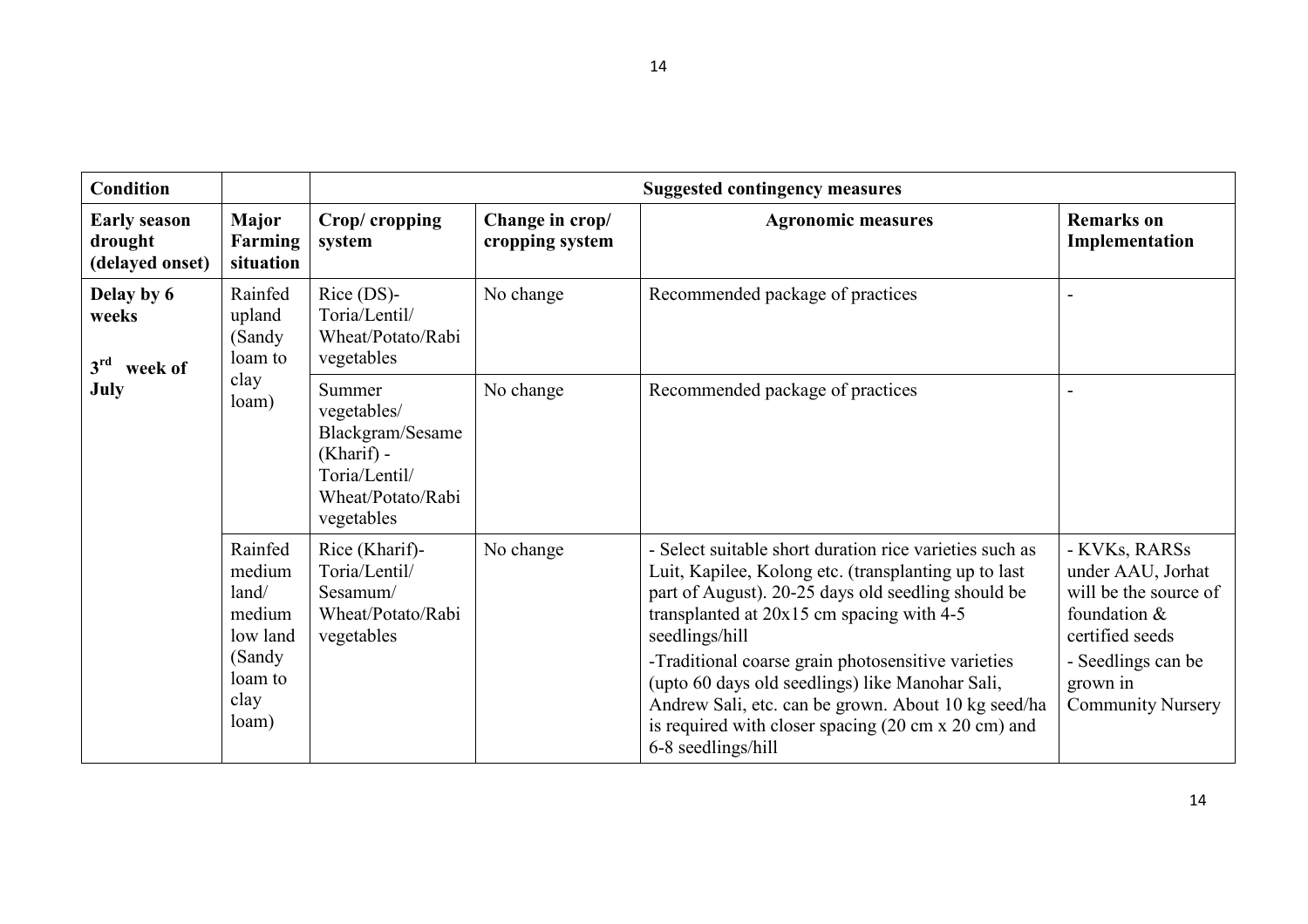|  |                                              | Rice (Kharif)<br>monocropping                                             | No change | - Select suitable short duration rice varieties such as<br>Luit, Kapilee, Kolong etc. (transplanting up to last<br>part of August). 20-25 days old seedling should be<br>transplanted at 20x15 cm spacing with 4-5<br>seedlings/hill<br>-Traditional coarse grain photosensitive varieties<br>(upto 60 days old seedlings) like Manohar Sali,<br>Andrew Sali, etc. can be grown. About 10 kg seed/ha<br>is required with closer spacing $(20 \text{ cm} \times 20 \text{ cm})$ and<br>6-8 seedlings/hill | - KVKs, RARSs<br>under AAU, Jorhat<br>will be the source of<br>foundation &<br>certified seeds<br>- Seedlings can be<br>grown in<br><b>Community Nursery</b> |
|--|----------------------------------------------|---------------------------------------------------------------------------|-----------|----------------------------------------------------------------------------------------------------------------------------------------------------------------------------------------------------------------------------------------------------------------------------------------------------------------------------------------------------------------------------------------------------------------------------------------------------------------------------------------------------------|--------------------------------------------------------------------------------------------------------------------------------------------------------------|
|  |                                              | Rice (Kharif) $-$<br>Rice<br>(Rabi/Summer)                                | No change | - Select suitable short duration rice varieties such as<br>Luit, Kapilee, Kolong etc. (transplanting up to last<br>part of August). 20-25 days old seedling should be<br>transplanted at $20x15$ cm spacing with 4-5<br>seedlings/hill<br>-Traditional coarse grain photosensitive varieties<br>(upto 60 days old seedlings) like Manohar Sali,<br>Andrew Sali, etc. can be grown. About 10 kg seed/ha<br>is required with closer spacing $(20 \text{ cm} \times 20 \text{ cm})$ and                     | - KVKs, RARSs<br>under AAU, Jorhat<br>will be the source of<br>foundation &<br>certified seeds<br>- Seedlings can be<br>grown in<br><b>Community Nursery</b> |
|  |                                              |                                                                           |           | 6-8 seedlings/hill                                                                                                                                                                                                                                                                                                                                                                                                                                                                                       |                                                                                                                                                              |
|  | Flood<br>prone<br>(loamy<br>to clay<br>loam) | Summer vegetables<br>$- Toria/Lentil/$<br>Wheat/Potato/Rabi<br>vegetables | No change | Recommended package of practices                                                                                                                                                                                                                                                                                                                                                                                                                                                                         |                                                                                                                                                              |
|  |                                              | Rice (winter) as<br>mono cropping                                         | No change | -If transplanting is possible within July, select<br>suitable varieties like Ranjit, Bahadur, Piolee,<br>Mahsuri, etc.<br>-If flood water recedes early and transplanting can be                                                                                                                                                                                                                                                                                                                         | - KVKs, RARSs<br>under AAU, Jorhat<br>will be the source of<br>foundation &                                                                                  |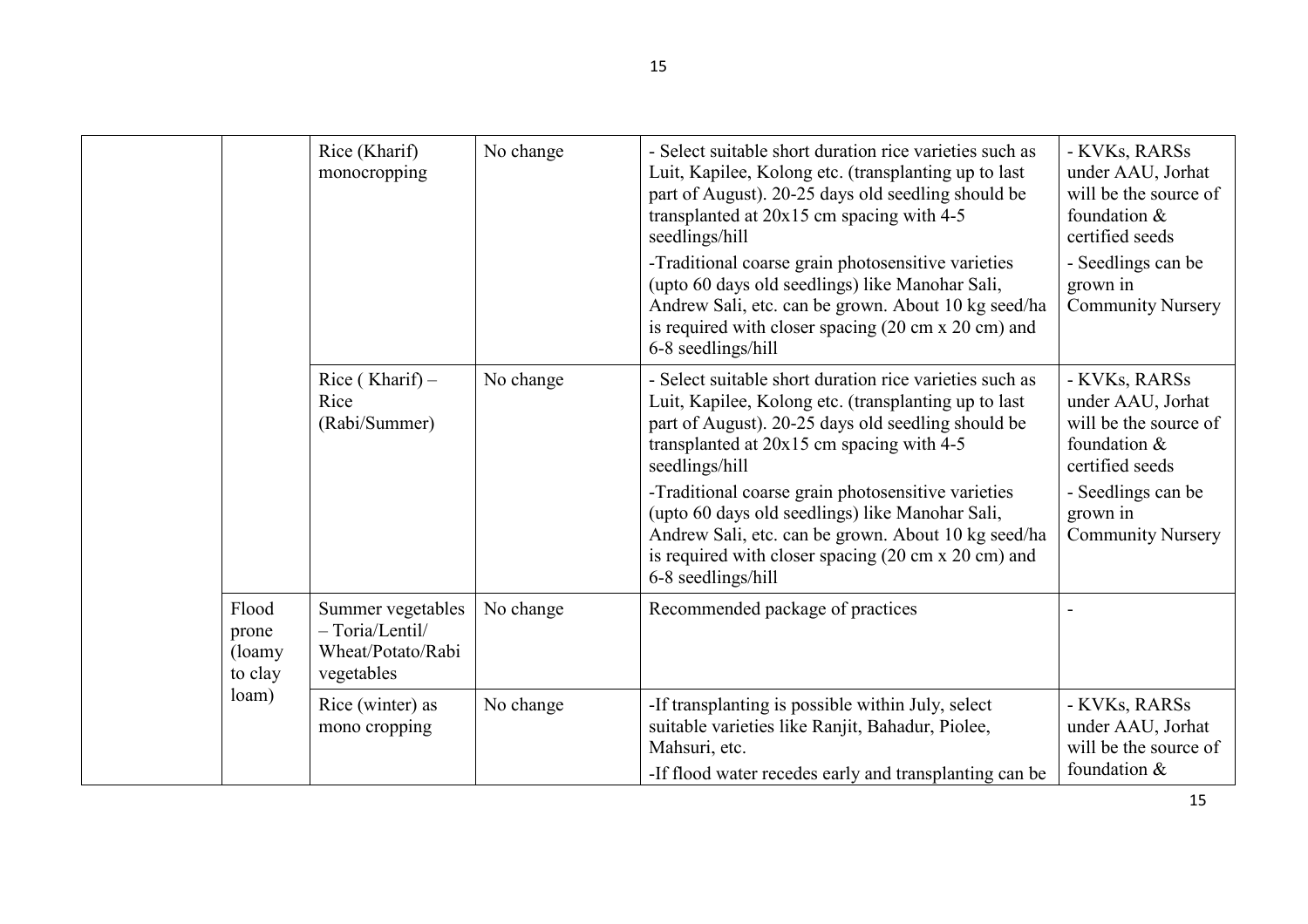|  |  | done by mid August, select varieties like Satyaranjan,<br>Basundhara etc. which can be transplanted up to last<br>part of August.                                                                                          | certified seeds |
|--|--|----------------------------------------------------------------------------------------------------------------------------------------------------------------------------------------------------------------------------|-----------------|
|  |  | - Short duration rice varieties like Luit, Kapilee,<br>Kalong etc can be transplanted up to last part of<br>August                                                                                                         |                 |
|  |  | - Manohar Sali, Biraj, Prasadbhog, Govindbhog etc.<br>and traditional coarse grain photosensitive varieties<br>with 45-60 days old seedlings can be transplanted<br>with 6-8 seedlings per hill up to last part of August. |                 |
|  |  | - Select delayed planting varieties like Prafulla and<br>Gitesh (60 days old seedlings)                                                                                                                                    |                 |
|  |  | -For chronically flood affected areas, select<br>submergence tolerant rice varieties such as Jalashree,<br>Jalkuwari and Plaban (12-15 days submergence<br>tolerance) which can be transplanted in June-July.              |                 |
|  |  | -Spraying of Chloropyriphos or Monochrotophos or<br>Quinolphos $\omega$ 2ml/l against case worm and leaf<br>folder infestation in rice.                                                                                    |                 |
|  |  | -Where bacterial leaf blight appears in rice, avoid top<br>dressing of N- fertilizer and apply K-fertilizer $@10$<br>kg/ha as top dressing or 5kg/ha as 3% foliar spray.                                                   |                 |
|  |  | - Spraying of Chloropyriphos or Quinolphos @ 2ml/l<br>and apply 5 % Malathion dust in field bunds against<br>rice swarming caterpillar.                                                                                    |                 |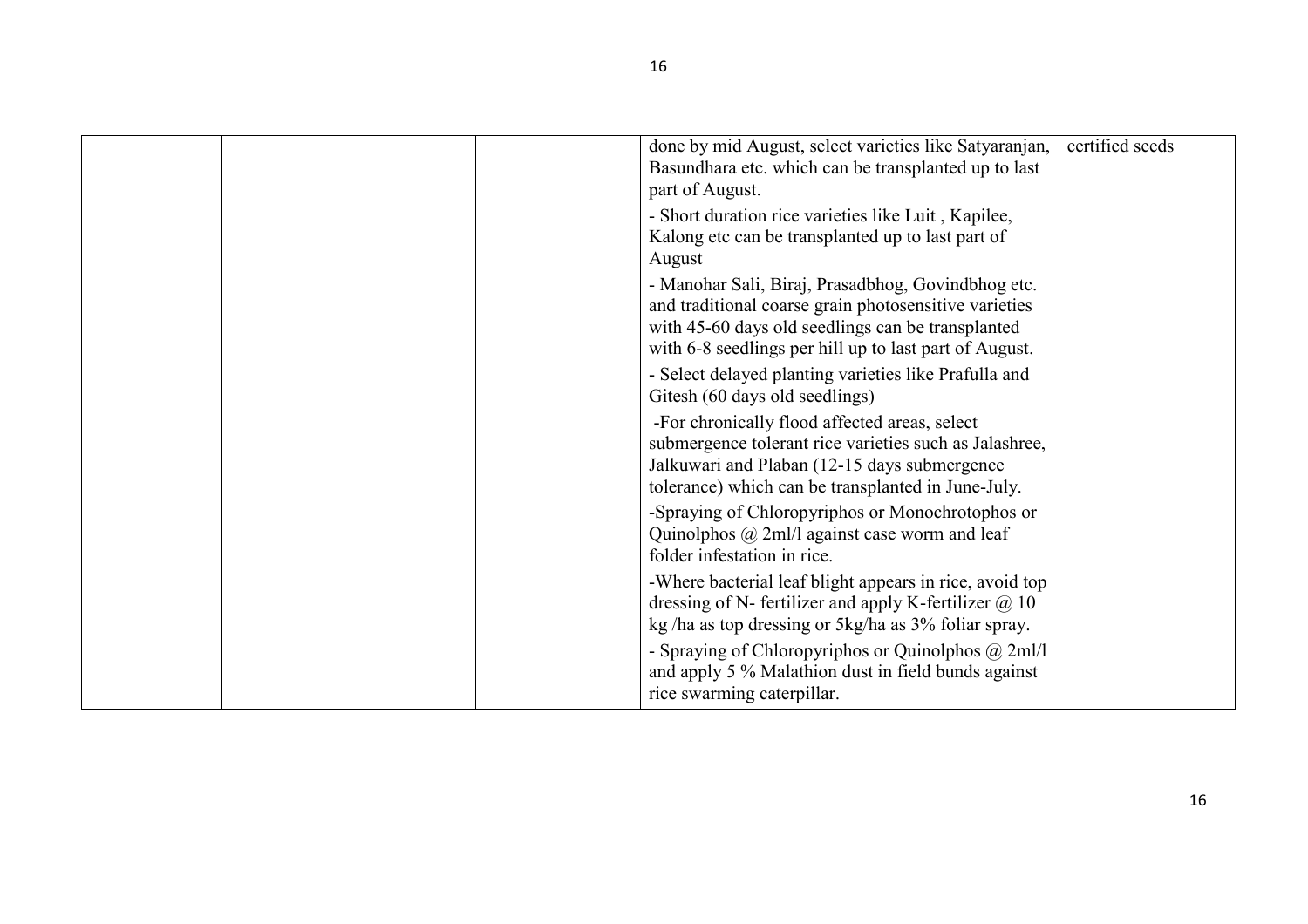| <b>Condition</b>                                     |                                                                                      | <b>Suggested Contingency measures</b>                                                                 |                                    |                                                                                                                                                                                                                                                                      |                                                                                                   |  |  |
|------------------------------------------------------|--------------------------------------------------------------------------------------|-------------------------------------------------------------------------------------------------------|------------------------------------|----------------------------------------------------------------------------------------------------------------------------------------------------------------------------------------------------------------------------------------------------------------------|---------------------------------------------------------------------------------------------------|--|--|
| <b>Early season</b><br>drought<br>(delayed<br>onset) | <b>Major</b><br>Farming<br>situation                                                 | Crop/ cropping system                                                                                 | Change in crop/<br>cropping system | <b>Agronomic measures</b>                                                                                                                                                                                                                                            | <b>Remarks</b> on<br>Implementation                                                               |  |  |
| Delay by 8<br>weeks                                  | Rainfed<br>upland<br>(Sandy                                                          | Rice (DS)-Toria/Lentil/<br>Wheat/Potato/Rabi<br>vegetables                                            | No change                          | Recommended package of practices                                                                                                                                                                                                                                     |                                                                                                   |  |  |
| $1ST$ Week Of<br><b>August</b>                       | loam to<br>clay loam)                                                                | Summer vegetables/<br>Blackgram/Sesame (Kharif)<br>- Toria/Lentil/<br>Wheat/Potato/Rabi<br>vegetables | No change                          | Recommended package of practices                                                                                                                                                                                                                                     |                                                                                                   |  |  |
|                                                      | Rainfed<br>medium<br>land/medi<br>um low<br>land<br>(Sandy)<br>loam to<br>clay loam) | Rice (Kharif)-Toria/Lentil/<br>Wheat/Potato/Rabi<br>vegetables                                        | No change                          | - Select suitable short duration rice<br>varieties such as Luit, Kapilee, Kolong etc.<br>(transplanting up to last part of August).<br>20-25 days old seedling should be<br>transplanted at $20x15$ cm spacing with 4-5<br>seedlings/hill                            | - KVKs, RARSs<br>under AAU,<br>Jorhat will be the<br>source of<br>foundation &<br>certified seeds |  |  |
|                                                      |                                                                                      |                                                                                                       |                                    | -Traditional coarse grain photosensitive<br>varieties (upto 60 days old seedlings) like<br>Manohar Sali, Andrew Sali, etc. can be<br>grown. About 10 kg seed/ha is required<br>with closer spacing $(20 \text{ cm} \times 20 \text{ cm})$ and 6-<br>8 seedlings/hill | - Seedlings can be<br>grown in<br>Community<br>Nursery                                            |  |  |
|                                                      |                                                                                      |                                                                                                       |                                    | - Direct seeding (wet seeding) of extra<br>short duration high yielding varieties such                                                                                                                                                                               |                                                                                                   |  |  |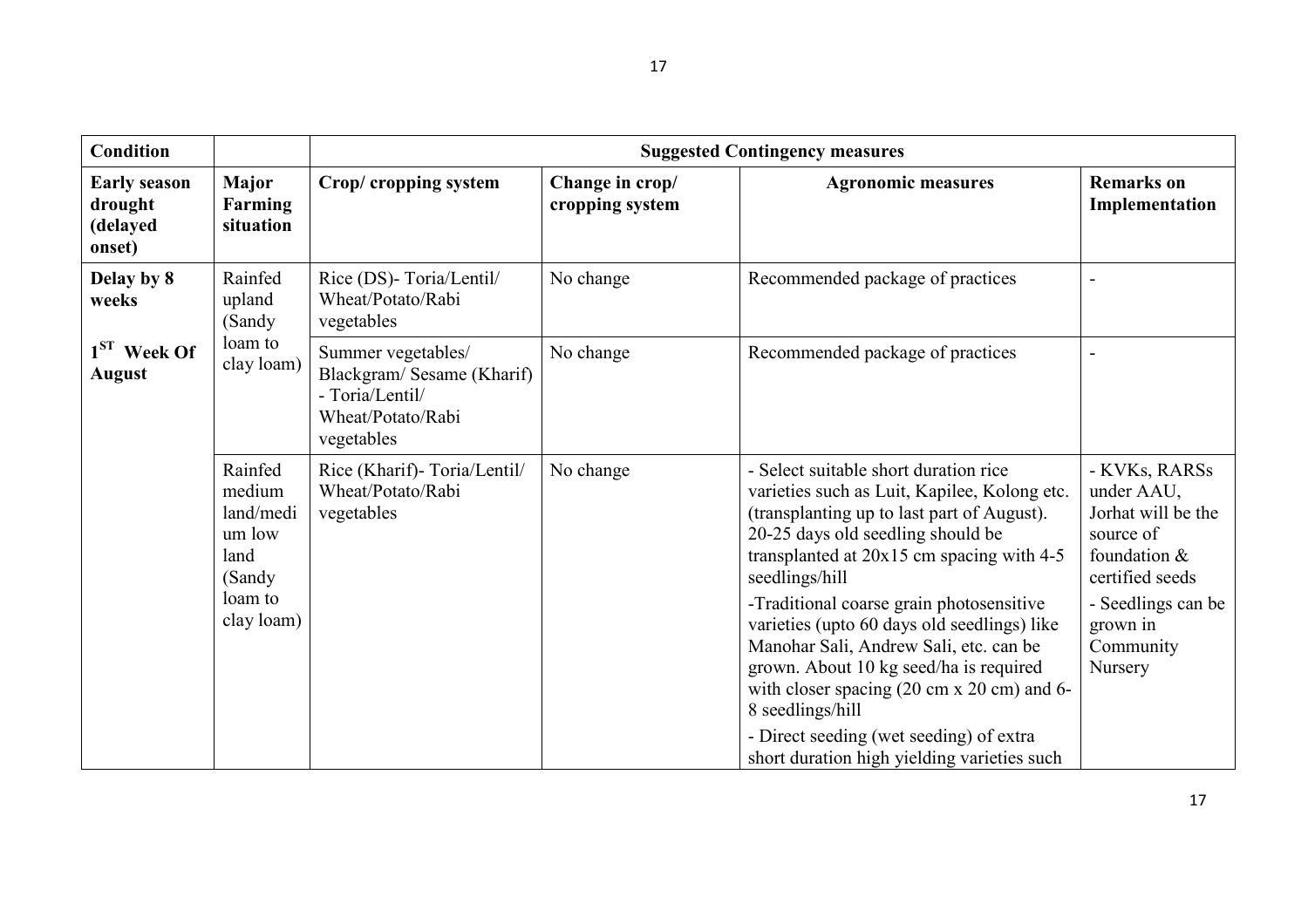|                                       |           | as Luit, Kolong, Dichang etc                                                                                                                                                                                                                                                                                                                                                                                                                                                                                                                               |                                                                                                                                                             |
|---------------------------------------|-----------|------------------------------------------------------------------------------------------------------------------------------------------------------------------------------------------------------------------------------------------------------------------------------------------------------------------------------------------------------------------------------------------------------------------------------------------------------------------------------------------------------------------------------------------------------------|-------------------------------------------------------------------------------------------------------------------------------------------------------------|
| Rice (Kharif) monocropping            | No change | - Select suitable short duration rice<br>varieties such as Luit, Kapilee, Kolong etc.<br>(transplanting up to last part of August).<br>20-25 days old seedling should be<br>transplanted at 20x15 cm spacing with 4-5<br>seedlings/hill<br>-Traditional coarse grain photosensitive<br>varieties (upto 60 days old seedlings) like<br>Manohar Sali, Andrew Sali, etc. can be<br>grown. About 10 kg seed/ha is required<br>with closer spacing $(20 \text{ cm} \times 20 \text{ cm})$ and 6-<br>8 seedlings/hill<br>- Direct seeding (wet seeding) of extra | - KVKs, RARSs<br>under AAU,<br>Jorhat will be the<br>source of<br>foundation &<br>certified seeds<br>- Seedlings can be<br>grown in<br>Community<br>Nursery |
|                                       |           | short duration high yielding varieties such<br>as Luit, Kolong, Dichang etc                                                                                                                                                                                                                                                                                                                                                                                                                                                                                |                                                                                                                                                             |
| Rice (Kharif) – Rice<br>(Rabi/Summer) | No change | - Select suitable short duration rice<br>varieties such as Luit, Kapilee, Kolong etc.<br>(transplanting up to last part of August).<br>20-25 days old seedling should be<br>transplanted at $20x15$ cm spacing with 4-5<br>seedlings/hill                                                                                                                                                                                                                                                                                                                  | - KVKs, RARSs<br>under AAU,<br>Jorhat will be the<br>source of<br>foundation &<br>certified seeds                                                           |
|                                       |           | -Traditional coarse grain photosensitive<br>varieties (upto 60 days old seedlings) like<br>Manohar Sali, Andrew Sali, etc. can be<br>grown. About 10 kg seed/ha is required<br>with closer spacing $(20 \text{ cm} \times 20 \text{ cm})$ and 6-<br>8 seedlings/hill                                                                                                                                                                                                                                                                                       | - Seedlings can be<br>grown in<br>Community<br>Nursery                                                                                                      |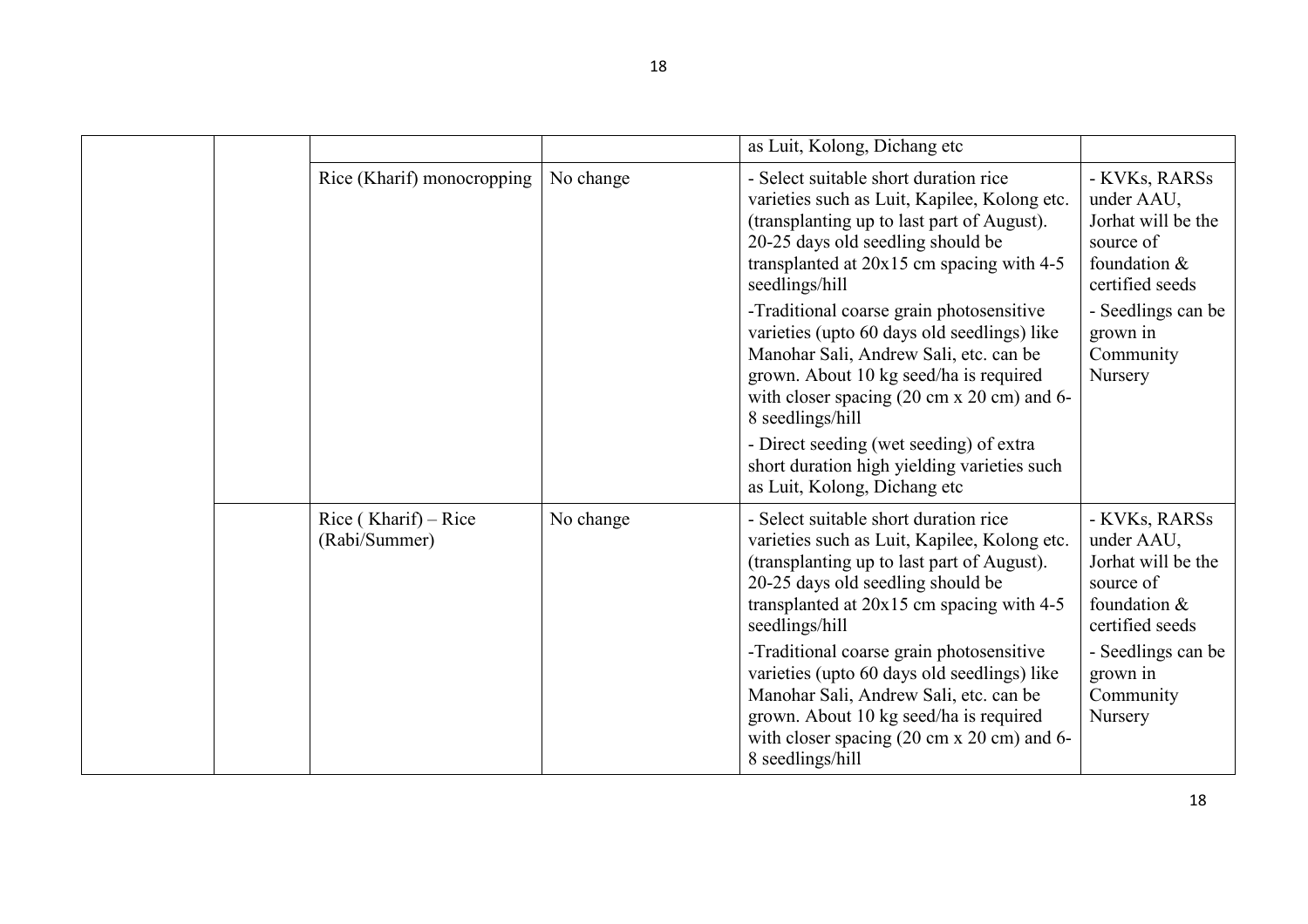|                                           |                                                                         |           | - Direct seeding (wet seeding) of extra<br>short duration high yielding varieties such<br>as Luit, Kolong, Dichang etc                                                                                                                                                                                                                                                                                                                                                                                                                                                                                                                                                                                                                                           |                                                                                                          |
|-------------------------------------------|-------------------------------------------------------------------------|-----------|------------------------------------------------------------------------------------------------------------------------------------------------------------------------------------------------------------------------------------------------------------------------------------------------------------------------------------------------------------------------------------------------------------------------------------------------------------------------------------------------------------------------------------------------------------------------------------------------------------------------------------------------------------------------------------------------------------------------------------------------------------------|----------------------------------------------------------------------------------------------------------|
| Flood<br>prone<br>(Loamy to<br>clay loam) | Summer vegetables -<br>Toria/Lentil/<br>Wheat/Potato/Rabi<br>vegetables | No change | Recommended package of practices                                                                                                                                                                                                                                                                                                                                                                                                                                                                                                                                                                                                                                                                                                                                 |                                                                                                          |
|                                           | Sali (Kharif) as mono<br>cropping                                       | No change | -If flood water recedes early and<br>transplanting can be done by mid August,<br>select varieties like Satyaranjan,<br>Basundhara etc. which can be transplanted<br>up to last part of August.<br>- Short duration rice varieties like Luit,<br>Kapilee, Kalong etc can also be<br>transplanted up to last part of August. Crop<br>should be transplanted at closer spacing<br>with recommended dose of fertilizer as<br>basal.<br>- Manohar Sali, Biraj, Prasadbhog,<br>Govinda bhog etc. and traditional coarse<br>grain photosensitive varieties with 45-60<br>days old seedlings can be transplanted with<br>6-8 seedlings per hill up to last part of<br>August.<br>- Select delayed planting varieties like<br>Prafulla and Gitesh (60 days old seedlings) | <b>KVKs, RARSs</b><br>under AAU,<br>Jorhat will be the<br>source of<br>foundation $&$<br>certified seeds |
|                                           |                                                                         |           | -For chronically flood affected areas,<br>select submergence tolerant rice varieties                                                                                                                                                                                                                                                                                                                                                                                                                                                                                                                                                                                                                                                                             |                                                                                                          |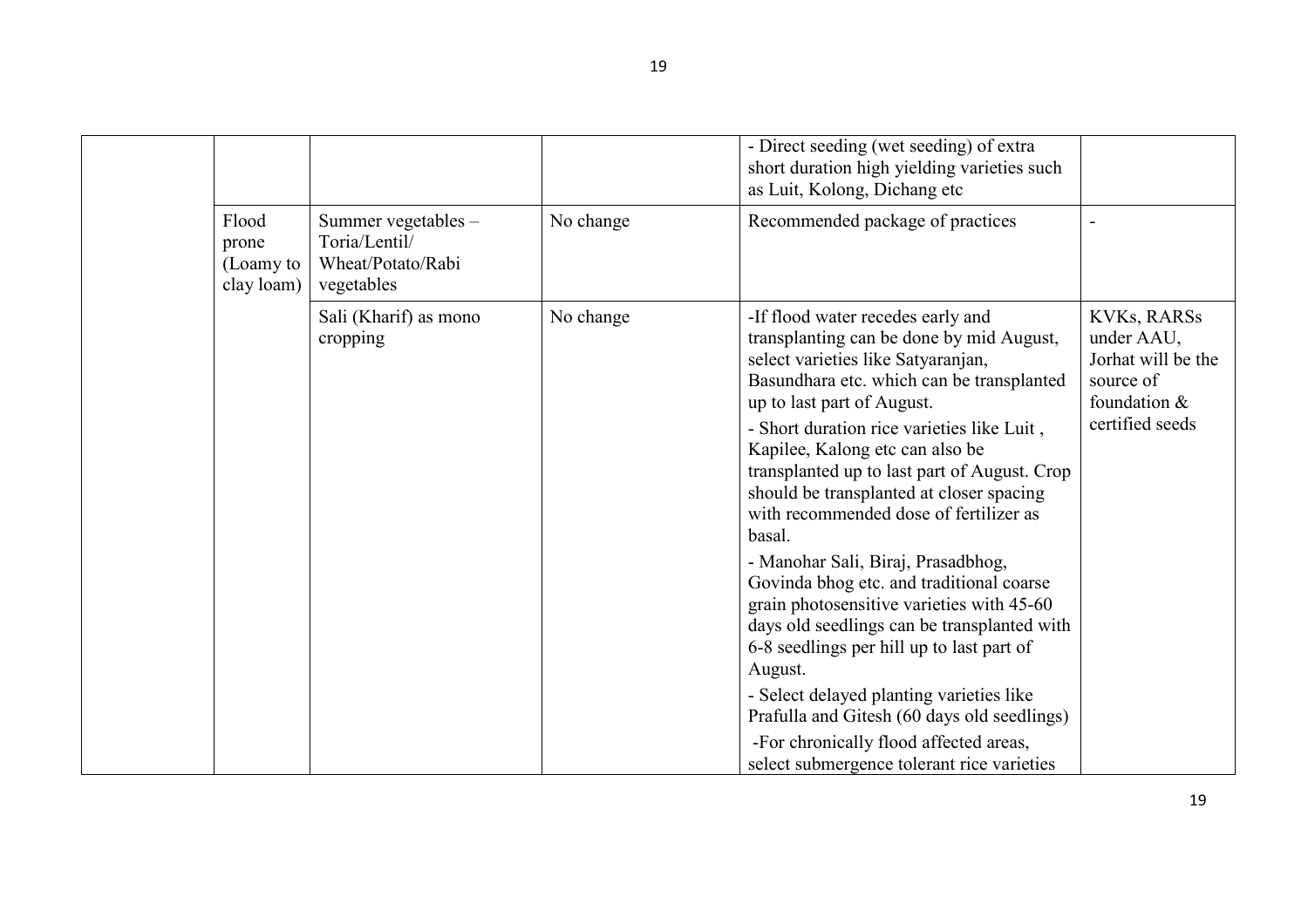|  |  | such as Jalashree, Jalkuwari and Plaban<br>(12-15 days submergence tolerance) which<br>can be transplanted in June-July.                                                          |  |
|--|--|-----------------------------------------------------------------------------------------------------------------------------------------------------------------------------------|--|
|  |  | -Spraying of Chloropyriphos or<br>Monochrotophos or Quinolphos $\omega$ 2ml/l<br>against case worm and leaf folder<br>infestation in rice.                                        |  |
|  |  | -Where bacterial leaf blight appears in rice,<br>avoid top dressing of N- fertilizer and<br>apply K-fertilizer $\omega$ 10 kg/ha as top<br>dressing or 5kg/ha as 3% foliar spray. |  |
|  |  | - Spraying of Chloropyriphos or<br>Quinolphos $\omega$ 2ml/l and apply 5 %<br>Malathion dust in field bunds against rice<br>swarming caterpillar.                                 |  |

| <b>Condition</b>                                                                                  |                                                |                                                                     | <b>Suggested Contingency measures</b> |                                                                                                                                                                               |                                                                                                   |  |  |
|---------------------------------------------------------------------------------------------------|------------------------------------------------|---------------------------------------------------------------------|---------------------------------------|-------------------------------------------------------------------------------------------------------------------------------------------------------------------------------|---------------------------------------------------------------------------------------------------|--|--|
| <b>Early season</b><br>drought<br>(Normal onset)                                                  | Major<br>Farming<br>situation                  | Crop/cropping<br>system                                             | Change in crop/<br>cropping system    | Soil nutrient & moisture conservation<br>measures                                                                                                                             | <b>Remarks</b> on<br>Implementation                                                               |  |  |
| <b>Normal onset</b><br>followed by 15-<br>20 days dry<br>spell after<br>sowing leading<br>to poor | Rainfed upland<br>(Sandy loam to<br>clay loam) | Rice (DS)- Toria/Rabi<br>pulse /<br>Wheat/Potato/Rabi<br>vegetables | No change                             | -Life saving supplemental irrigation<br>-Weeding and thinning at critical stages of<br>growth.<br>-Application of sufficient quantity of FYM or<br>compost in the main field. | - Water<br>harvesting<br>structures under<br>NREGA for life<br>saving irrigation<br>- Arrangement |  |  |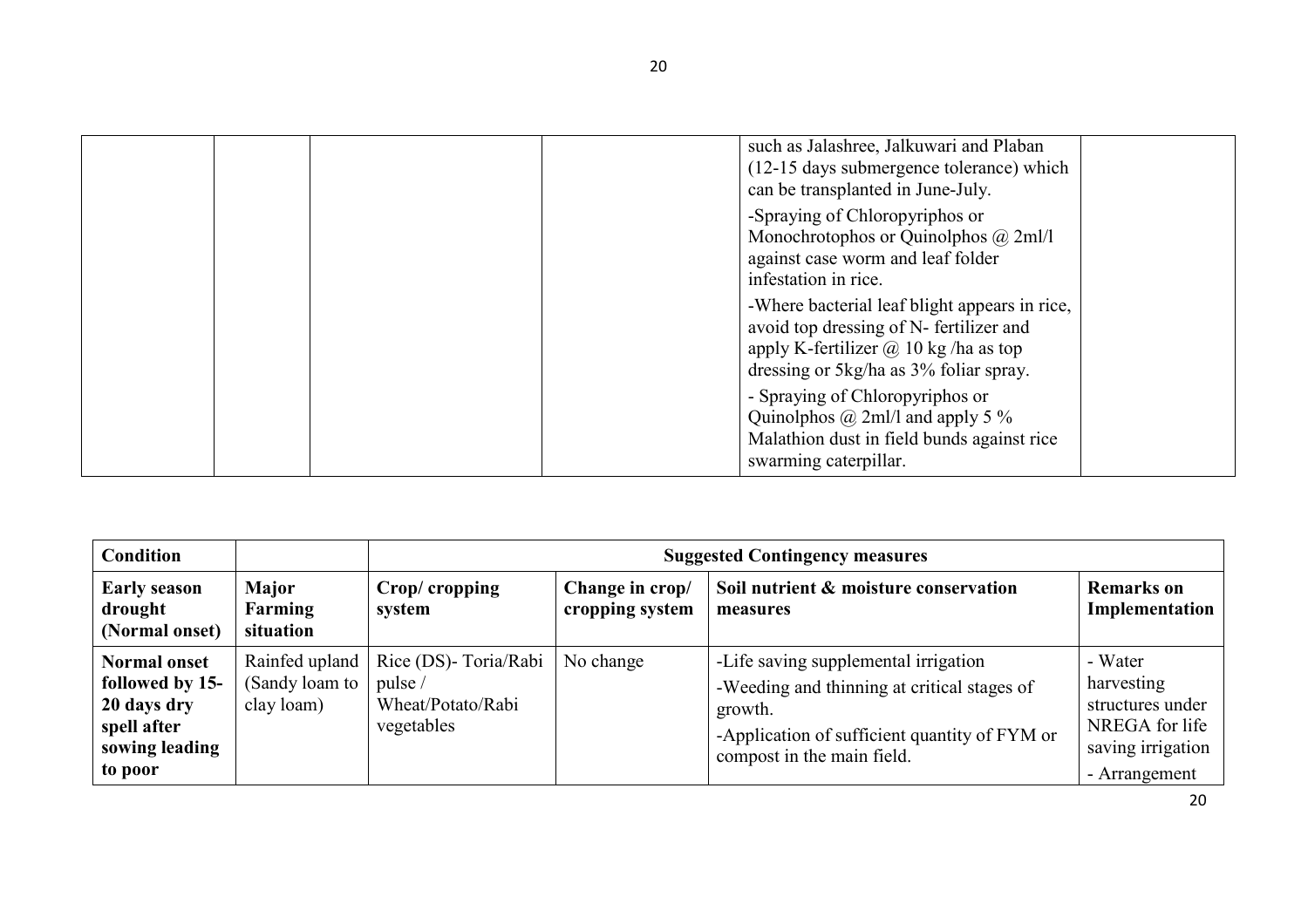| germination/<br>crop stand etc. |                                                                               |                                                                                                            |           |                                                                                                                                                                                                                                                                                                                                                                                                                                                                        | of pumpsets<br>from RKVY and<br><b>NFSM</b>                                                                                                      |
|---------------------------------|-------------------------------------------------------------------------------|------------------------------------------------------------------------------------------------------------|-----------|------------------------------------------------------------------------------------------------------------------------------------------------------------------------------------------------------------------------------------------------------------------------------------------------------------------------------------------------------------------------------------------------------------------------------------------------------------------------|--------------------------------------------------------------------------------------------------------------------------------------------------|
|                                 |                                                                               | Summer vegetables/<br>Blackgram/Sesame<br>$(Kharif)$ -<br>Toria/Lentil/<br>Wheat/Potato/Rabi<br>vegetables | No change | -Life saving supplemental irrigation<br>-Weeding at critical stages of growth.<br>- Application of sufficient quantity of FYM or<br>compost in the main field<br>-Two to three spraying of Dimethoate or<br>Endosulfan $\omega$ 2ml/l starting from 10 days after<br>germination at 15 days interval against YMV                                                                                                                                                       | - Water<br>harvesting<br>structures under<br>NREGA for life<br>saving irrigation<br>- Arrangement<br>of pumpsets<br>from RKVY and<br><b>NFSM</b> |
|                                 | Rainfed<br>medium land/<br>medium low<br>land (Sandy<br>loam to clay<br>loam) | Rice (winter)-<br>Toria/Lentil/<br>Wheat/Potato/Rabi<br>vegetables                                         | No change | -Supplemental irrigation in the nursery bed of<br>rice.<br>-Application of sufficient quantity of FYM or<br>compost in the nursery bed and main field.<br>-Where germination is severely affected, re-<br>sowing of rice seed may also be recommended<br>-Spraying of Mancozeb $\omega$ 2.5g/l or Edinophos<br>2 1 ml/l or Carbendazim $\omega$ 1 g/l against brown<br>spot disease in rice<br>-Spraying of phosphamidon $\omega$ 1-1.5 ml/l<br>against rice mealy bug | - Water<br>harvesting<br>structures under<br>NREGA for life                                                                                      |
|                                 |                                                                               | Rice (winter)<br>monocropping                                                                              | No change |                                                                                                                                                                                                                                                                                                                                                                                                                                                                        | saving irrigation<br>- Arrangement                                                                                                               |
|                                 |                                                                               | Rice (winter) – rice<br>(Autumn/summer)                                                                    | No change |                                                                                                                                                                                                                                                                                                                                                                                                                                                                        | of pumpsets<br>from RKVY and<br><b>NFSM</b>                                                                                                      |
|                                 | Flood prone<br>(Loamy to clay<br>loam)                                        | Summer vegetables -<br>Toria/Lentil/<br>Wheat/Potato/Rabi<br>vegetables                                    | No change | -Supplementary life saving irrigation at critical<br>crop stages                                                                                                                                                                                                                                                                                                                                                                                                       | - Water<br>harvesting<br>structures under<br>NREGA for life                                                                                      |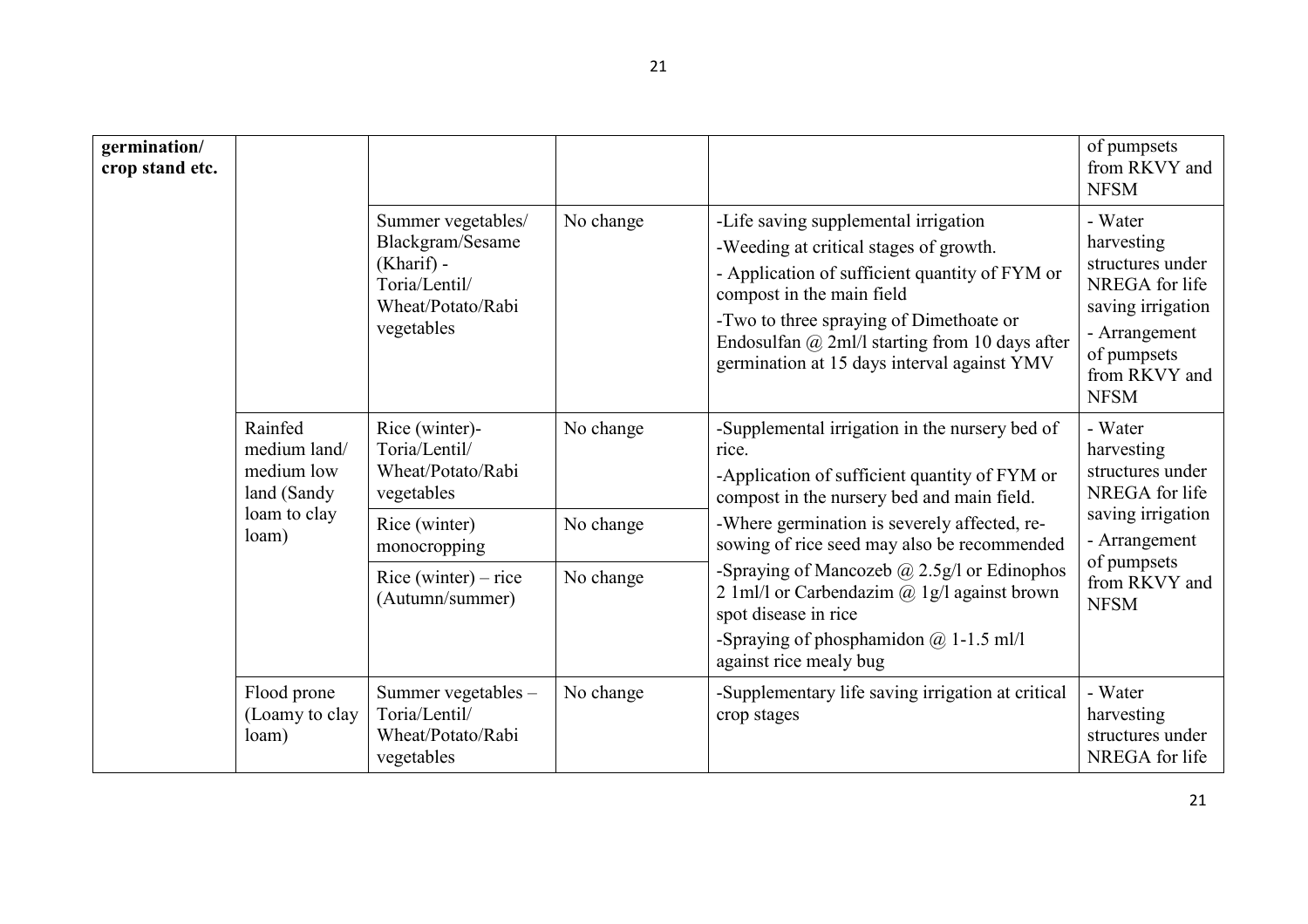|  |                               |           |                                                                                                                                                                                                                                                                                                                                                                                                                                                                                                                                                                                                                                                                                                                                                                                                                                                                                                                                                                                                                                       | saving irrigation                                                                                                                                                                     |
|--|-------------------------------|-----------|---------------------------------------------------------------------------------------------------------------------------------------------------------------------------------------------------------------------------------------------------------------------------------------------------------------------------------------------------------------------------------------------------------------------------------------------------------------------------------------------------------------------------------------------------------------------------------------------------------------------------------------------------------------------------------------------------------------------------------------------------------------------------------------------------------------------------------------------------------------------------------------------------------------------------------------------------------------------------------------------------------------------------------------|---------------------------------------------------------------------------------------------------------------------------------------------------------------------------------------|
|  | Sali rice as mono<br>cropping | No change | -Prepare dry, well bunded, flat seedbed with<br>adequate FYM(30 kg), 80g urea, 80g SSP and<br>80g MOP per bed of 10mx1.25m<br>-The gap of 30 cm between two beds may be<br>converted into channel to supply water to keep<br>the raised beds moist in the event of drought<br>occurs.<br>-Seed treatment with 4% MOP (600ml/kg of<br>seed) for 24 hrs, dry it in shade for 24 hrs and<br>sowing<br>-Supplemental irrigation in the nursery bed of<br>rice.<br>-Application of sufficient quantity of FYM or<br>compost in the nursery bed and main field.<br>-Where germination is severely affected, re-<br>sowing of rice seed may also be recommended.<br>-Supplementary life saving irrigation at critical<br>crop stages<br>-In chronically flood affected areas where high<br>silt deposition occurs, there may not be any<br>need of fertilizer application. However, in<br>occasionally flood affected areas, a basal<br>application of fertilizer $\omega$ 40:20:20 kg/ha for<br>semi-dwarf varieties and 20:10:10 kg/ha for | - Water<br>harvesting<br>structures under<br>NREGA for life<br>saving irrigation<br>- KVKs, RARSs<br>under AAU,<br>Jorhat will be<br>the source of<br>foundation &<br>certified seeds |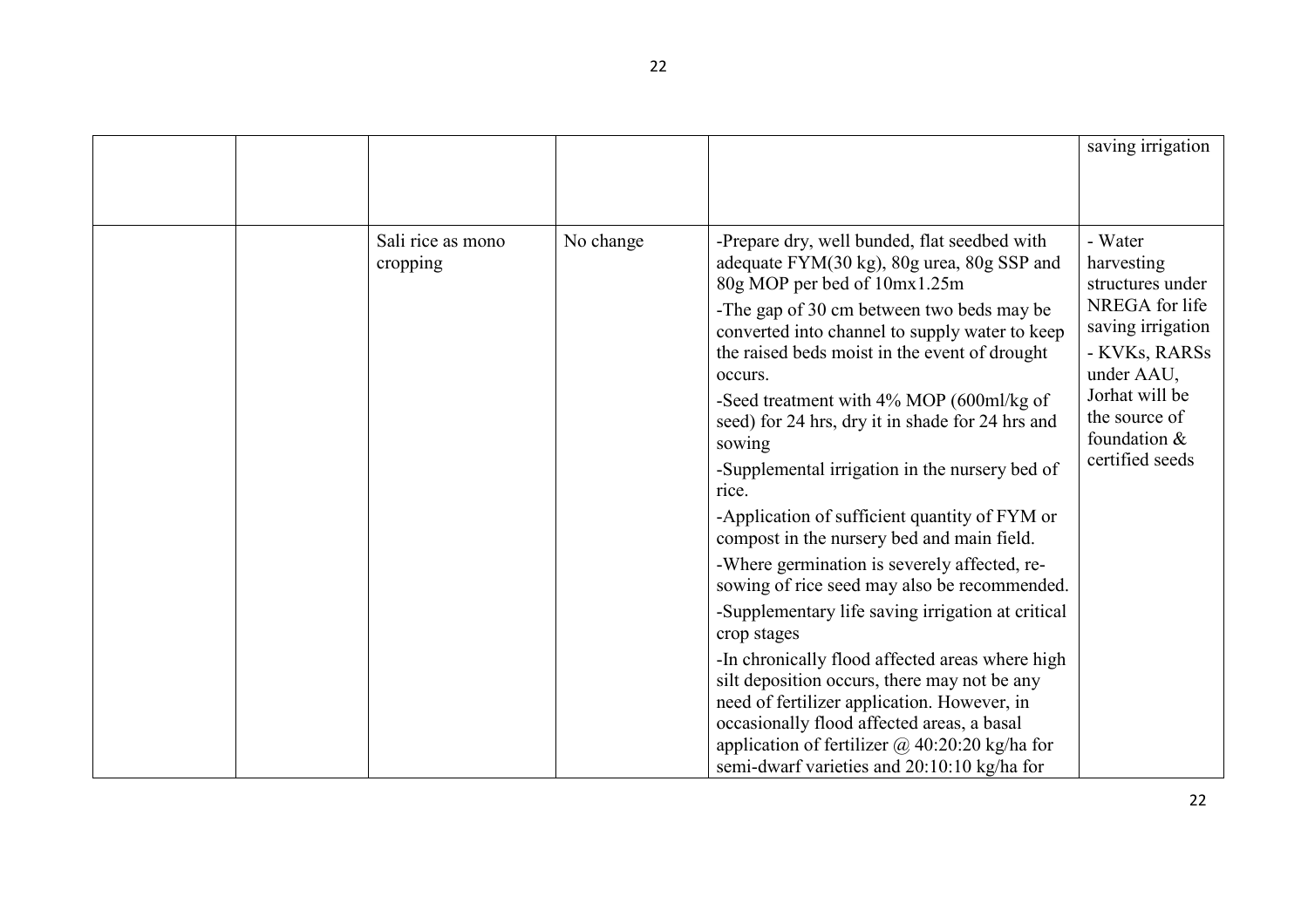| . .<br>-la<br>711<br> |  |
|-----------------------|--|

| <b>Condition</b>                                                                                          |                                                   |                                                                                                                     |                                      | <b>Suggested Contingency measures</b>                                                                                                                                                                                                                                                                                                                                                        |                                                                                     |
|-----------------------------------------------------------------------------------------------------------|---------------------------------------------------|---------------------------------------------------------------------------------------------------------------------|--------------------------------------|----------------------------------------------------------------------------------------------------------------------------------------------------------------------------------------------------------------------------------------------------------------------------------------------------------------------------------------------------------------------------------------------|-------------------------------------------------------------------------------------|
| <b>Mid season</b><br>drought (long<br>dry spell,<br>consecutive 2<br>weeks rainless (><br>2.5 mm) period) | Major<br>Farming<br>situation                     | Crop/cropping<br>system                                                                                             | Change in<br>crop/cropping<br>system | Soil nutrient & moisture conservation measures                                                                                                                                                                                                                                                                                                                                               | <b>Remarks</b> on<br>Implementatio<br>n                                             |
| At vegetative<br>stage                                                                                    | Rainfed<br>upland<br>(Sandy loam<br>to clay loam) | $Rice$ (DS)-<br>Toria/Lentil/<br>Wheat/Potato/Rab<br><i>i</i> vegetables                                            | No change                            | -Life saving supplemental irrigation<br>-Weeding at critical stages of growth.<br>-Application of sufficient quantity of FYM or compost<br>in the main field.                                                                                                                                                                                                                                | - Water<br>harvesting<br>structures under<br>NREGA for<br>life saving<br>irrigation |
|                                                                                                           |                                                   | Summer<br>vegetables/<br>Blackgram<br>(Kharif)/Sesame -<br>Toria/Lentil/<br>Wheat/Potato/Rab<br><i>i</i> vegetables | No change                            | -Life saving supplemental irrigation<br>-Weeding at critical stages of growth.<br>- Application of sufficient quantity of FYM or<br>compost in the main field<br>- Thinning to maintain optimum plant population.<br>-Two to three spraying of Dimethoate or Endosulfan<br>$\omega$ 2ml/l starting from 10 days after germination at 15<br>days interval against YMV in blackgram/ greengram | - Water<br>harvesting<br>structures under<br>NREGA for<br>life saving<br>irrigation |
|                                                                                                           | Rainfed<br>medium<br>land/medium                  | Rice (Kharif)-<br>Toria/Lentil/<br>Wheat/Potato/Rab                                                                 | No change                            | Top dressing of additional quantities of MOP $\omega$ 37.5<br>kg/ha and incorporation is recommended in rice                                                                                                                                                                                                                                                                                 | - Water<br>harvesting<br>structures under                                           |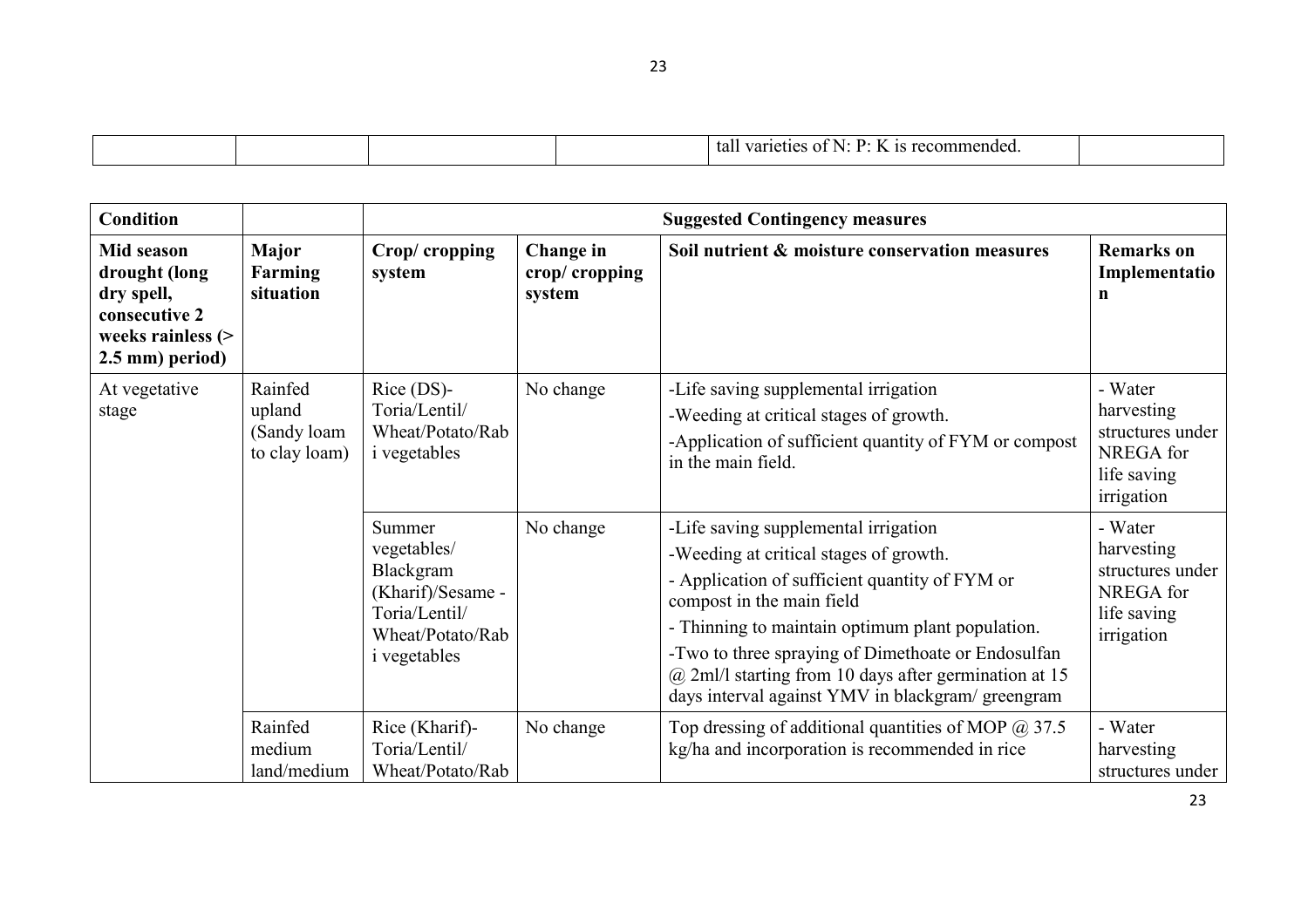| low land                               | <i>i</i> vegetables                                                                  |           | - Gap filling if required                                                                                                                                                                                                                                                                                                                                                                                       | NREGA for                                                                                                                                    |
|----------------------------------------|--------------------------------------------------------------------------------------|-----------|-----------------------------------------------------------------------------------------------------------------------------------------------------------------------------------------------------------------------------------------------------------------------------------------------------------------------------------------------------------------------------------------------------------------|----------------------------------------------------------------------------------------------------------------------------------------------|
| (Sandy loam<br>to clay loam)           | Rice (Kharif)<br>monocropping                                                        | No change | -Spraying of 2% KCL solution on leaves of rice if and<br>when drought appears.                                                                                                                                                                                                                                                                                                                                  | life saving<br>irrigation                                                                                                                    |
|                                        | Rice (Kharif) $-$<br>Rice<br>(Autumn/Summer                                          | No change | -Top dressing of urea may be delayed up to heading<br>stage of rice if drought prevails at the stages of top<br>dressing<br>-Life saving supplemental irrigation at critical stages<br>of crop growth<br>-Spraying of Mancozeb @ 2.5g/l or Edinophos 2 1ml/l<br>or Carbendazim $\omega$ 1g/l against brown spot disease in<br>rice.<br>-Spraying of phosphamidon $\omega$ 1-1.5 ml/l against rice<br>mealy bug. | - Arrangement<br>of pumpsets<br>from RKVY<br>and NFSM                                                                                        |
| Flood prone<br>(Loamy to<br>clay loam) | Summer<br>$vegetables -$<br>Toria/Lentil/<br>Wheat/Potato/Rab<br><i>i</i> vegetables | No change | -Supplementary life saving irrigation at critical crop<br>stages                                                                                                                                                                                                                                                                                                                                                | - Water<br>harvesting<br>structures under<br>NREGA for<br>life saving<br>irrigation<br>- Arrangement<br>of pumpsets<br>from RKVY<br>and NFSM |
|                                        | Rice (Kharif) as<br>mono cropping                                                    | No change | -Application of sufficient quantity of FYM or compost<br>in the nursery bed and main field.<br>-Supplementary life saving irrigation at critical crop<br>stages                                                                                                                                                                                                                                                 | - Water<br>harvesting<br>structures under<br>NREGA for<br>life saving                                                                        |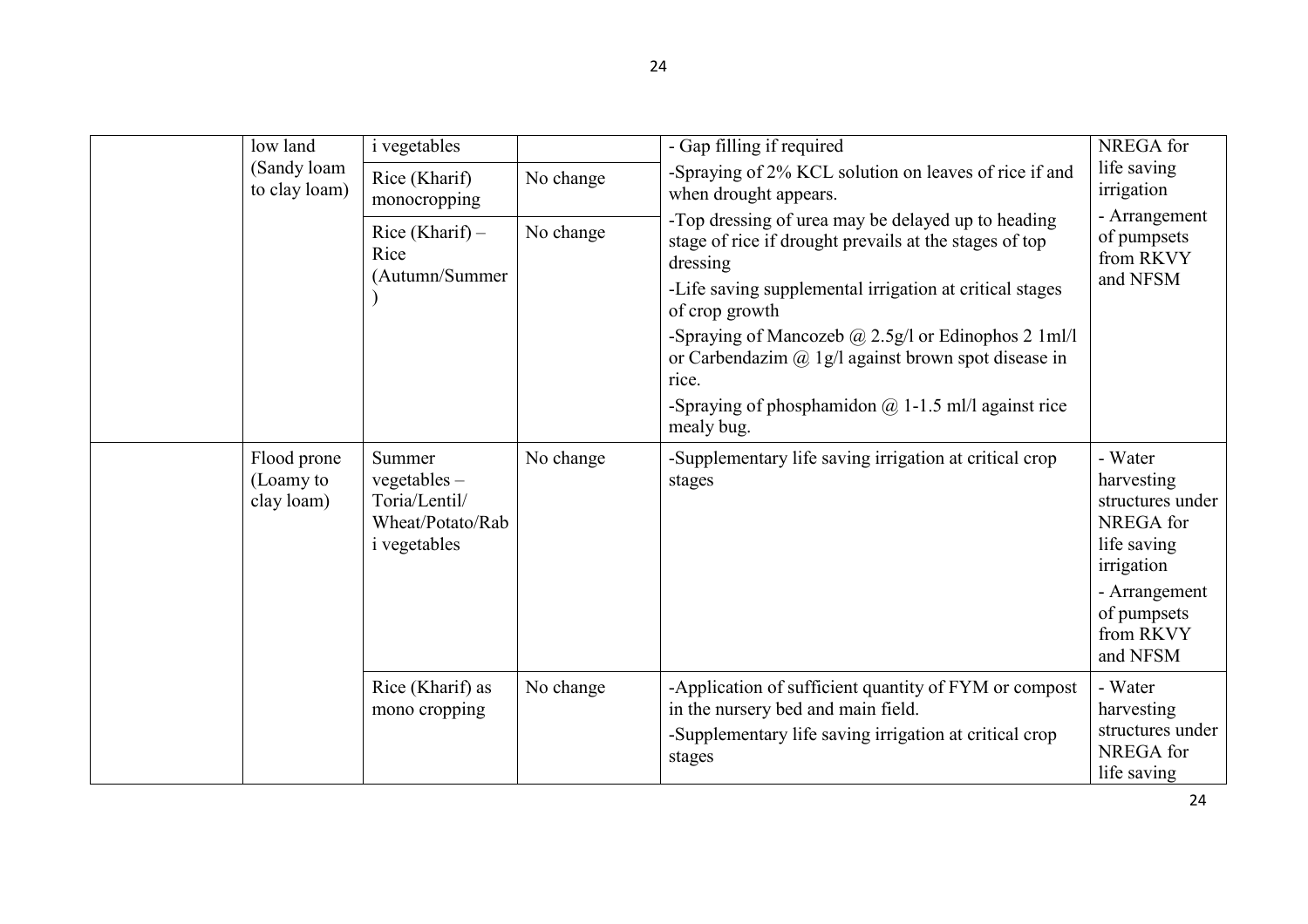|  | -Top dressing of additional quantities of MOP $\omega$ 37.5<br>kg/ha and incorporation is recommended in rice<br>-Spraying of 2% KCL solution on leaves of rice if and<br>when drought appears.<br>-Top dressing of urea may be delayed upto heading<br>stage of rice if drought prevails at the stages of top<br>dressing | irrigation<br>- Arrangement<br>of pumpsets<br>from RKVY<br>and NFSM |
|--|----------------------------------------------------------------------------------------------------------------------------------------------------------------------------------------------------------------------------------------------------------------------------------------------------------------------------|---------------------------------------------------------------------|
|--|----------------------------------------------------------------------------------------------------------------------------------------------------------------------------------------------------------------------------------------------------------------------------------------------------------------------------|---------------------------------------------------------------------|

| <b>Condition</b>                          |                                                   |                                                                                                             | <b>Suggested Contingency measures</b> |                                                                                                                                                                                                                                                                                                                                                             |                                                                                                                                            |  |  |
|-------------------------------------------|---------------------------------------------------|-------------------------------------------------------------------------------------------------------------|---------------------------------------|-------------------------------------------------------------------------------------------------------------------------------------------------------------------------------------------------------------------------------------------------------------------------------------------------------------------------------------------------------------|--------------------------------------------------------------------------------------------------------------------------------------------|--|--|
| Mid season<br>drought (long<br>dry spell) | Major<br>Farming<br>situation                     | Crop/cropping<br>system                                                                                     | cropping<br>system                    | Soil nutrient & moisture conservation measures                                                                                                                                                                                                                                                                                                              | <b>Remarks on</b><br>Implementation                                                                                                        |  |  |
| At<br>reproductive<br>stage               | Rainfed<br>upland<br>(Sandy loam<br>to clay loam) | $Rice$ (DS)-<br>Toria/Lentil/<br>Wheat/Potato/Rabi<br>vegetables                                            | No change                             | -Life saving supplemental irrigation<br>-Weeding at critical stages of growth.                                                                                                                                                                                                                                                                              | - Water harvesting<br>structures under<br>NREGA for life<br>saving irrigation<br>- Arrangement of<br>pumpsets from<br><b>RKVY</b> and NFSM |  |  |
|                                           |                                                   | Summer<br>vegetables/<br>Blackgram<br>(Kharif)/Sesame -<br>Toria/Lentil/<br>Wheat/Potato/Rabi<br>vegetables | No change                             | -Life saving supplemental irrigation<br>-Weeding at critical stages of growth.<br>- Thinning to maintain optimum population.<br>-Two to three spraying of Dimethoate or Endosulfan<br>$(a)$ 2ml/l starting from 10 days after germination at 15<br>days interval against YMV in blackgram/greengram<br>- Mulching with crop residues in horticultural crops | - Water harvesting<br>structures under<br>NREGA for life<br>saving irrigation<br>- Arrangement of<br>pumpsets from<br>RKVY and NFSM        |  |  |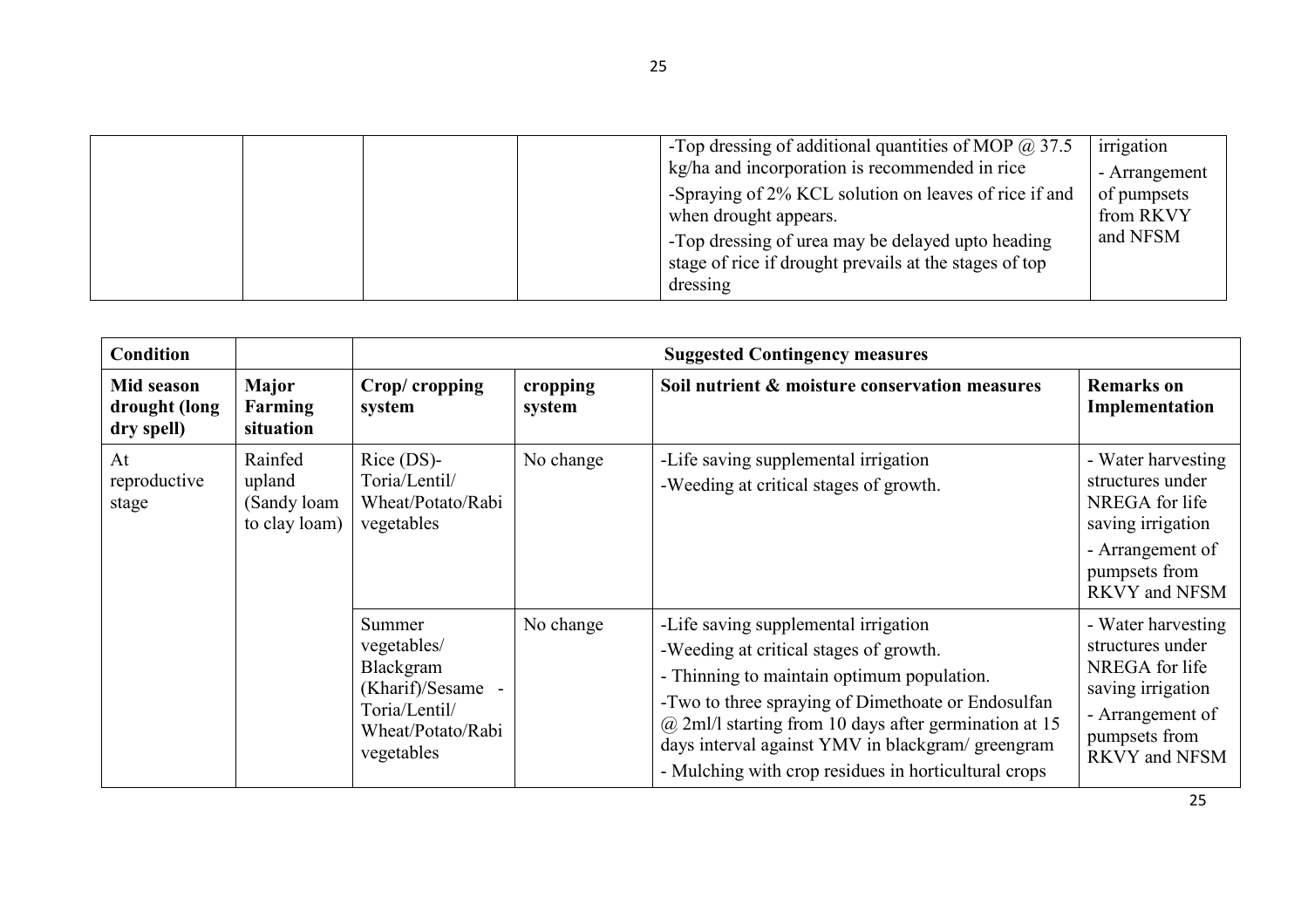| Rainfed<br>medium<br>land/<br>Medium low<br>land<br>(Sandy loam)<br>to clay loam) | Rice (Kharif)-<br>Toria/Lentil/<br>Wheat/Potato/Rabi<br>vegetables           | No change | -Top dressing of additional quantities of MOP $@37.5$<br>kg/ha and incorporation is recommended in rice<br>-Spraying of 2% KCL solution on leaves of rice if and<br>when drought appears.<br>-Top dressing of urea may be delayed up to heading<br>stage of rice if drought prevails at the stages of top<br>dressing<br>-Life saving supplemental irrigation at critical stages<br>of crop growth | - Water harvesting<br>structures under<br>NREGA for life<br>saving irrigation<br>- Arrangement of<br>pumpsets from<br><b>RKVY</b> and NFSM |
|-----------------------------------------------------------------------------------|------------------------------------------------------------------------------|-----------|----------------------------------------------------------------------------------------------------------------------------------------------------------------------------------------------------------------------------------------------------------------------------------------------------------------------------------------------------------------------------------------------------|--------------------------------------------------------------------------------------------------------------------------------------------|
|                                                                                   | Rice (Kharif)<br>monocropping                                                | No change | -Control measure should be taken against brown spot<br>of rice                                                                                                                                                                                                                                                                                                                                     |                                                                                                                                            |
|                                                                                   | Rice (Kharif) $-$<br>Rice<br>(Autumn/Summer)                                 | No change |                                                                                                                                                                                                                                                                                                                                                                                                    |                                                                                                                                            |
| Flood prone<br>(Loamy to<br>clay loam<br>soil)                                    | Summer<br>$vegetables -$<br>Toria/Lentil/<br>Wheat/Potato/Rabi<br>vegetables | No change | -Supplementary life saving irrigation at critical crop<br>stages                                                                                                                                                                                                                                                                                                                                   | - Water harvesting<br>structures under<br>NREGA for life<br>saving irrigation                                                              |
|                                                                                   | Rice (Kharif) as<br>mono cropping                                            | No change | -Application of sufficient quantity of FYM or compost<br>in the nursery bed and main field.<br>-Supplementary life saving irrigation at critical crop<br>stages<br>--Top dressing of additional quantities of MOP $@$<br>37.5 kg/ha and incorporation is recommended in rice<br>-Spraying of 2% KCL solution on leaves of rice if and<br>when drought appears.                                     | - Water harvesting<br>structures under<br>NREGA for life<br>saving irrigation                                                              |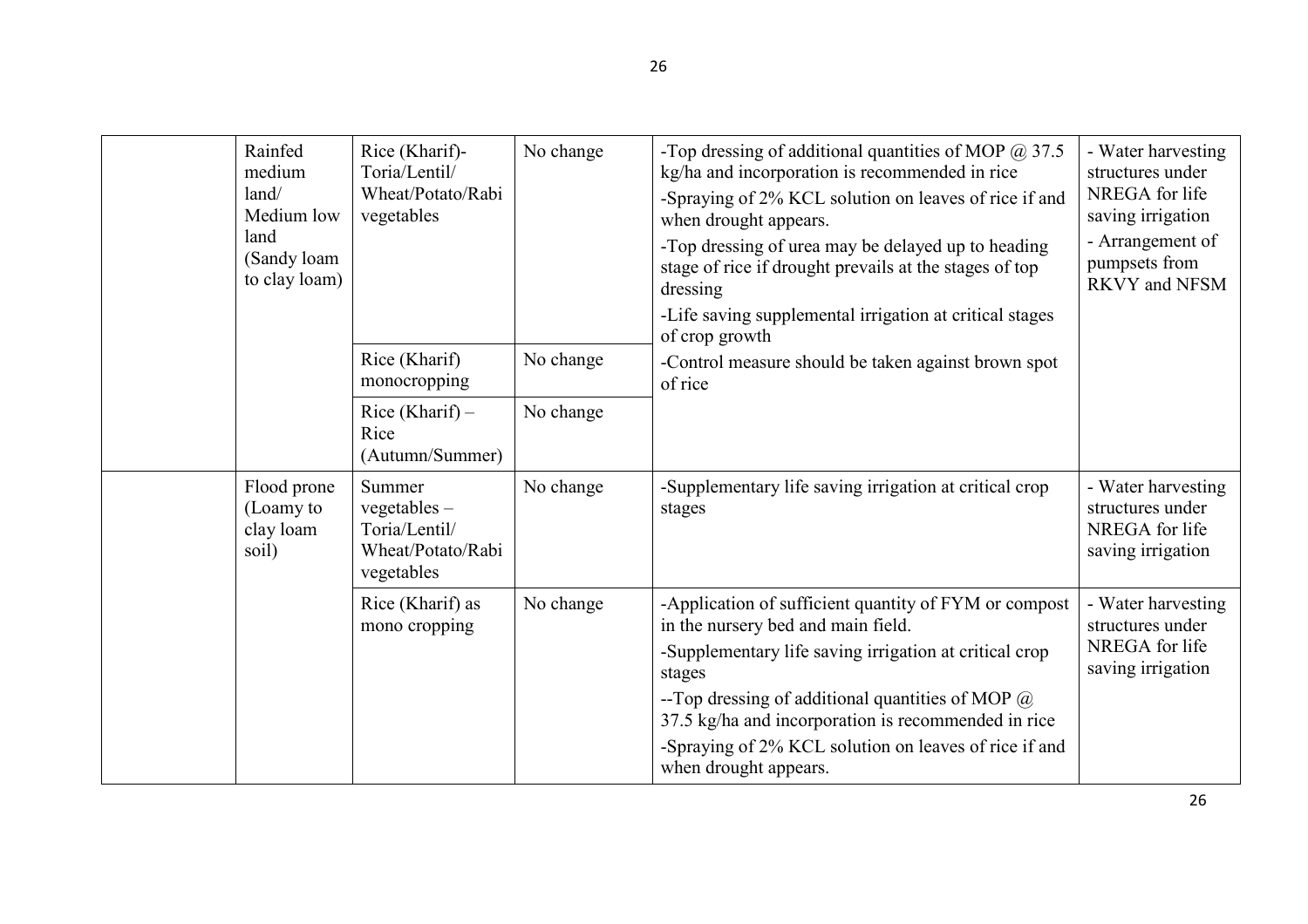| <b>Condition</b>           |                                                         |                                                                                                 | <b>Suggested Contingency measures</b>                                                                                                                                                                          |                                                                                                                                                                                                                                                                                                                                                                                                                                                                                                          |                                                                                                                                                                                        |  |  |  |
|----------------------------|---------------------------------------------------------|-------------------------------------------------------------------------------------------------|----------------------------------------------------------------------------------------------------------------------------------------------------------------------------------------------------------------|----------------------------------------------------------------------------------------------------------------------------------------------------------------------------------------------------------------------------------------------------------------------------------------------------------------------------------------------------------------------------------------------------------------------------------------------------------------------------------------------------------|----------------------------------------------------------------------------------------------------------------------------------------------------------------------------------------|--|--|--|
| <b>Terminal</b><br>drought | <b>Major</b><br>Farming<br>situation                    | Crop/<br>cropping<br>system                                                                     | Crop management                                                                                                                                                                                                | Rabi crop planning                                                                                                                                                                                                                                                                                                                                                                                                                                                                                       | <b>Remarks</b> on<br>Implementation                                                                                                                                                    |  |  |  |
|                            | Rainfed<br>upland<br>(Sandy<br>loam to<br>clay<br>loam) | $Rice$ (DS)-<br>Toria/Lentil/<br>Wheat/Potato/<br>Rabi<br>vegetables                            | -Life saving supplemental<br>irrigation<br>- Pre-sowing irrigation for nursery<br>raising and life saving irrigation<br>after transplanting                                                                    | - Growing of Tomato, Brinjal, and Leafy<br>vegetables like Spinach, Radish etc. with<br>improved package of practices<br>- Growing of mid season cole crops such as<br>Cauliflower (varieties - Improved Japaneses,<br>Pusa Synthetic, Pusa snowball etc.) and<br>Cabbage (Varieties – Golden acre, Pride of<br>India, Pusa Mukta etc.), Knolkhol (White<br>viena) etc.<br>-Growing of rabi field crops like toria, lentil,<br>buckwheat, niger, wheat in time with<br>presowing irrigation if required. | - Water harvesting<br>structures under<br>NREGA for life<br>saving irrigation<br>- Arrangement of<br>pumpsets from<br>RKVY and NFSM<br>- Arrangement of<br>seeds under<br><b>HMNEH</b> |  |  |  |
|                            |                                                         | Summer<br>vegetables/<br>Blackgram/<br>Sesame<br>$(Kharif)$ -<br>Toria/Lentil/<br>Wheat/Potato/ | -Life saving supplemental<br>irrigation<br>-Harvesting of kharif crops at<br>physiological maturity stage.<br>- Pre-sowing irrigation for nursery<br>raising and life saving irrigation<br>after transplanting | - Growing of Tomato, Brinjal, and Leafy<br>vegetables like Spinach, Radish etc. with<br>improved package of practices<br>- Growing of mid season cole crops such as<br>Cauliflower (varieties - Improved Japaneses,<br>Pusa Synthetic, Pusa snowball etc.) and<br>Cabbage (Varieties – Golden acre, Pride of                                                                                                                                                                                             | - Water harvesting<br>structures under<br>NREGA for life<br>saving irrigation<br>- Arrangement of<br>pumpsets from<br><b>RKVY</b> and NFSM                                             |  |  |  |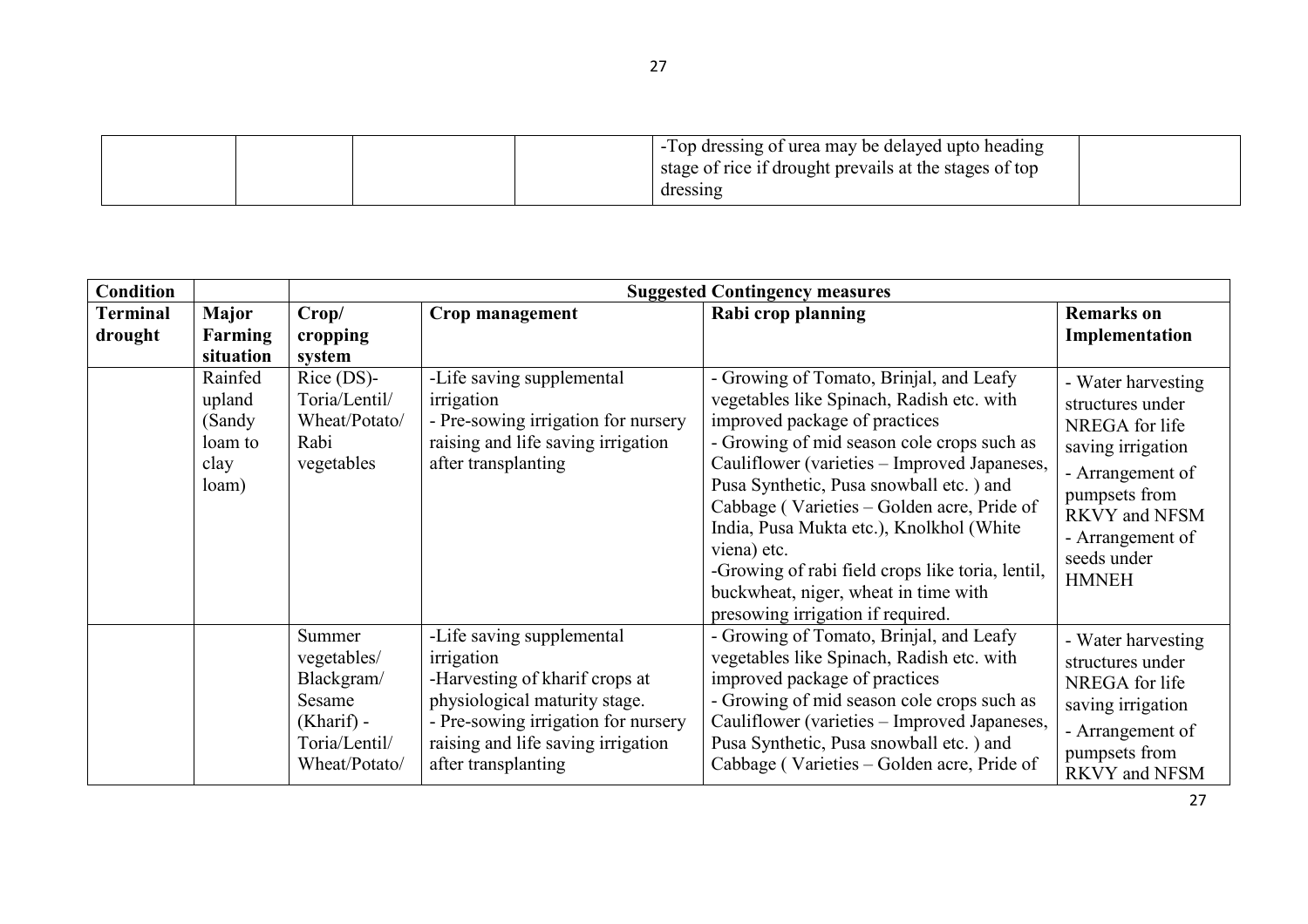|                                                                                        | Rabi<br>vegetables                                                                                                                                               |                                                                                                                                                                                                                                            | India, Pusa Mukta etc.), Knolkhol (White<br>viena) etc.<br>-Growing of rabi field crops like toria, lentil,<br>buckwheat, niger, wheat in time with<br>presowing irrigation if required.                                                                                                                                                                                                                                                                              | - Arrangement of<br>seeds under<br><b>HMNEH</b>                                                                                                                                               |
|----------------------------------------------------------------------------------------|------------------------------------------------------------------------------------------------------------------------------------------------------------------|--------------------------------------------------------------------------------------------------------------------------------------------------------------------------------------------------------------------------------------------|-----------------------------------------------------------------------------------------------------------------------------------------------------------------------------------------------------------------------------------------------------------------------------------------------------------------------------------------------------------------------------------------------------------------------------------------------------------------------|-----------------------------------------------------------------------------------------------------------------------------------------------------------------------------------------------|
| Rainfed<br>medium<br>land/<br>Medium<br>low land<br>(Sandy<br>loam to<br>clay<br>loam) | Rice (Kharif)-<br>Toria/Rabi<br>pulses/<br>Wheat/Potato/<br>Rabi<br>vegetables<br>Rice (Kharif)<br>monocropping<br>Rice (Kharif) $-$<br>Rice (Autumn/<br>Summer) | -Life saving supplemental -<br>irrigation<br>- Pre-sowing irrigation for nursery<br>raising and life saving irrigation<br>after transplanting<br>- Harvesting of kharif crops at<br>physiological maturity stage<br>- Conservation tillage | - Growing of mid season cole crops such as<br>Cauliflower (varieties - Improved Japaneses,<br>Pusa Synthetic, Pusa snowball etc. ) and<br>Cabbage (Varieties - Golden acre, Pride of<br>India, Pusa Mukta etc.), Knolkhol (White<br>viena) etc.<br>- Growing of rabi field crops like toria,<br>lentil, buckwheat, niger, wheat in time with<br>presowing irrigation if required<br>- Sufficient organic matter should be<br>incorporated<br>- Mulching in Rabi crops | - Water harvesting<br>structures under<br>NREGA for life<br>saving irrigation<br>- Arrangement of<br>pumpsets from<br><b>RKVY</b> and NFSM<br>- Arrangement of<br>seeds under<br><b>HMNEH</b> |
| Flood<br>prone<br>(Loamy to<br>clay<br>loam)                                           | Summer<br>vegetables $-$<br>Toria/Lentil/<br>Wheat/Potato/<br>Rabi<br>vegetables<br>Sali (Kharif) as<br>mono cropping                                            | -Life saving supplemental<br>irrigation<br>- Pre-sowing irrigation for nursery<br>raising and life saving irrigation<br>after transplanting<br>- Harvesting of kharif crop at<br>physiological maturity                                    | - Growing of Tomato, Brinjal, and Leafy<br>vegetables like Spinach, Radish etc. with<br>improved package of practices<br>- Growing of mid season cole crops such as<br>Cauliflower (varieties - Improved Japaneses,<br>Pusa Synthetic, Pusa snowball etc.) and<br>Cabbage (Varieties - Golden acre, Pride of<br>India, Pusa Mukta etc.), Knolkhol (White<br>viena) etc.                                                                                               | - Water harvesting<br>structures under<br>NREGA for life<br>saving irrigation<br>- Arrangement of<br>pumpsets from<br><b>RKVY</b> and NFSM<br>- Arrangement of<br>seeds under                 |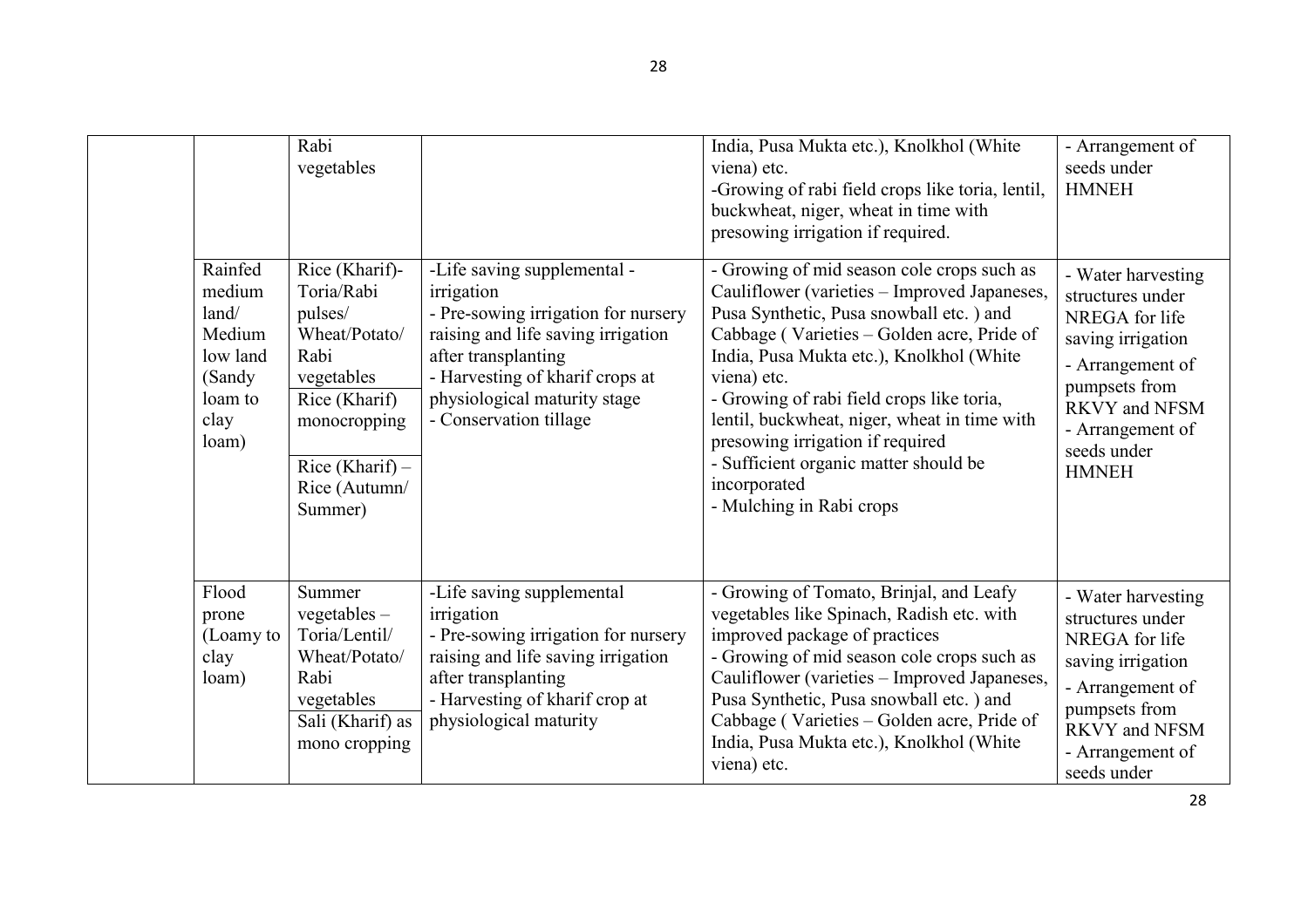|  | -Growing of rabi field crops like toria, lentil, | <b>HMNEH</b> |
|--|--------------------------------------------------|--------------|
|  | buckwheat, niger, wheat in time with             |              |
|  | presowing irrigation if required.                |              |

2.1.2 Drought - Irrigated situation<br>As the source of irrigation is basically STW and there is no report on ground water depletion in the district; hence the question of drought in irrigated situation does not arise.

Some other situation like pre monsoon flood and hailstorm often experienced for which contingency plans are necessary and mentioned under

### 2.2.3

| <b>Condition</b> |                                   |                                       | <b>Suggested Contingency measures</b> |                       |                                     |  |
|------------------|-----------------------------------|---------------------------------------|---------------------------------------|-----------------------|-------------------------------------|--|
|                  | <b>Major Farming</b><br>situation | <b>Normal Crop/cropping</b><br>system | Change in<br>crop/cropping system     | Agronomic<br>measures | <b>Remarks</b> on<br>Implementation |  |
| Delayed          | Not applicable                    |                                       |                                       |                       |                                     |  |
| release of water |                                   |                                       |                                       |                       |                                     |  |
| in canals due to |                                   |                                       |                                       |                       |                                     |  |
| low rainfall     |                                   |                                       |                                       |                       |                                     |  |
| Limited release  |                                   |                                       |                                       |                       |                                     |  |
| of water in      |                                   |                                       |                                       |                       |                                     |  |
| canals due to    |                                   |                                       |                                       |                       |                                     |  |
| low rainfall     |                                   |                                       |                                       |                       |                                     |  |
| Non release of   |                                   |                                       |                                       |                       |                                     |  |
| water in canals  |                                   |                                       |                                       |                       |                                     |  |
| under delayed    |                                   |                                       |                                       |                       |                                     |  |
| onset of         |                                   |                                       |                                       |                       |                                     |  |
| monsoon in       |                                   |                                       |                                       |                       |                                     |  |
| catchment        |                                   |                                       |                                       |                       |                                     |  |
| Lack of inflows  | <b>NA</b>                         |                                       |                                       |                       |                                     |  |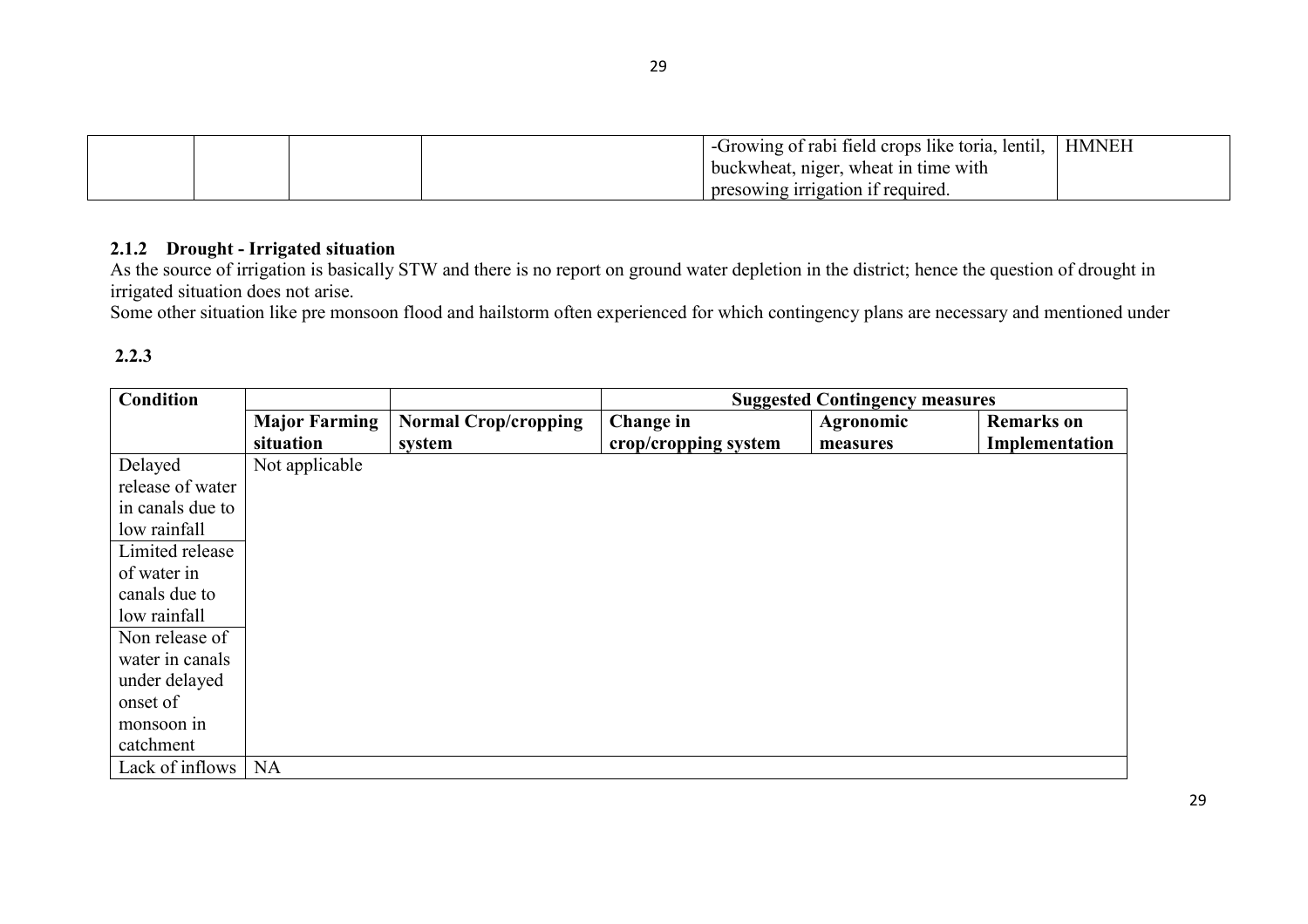| <b>Condition</b> |                      |                             | <b>Suggested Contingency measures</b> |           |                   |  |
|------------------|----------------------|-----------------------------|---------------------------------------|-----------|-------------------|--|
|                  | <b>Major Farming</b> | <b>Normal Crop/cropping</b> | Change in                             | Agronomic | <b>Remarks</b> on |  |
|                  | situation            | system                      | crop/cropping system                  | measures  | Implementation    |  |
| into tanks due   |                      |                             |                                       |           |                   |  |
| to insufficient  |                      |                             |                                       |           |                   |  |
| /delayed onset   |                      |                             |                                       |           |                   |  |
| of monsoon       |                      |                             |                                       |           |                   |  |
| Insufficiency of |                      |                             |                                       |           |                   |  |
| surface water    |                      |                             |                                       |           |                   |  |
| for irrigation   |                      |                             |                                       |           |                   |  |
| Insufficient     |                      |                             |                                       |           |                   |  |
| groundwater      |                      |                             |                                       |           |                   |  |
| recharge due to  |                      |                             |                                       |           |                   |  |
| low rainfall     |                      |                             |                                       |           |                   |  |

# 2.1.3 Pre monsoon flood and hailstorm under irrigated situation

| <b>Condition</b> |                      |                             |                         | <b>Suggested Contingency measures</b> |                   |
|------------------|----------------------|-----------------------------|-------------------------|---------------------------------------|-------------------|
|                  | <b>Major Farming</b> | <b>Normal Crop/cropping</b> | Change in               | Agronomic                             | <b>Remarks</b> on |
|                  | situation            | system                      | crop/cropping system    | measures                              | Implementation    |
| Pre monsoon      | Medium / medium      | Summer rice/ Early ahu      | - Adoption of Short     | -Provision for                        | Preparation of    |
| flood            | low/lowland land     | with long duration local    | duration rice varieties | drainage channel to                   | drainage channel  |
|                  | (sandy loam to       | cultivars and hybrid rice   | like Luit, Kolong,      | remove excess                         | under             |
|                  | clay loam)           | variety                     | dichang etc in case of  | water.                                | <b>MGNREGA</b>    |
|                  |                      |                             | summer rice/early ahu   | - If crop attains                     |                   |
|                  |                      |                             | rice                    | maturity stage,                       |                   |
|                  |                      |                             |                         | harvest the crop at                   |                   |
|                  |                      |                             |                         | physiological                         |                   |
|                  |                      |                             |                         | maturity stage.                       |                   |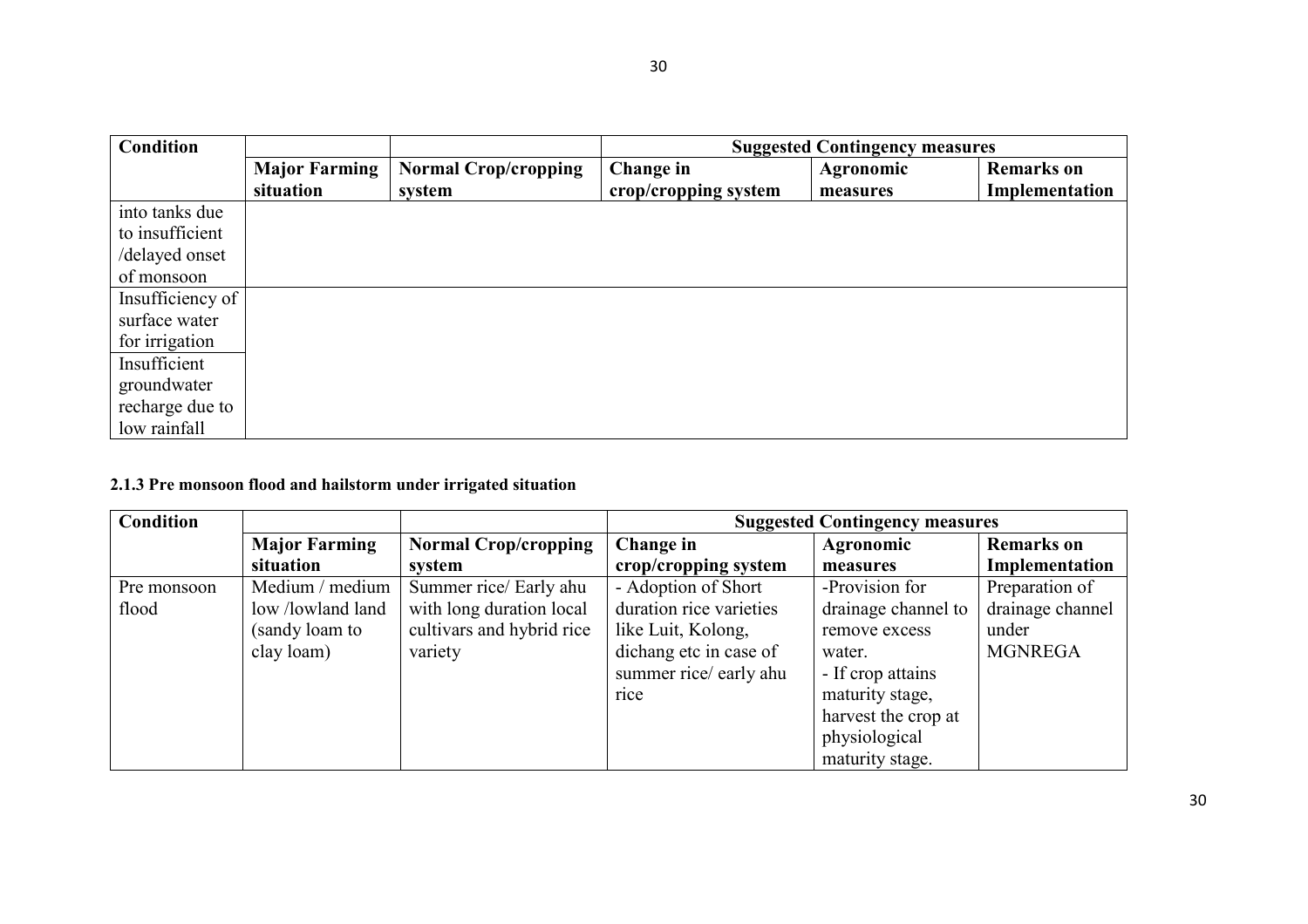| <b>Condition</b> |                      |                             | <b>Suggested Contingency measures</b> |                     |                   |
|------------------|----------------------|-----------------------------|---------------------------------------|---------------------|-------------------|
|                  | <b>Major Farming</b> | <b>Normal Crop/cropping</b> | Change in                             | <b>Agronomic</b>    | <b>Remarks</b> on |
|                  | situation            | system                      | crop/cropping system                  | measures            | Implementation    |
|                  | Upland               | Summer vegetables           | - Summer vegetables                   | Provision for       | Preparation of    |
|                  | (sandy loam to       |                             | - If crop fails, plan for             | drainage channel to | drainage channel  |
|                  | clay loam)           |                             | rabi crops                            | remove excess       | under             |
|                  |                      |                             |                                       | water.              | <b>MGNREGA</b>    |
|                  |                      | Fruits (banana, citrus      | -Fruits (bananana, citrus             | Provision for       | Preparation of    |
|                  |                      | etc)                        | etc                                   | drainage channel to | drainage channel  |
|                  |                      |                             | - If crop fails, replanting           | remove excess       | under             |
|                  |                      |                             | of crops                              | water.              | <b>MGNREGA</b>    |

| <b>Condition</b> |                      |                        |                         | <b>Suggested Contingency measures</b> |                   |
|------------------|----------------------|------------------------|-------------------------|---------------------------------------|-------------------|
|                  | <b>Major Farming</b> | <b>Normal</b>          | Change in               | Agronomic                             | <b>Remarks</b> on |
|                  | situation            | Crop/cropping system   | crop/cropping system    | measures                              | Implementation    |
| Hail storm       | Medium / medium      | Summer rice/ Early ahu | Adoption of Short       |                                       |                   |
| under            | low/lowland land     | with long duration     | duration rice varieties |                                       |                   |
| irrigated        | (sandy loam to clay  | local cultivars and    | like Luit Kolong,       |                                       |                   |
| condition        | loam)                | hybrid rice variety    | Dichang etc.            |                                       |                   |
|                  | Upland               | Summer vegetables      | Summer vegetables/      | - Installation of hail                | -Departmental     |
|                  | (sandy loam to clay  |                        | high valued vegetable   | net                                   | schemes like      |
|                  | loam)                |                        | crops                   | - Plantation of wind                  | HMNEH,            |
|                  |                      |                        |                         | break                                 | NFSM, RKVY        |
|                  |                      |                        |                         | - Protected cultivation               | for protected     |
|                  |                      |                        |                         | of high valued                        | cultivation.      |
|                  |                      |                        |                         | vegetable crops                       |                   |
|                  |                      | Fruits (banana, citrus | Malbhog banana          | - Installation of hail                |                   |
|                  |                      | etc)                   | cultivation             | net                                   |                   |
|                  |                      |                        |                         | - Plantation of wind                  |                   |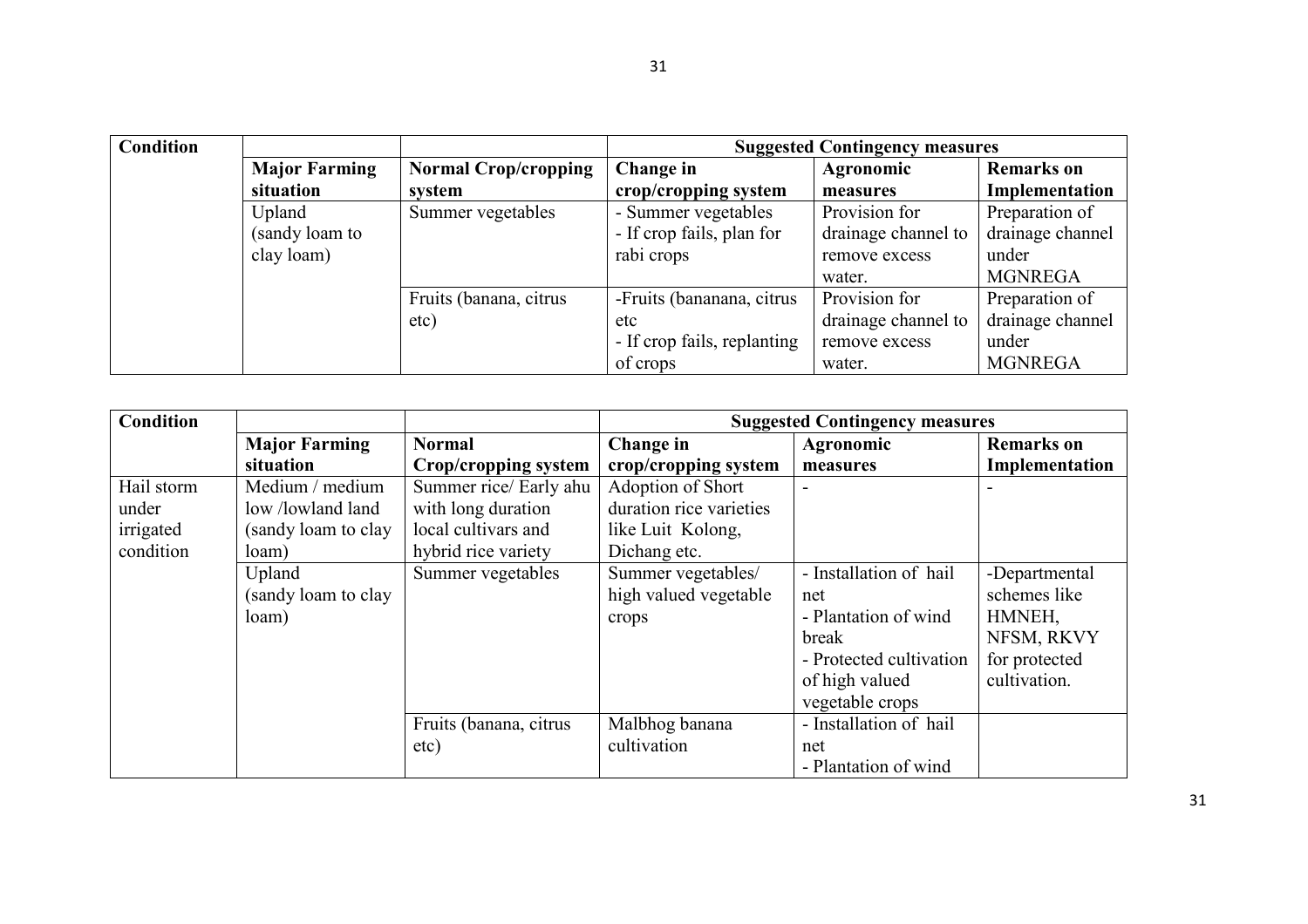| Condition |                      |                                | <b>Suggested Contingency measures</b> |                  |                |  |
|-----------|----------------------|--------------------------------|---------------------------------------|------------------|----------------|--|
|           | <b>Major Farming</b> | Normal                         | Change in                             | <b>Agronomic</b> | Remarks on     |  |
|           | situation            | $Crop/cropping$ system $\vert$ | crop/cropping system                  | measures         | Implementation |  |
|           |                      |                                |                                       | break            |                |  |

# 2.2 Unusual rains (untimely, unseasonal etc) (for both rainfed and irrigated situations)

| <b>Condition</b>                                                        |                                                                                                                                                  | <b>Suggested contingency measures</b>                                                                                  |                                                                                                                          |                                                                                                     |
|-------------------------------------------------------------------------|--------------------------------------------------------------------------------------------------------------------------------------------------|------------------------------------------------------------------------------------------------------------------------|--------------------------------------------------------------------------------------------------------------------------|-----------------------------------------------------------------------------------------------------|
| Continuous high rainfall<br>in a short span leading to<br>water logging | <b>Vegetative stage</b>                                                                                                                          | <b>Flowering stage</b>                                                                                                 | Crop maturity stage                                                                                                      | <b>Post harvest</b>                                                                                 |
| Maize                                                                   | Excess rain water to be drained<br>out through surface drainage<br>channel of 25cm wide, 15cm<br>deep spaced at 6 m<br>-Light hoeing and weeding | Excess rain water to be<br>drained out through surface<br>drainage channel of 25cm<br>wide, 15cm deep spaced at 6<br>m | Excess rain water to be<br>drained out through surface<br>drainage channel of 25cm<br>wide, 15cm deep spaced at 6<br>m   | Proper drying of grains<br>to maintain optimum<br>moisture percentage for<br>storage                |
| Black gram/Sesame                                                       | Excess rain water to be drained<br>out through surface drainage<br>channel of 25cm wide, 15cm<br>deep spaced at 6 m<br>-Light hoeing and weeding | Excess rain water to be<br>drained out through surface<br>drainage channel of 25cm<br>wide, 15cm deep spaced at 6<br>m | Excess rain water to be<br>drained out through surface<br>drainage channel of 25cm<br>wide, 15cm deep spaced at 6<br>m   | Proper drying of grains<br>to maintain optimum<br>moisture percentage for<br>storage                |
| Rice (Summer)                                                           | Sow rice seed in raised nursery<br>bed with 30cm gap between<br>two beds.<br>-Light hoeing and weeding                                           | Excess rain water to be<br>drained out through surface<br>drainage channel to avoid<br>submergence                     | - Excess rain water to be<br>drained out through surface<br>drainage channel to avoid<br>submergence<br>Harvesting<br>at | Proper drying of grains<br>to maintain optimum<br>moisture<br>percentage<br>$(12-14\%)$ for storage |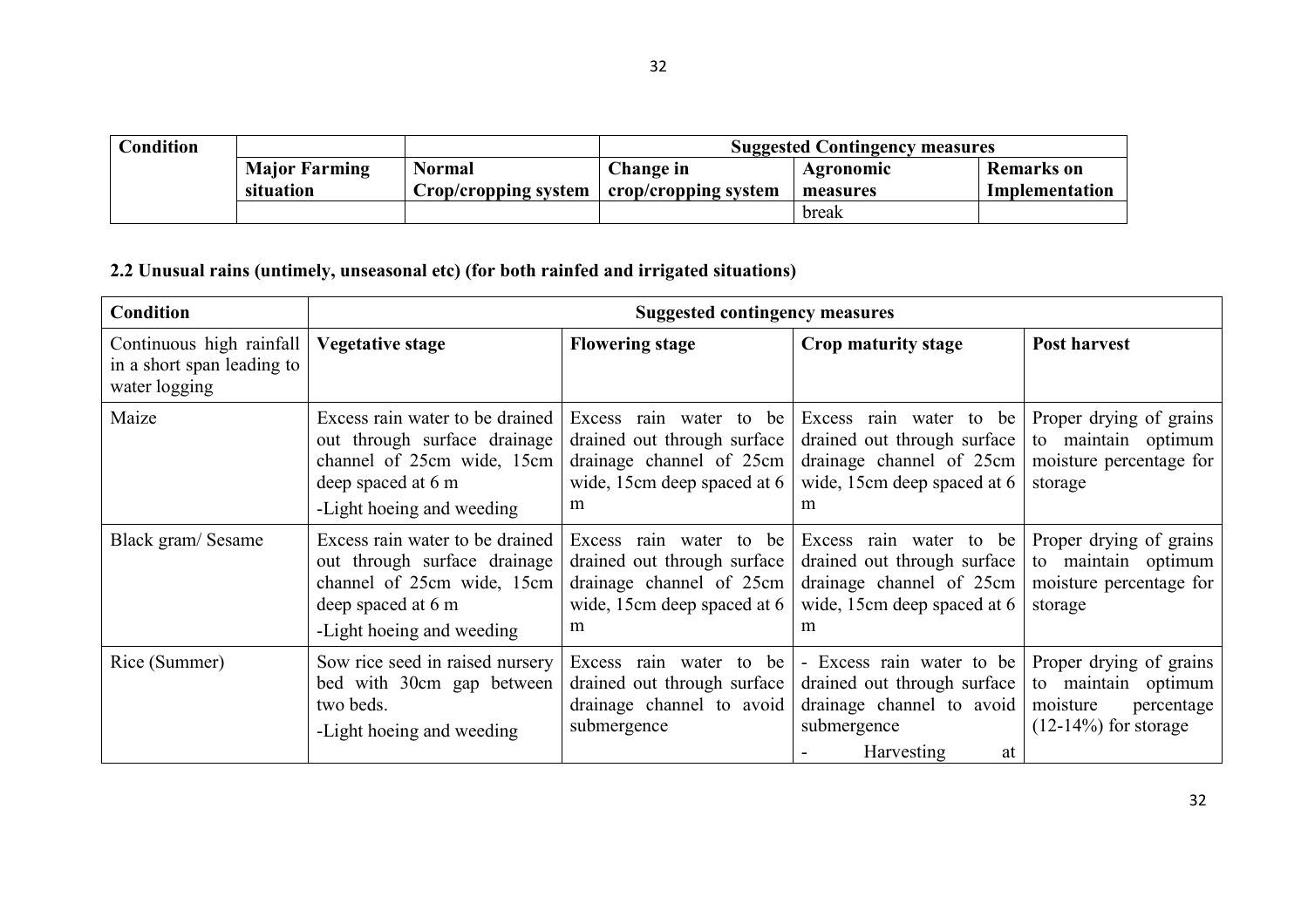|                                                                                      |                                                                                                                                                                                                                                                                                    |                                                                                                                                                    | physiological maturity                                                                                                                                                                                                                         |                                                                                                                                       |
|--------------------------------------------------------------------------------------|------------------------------------------------------------------------------------------------------------------------------------------------------------------------------------------------------------------------------------------------------------------------------------|----------------------------------------------------------------------------------------------------------------------------------------------------|------------------------------------------------------------------------------------------------------------------------------------------------------------------------------------------------------------------------------------------------|---------------------------------------------------------------------------------------------------------------------------------------|
| Rice (Winter)                                                                        | Sow rice seed in raised nursery<br>bed with 30cm gap between<br>two beds which can be utilized<br>to drain out excess water.<br>Excess rain water to be drained<br>out through surface drainage<br>channel to avoid submergence<br>in the main field.<br>-Light hoeing and weeding | Excess rain water to be<br>drained out through surface<br>drainage channel to avoid<br>submergence                                                 | -Excess rain water to be<br>drained out through surface<br>drainage channel to avoid<br>submergence.<br>-Crop to be harvested at<br>physiological maturity stage                                                                               | -Proper drying of grains<br>to maintain optimum<br>moisture<br>percentage<br>$(12-14\%)$ for storage                                  |
| Vegetables                                                                           | -Adoption of proper measures<br>to drain out excess water<br>-Light hoeing and weeding<br>- Adoption of plant protection<br>measures against Anthracnose<br>disease                                                                                                                | of<br>Adoption<br>proper<br>measures to drain out excess<br>water<br>of<br>Adoption<br>plant<br>protection measures against<br>Anthracnose disease | Adoption<br>of<br>proper<br>$\blacksquare$<br>measures to drain out excess<br>water<br>Harvesting<br>at<br>$\overline{\phantom{a}}$<br>physiological maturity<br>Adoption<br>of<br>plant<br>protection measures against<br>Anthracnose disease | -Drying of the produce<br>- Immediate sale of the<br>produce<br>Shifting<br>of<br>the<br>drier<br>produce<br>to<br>place/cold storage |
| rainfall<br>with<br><b>Heavy</b><br>high speed winds in a<br>short span <sup>2</sup> |                                                                                                                                                                                                                                                                                    |                                                                                                                                                    |                                                                                                                                                                                                                                                |                                                                                                                                       |
| Maize                                                                                | - Proper drainage<br>- Provision for wind breaks                                                                                                                                                                                                                                   | - Proper drainage<br>- Provision for wind breaks                                                                                                   | -Crop to be harvested at<br>physiological maturity<br>stage.                                                                                                                                                                                   | Proper drying                                                                                                                         |
| Rice (Summer)                                                                        | $-Sow$<br>in raised<br>seed<br>rice<br>nursery bed with 30cm gap<br>between two beds which can                                                                                                                                                                                     | - Excess rain water to be<br>drained out through surface<br>drainage channel to avoid                                                              | -Crop to be harvested at<br>physiological<br>maturity<br>stage.                                                                                                                                                                                | -Proper drying of grains<br>to maintain optimum<br>moisture<br>percentage                                                             |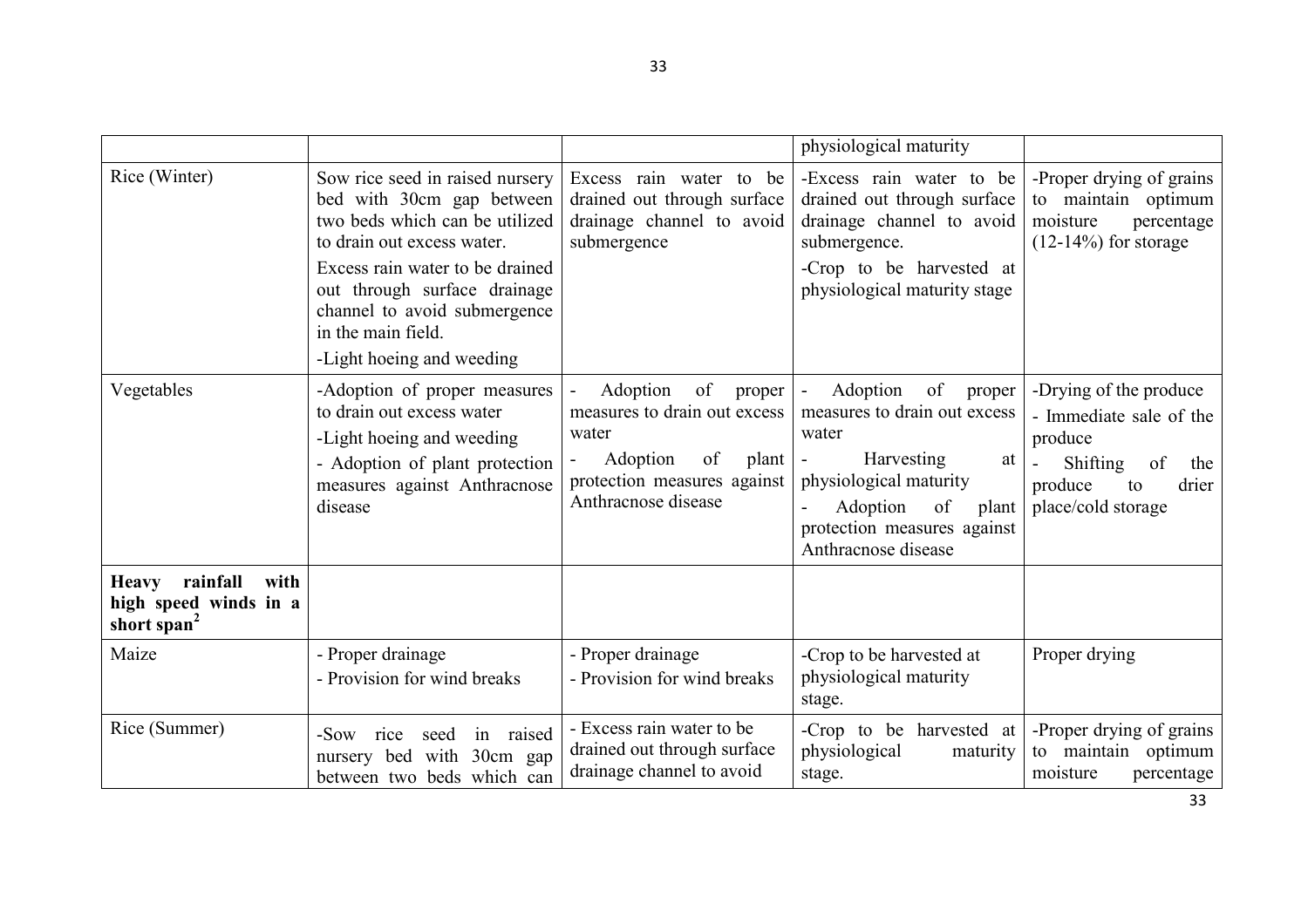|               | be utilized to drain out excess<br>water.<br>Excess rain water to be<br>drained out through surface<br>drainage channel to avoid<br>submergence in the main field.                                                                                             | submergence in the main<br>field                                                                                                  |                                                                                                      | $(12-14\%)$ for storage                                                                              |
|---------------|----------------------------------------------------------------------------------------------------------------------------------------------------------------------------------------------------------------------------------------------------------------|-----------------------------------------------------------------------------------------------------------------------------------|------------------------------------------------------------------------------------------------------|------------------------------------------------------------------------------------------------------|
| Rice (Winter) | in raised<br>-Sow rice<br>seed<br>nursery bed with 30cm gap<br>between two beds which can<br>be utilized to drain out excess<br>water.<br>Excess rain water to be<br>drained out through surface<br>drainage channel to avoid<br>submergence in the main field | - Excess rain water to be<br>drained out through surface<br>drainage channel to avoid<br>submergence in the main<br>field         | -Crop to be harvested at<br>physiological<br>maturity<br>stage.                                      | -Proper drying of grains<br>to maintain optimum<br>moisture<br>percentage<br>$(12-14\%)$ for storage |
| Banana        | - Make trenches/furrows in<br>between ridges to facilitate<br>drainage of excess water<br>- Propping                                                                                                                                                           | - Make trenches/furrows in<br>between ridges to facilitate<br>drainage of excess water<br>- Propping                              | - Make trenches/furrows in<br>between ridges to facilitate<br>drainage of excess water<br>- Propping | Shifting of the produce<br>to drier place                                                            |
| Vegetables    | - Make trenches/furrows to<br>facilitate drainage of excess<br>water<br>- Proper support for climbers                                                                                                                                                          | - Make trenches/furrows to<br>facilitate drainage of excess<br>water<br>- Application of hormones,<br>nutrients to prevent flower | - Make trenches/furrows to<br>facilitate drainage of excess<br>water                                 | $\overline{\phantom{a}}$ -Shifting of the<br>produce to drier<br>place/Cold storage                  |
|               |                                                                                                                                                                                                                                                                | drop                                                                                                                              |                                                                                                      |                                                                                                      |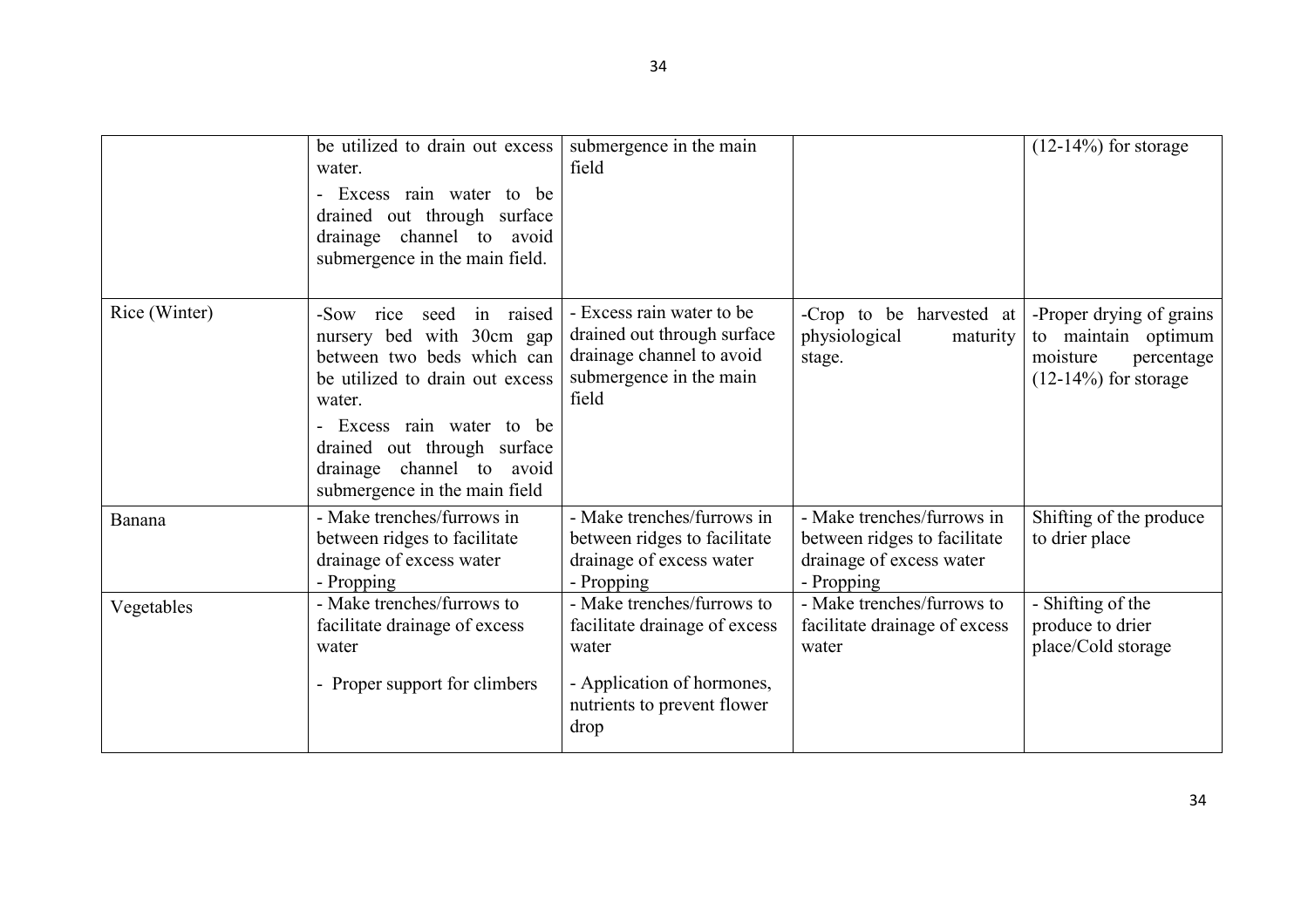| Outbreak of pests and<br>diseases due to<br>unseasonal rains |                                                                                                                                                                                                                                                                                                                                                                                                                        |                                                                                                                                                                                                                                                                                                                                                                                                                                                                |                                                                         |
|--------------------------------------------------------------|------------------------------------------------------------------------------------------------------------------------------------------------------------------------------------------------------------------------------------------------------------------------------------------------------------------------------------------------------------------------------------------------------------------------|----------------------------------------------------------------------------------------------------------------------------------------------------------------------------------------------------------------------------------------------------------------------------------------------------------------------------------------------------------------------------------------------------------------------------------------------------------------|-------------------------------------------------------------------------|
| Rice (Summer)                                                | Application of pesticides like<br>chloropyriphos or<br>Monochrotophos $\omega$ 2 ml/lit<br>against stem borer, leaf folder,<br>case worm.<br>-Adoption IPM module.<br>-Alternate flooding and drying<br>against case worm.<br>-Application of carbendazim $\omega$<br>1g/l against blast and sheath<br>blight. Water from the sheath<br>blight infested field should not<br>be allowed to enter disease free<br>field. | -Rouging if infected plant,<br>- Application of pesticides<br>like chloropyriphos or<br>Monochrotophos $\omega$ 2 ml/lit<br>against stem borer<br>-Adoption IPM module<br>against stem borer<br>-Spraying of pesticide<br>should not coincide<br>pollination time.<br>-Application of carbendazim<br>$\omega$ 1g/l against blast and<br>sheath blight. Water from<br>the sheath blight infested<br>field should not be allowed<br>to enter disease free field. | -Insect pest and disease<br>infested seed/grains<br>should be discarded |
| Rice (Winter)                                                | Application of pesticides like<br>chloropyriphos or<br>Monochrotophos $\omega$ 2 ml/lit<br>against stem borer, leaf folder,<br>case worm.<br>-Adoption IPM module.<br>-Alternate flooding and drying<br>against case worm.<br>-Application of carbendazim $\omega$<br>1g/l against blast and sheath<br>blight. Water from the sheath                                                                                   | -Rouging if infected plant,<br>- Application of pesticides<br>like chloropyriphos or<br>Monochrotophos $\omega$ 2 ml/lit<br>against stem borer<br>-Adoption IPM module<br>against stem borer<br>-Spraying of pesticide<br>should not coincide<br>pollination time.<br>-Application of carbendazim                                                                                                                                                              | Insect pest and disease<br>infested seed/grains<br>should be discarded  |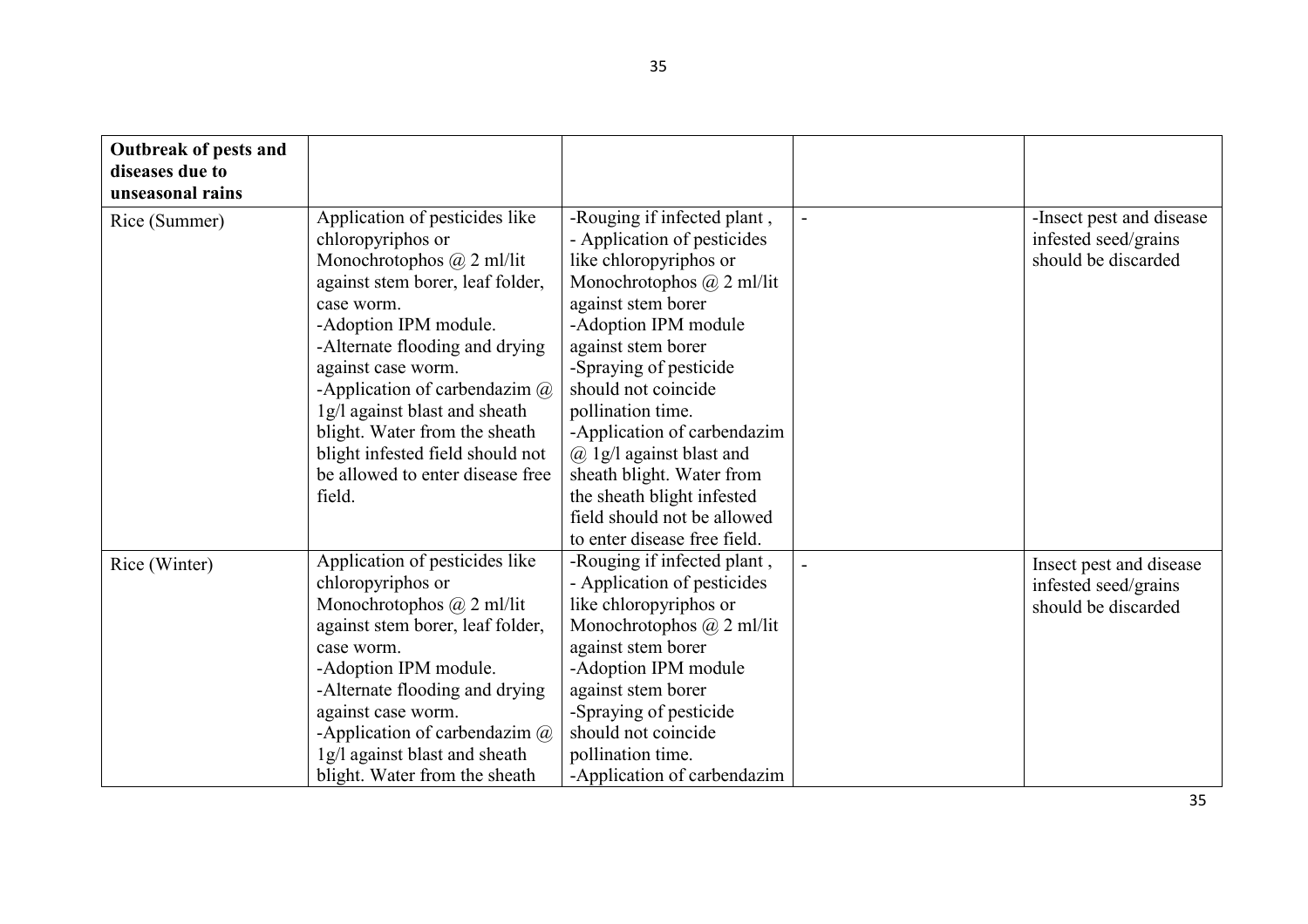|            | blight infested field should not     | $(a)$ 1g/l against blast and     |                            |                         |
|------------|--------------------------------------|----------------------------------|----------------------------|-------------------------|
|            | be allowed to enter disease free     | sheath blight. Water from        |                            |                         |
|            | field.                               | the sheath blight infested       |                            |                         |
|            |                                      | field should not be allowed      |                            |                         |
|            |                                      |                                  |                            |                         |
|            |                                      | to enter disease free field.     |                            |                         |
| Black gram | Against YMV, spray                   | - Against YMV, spray             | - Against pod borer & pod  | Insect pest and disease |
|            | Dimethoate $\omega$ 2ml/l (2 -3)     | Dimethoate $\omega$ 2ml/l (2 -3) | bug, spray Malathion 50 EC | infested seed/grains    |
|            | spraying)                            | spraying)                        | $(a)$ 2 ml/l of water.     | should be discarded     |
|            | - Against jassids, aphids, flee      | - Against jassids, aphids,       |                            |                         |
|            | beetle, leaf folder, spray           | flee beetle, leaf folder,        |                            |                         |
|            | Malathion 50 Ec $\omega$ 2 ml/l of   | spray Malathion 50 Ec $@2$       |                            |                         |
|            | water.                               | ml/l of water.                   |                            |                         |
|            | - Against damping off, root rot      |                                  |                            |                         |
|            | and seedling blight, apply           |                                  |                            |                         |
|            | carbendazim $\omega$ 1g/l of water.  |                                  |                            |                         |
| Vegetables | Depending on the weather             |                                  |                            | -Discard disease and    |
|            | condition, Mancozeb $\omega$ 2.5 g/l |                                  |                            | insect infested tubers. |
|            | should be sprayed as                 |                                  |                            |                         |
|            | prophylactic measures against        |                                  |                            |                         |
|            | late blight.                         |                                  |                            |                         |
|            | -Against late blight, 6 spraying     |                                  |                            |                         |
|            | with Mancozeb 2.5g/l of water        |                                  |                            |                         |
|            | at an interval of 12 days.           |                                  |                            |                         |
|            | -Use of sticker is essential in      |                                  |                            |                         |
|            | the spray solution for spraying      |                                  |                            |                         |
|            | during rainy weather.                |                                  |                            |                         |
|            | -Drainage of excess water            |                                  |                            |                         |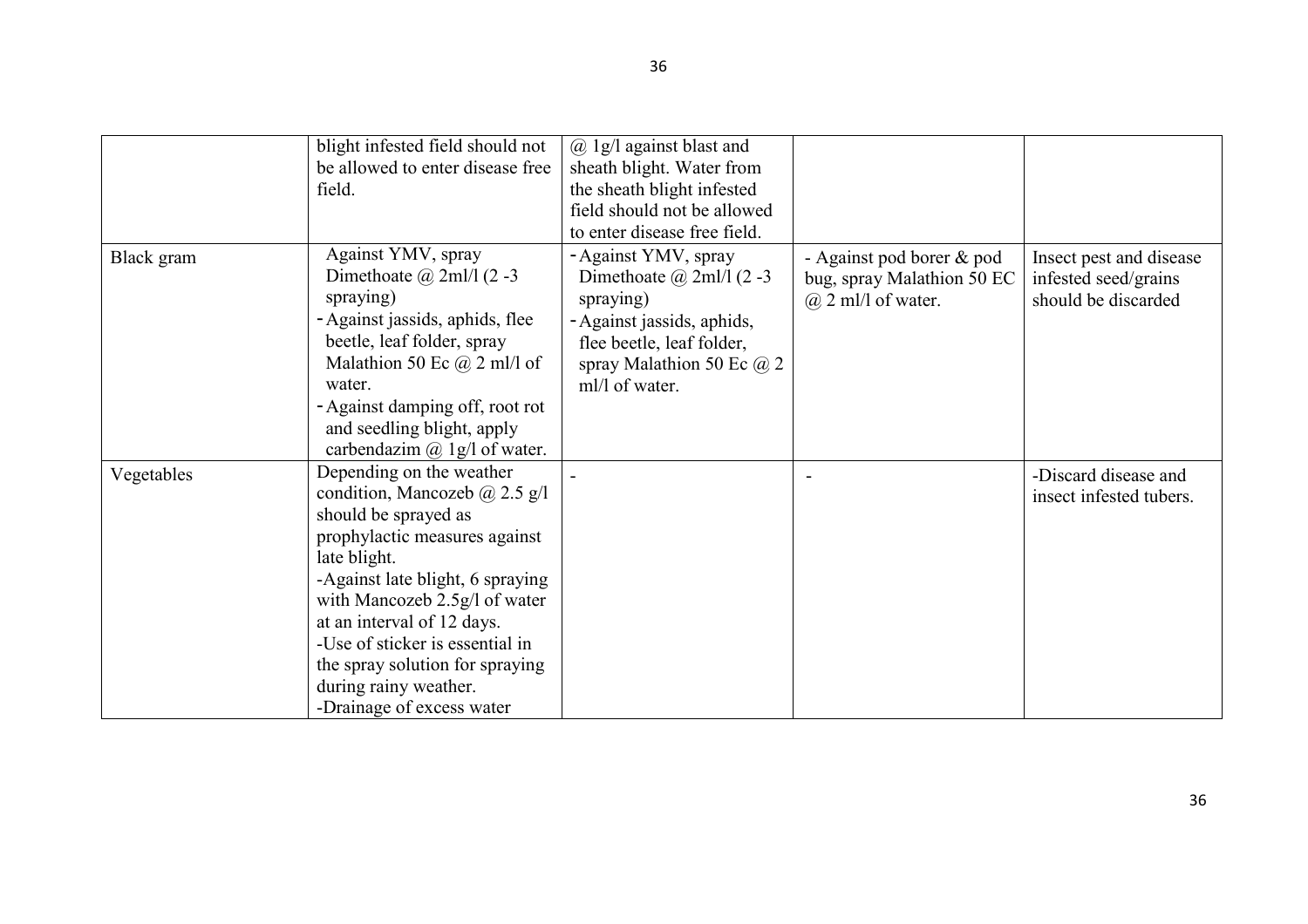# 2.3 Floods

| <b>Condition</b>                     |                                                                                                      |                                                                                                   | <b>Suggested contingency measures</b>                                                             |                                                                                                                               |
|--------------------------------------|------------------------------------------------------------------------------------------------------|---------------------------------------------------------------------------------------------------|---------------------------------------------------------------------------------------------------|-------------------------------------------------------------------------------------------------------------------------------|
| <b>Transient</b>                     | <b>Seedling/Nursery stage</b>                                                                        | <b>Vegetative stage</b>                                                                           | <b>Reproductive stage</b>                                                                         | At harvest                                                                                                                    |
| water                                |                                                                                                      |                                                                                                   |                                                                                                   |                                                                                                                               |
| logging/                             |                                                                                                      |                                                                                                   |                                                                                                   |                                                                                                                               |
| partial                              |                                                                                                      |                                                                                                   |                                                                                                   |                                                                                                                               |
| inundation <sup>1</sup>              |                                                                                                      |                                                                                                   |                                                                                                   |                                                                                                                               |
| <b>Rice</b>                          | -Raised nursery bed with 30<br>cm gap in between two beds<br>so that excess water can be<br>removed. | -Drainage of excess water                                                                         | -Drainage of excess water                                                                         | Harvesting at physiological<br>maturity stage, tying the<br>harvested head and transferred<br>to dry place for drying         |
| <b>Maize</b>                         | Ensure drainage facility,<br>sowing should be done in<br>ridges. If crop is damaged<br>then re-sow.  | Drain out the excess water,<br>Make ridge & furrows.                                              | Ensure drainage, Make ridge $\&$<br>furrows.                                                      | Harvest the cobs at<br>physiological maturity                                                                                 |
| <b>Pulses and</b><br><b>Oilseeds</b> | Make provision for drainage,<br>re-sow the seeds if time<br>permits                                  | Ensure drainage facility.                                                                         | Drain out the excess water.                                                                       | -Harvest the crop at<br>physiological maturity<br>- If the crop is fully damaged<br>go for upland crops during rabi<br>season |
| <b>Banana</b>                        | -Make trenches/furrows in<br>between rows to facilitate<br>drainage of excess water<br>- Propping    | -Make trenches/furrows in<br>between rows to facilitate<br>drainage of excess water<br>- Propping | -Make trenches/furrows in<br>between rows to facilitate<br>drainage of excess water<br>- Propping | -Make trenches/furrows in<br>between rows to facilitate<br>drainage of excess water<br>- Propping                             |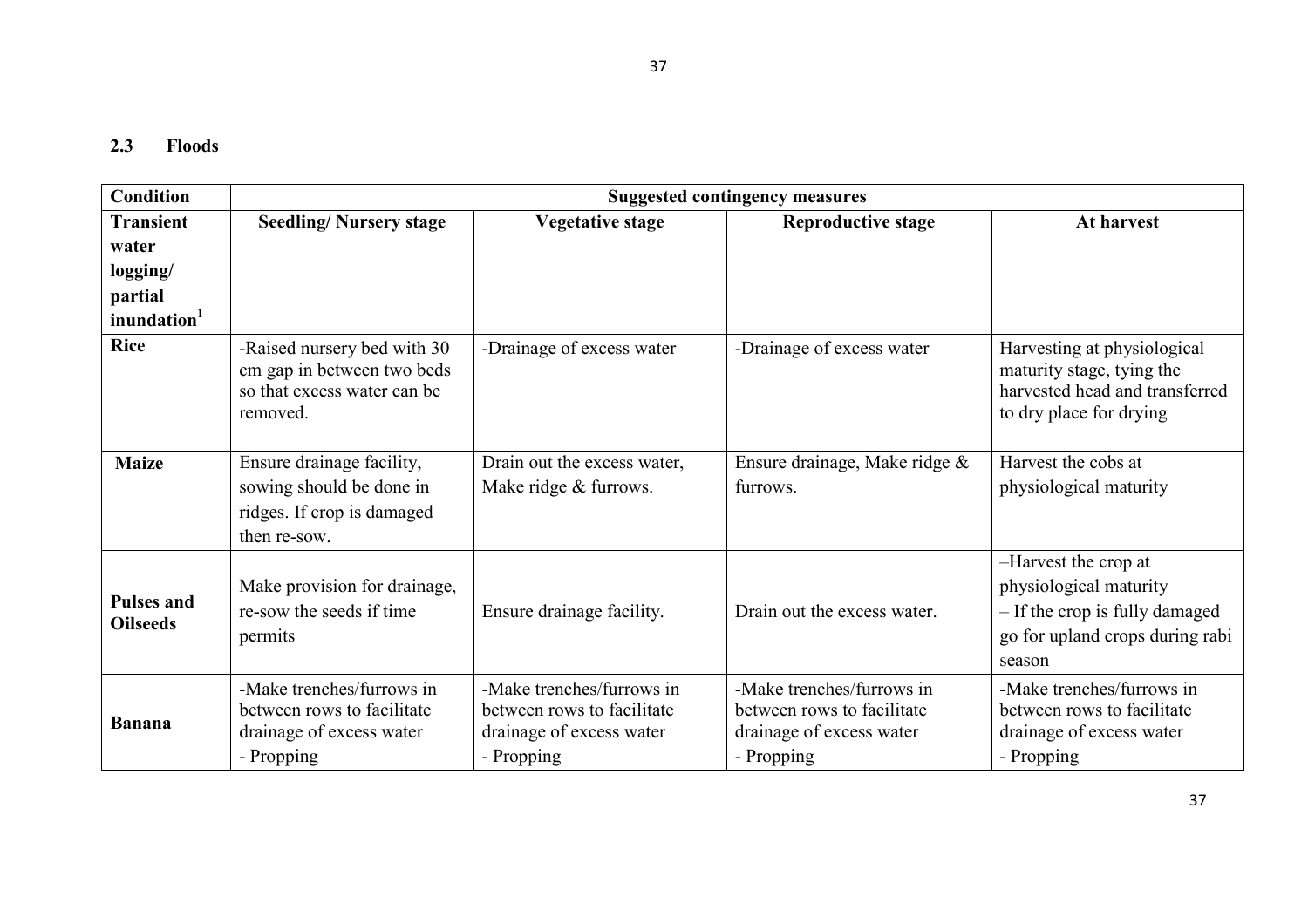| <b>Vegetables</b>                                                       | -Drainage of flood water<br>-Hoeing in between lines for<br>aeration in root zone after<br>flood                                                                                                                                                                                                                                                                                                                | -Drainage of flood water<br>-Hoeing in between lines for<br>aeration in root zone after<br>flood                                                                                                                                                                                                                                                                                                                                                                         | -Drainage of flood water<br>-Hoeing in between lines for<br>aeration in root zone after flood | -Harvesting of produce as early<br>as possible                                                                        |
|-------------------------------------------------------------------------|-----------------------------------------------------------------------------------------------------------------------------------------------------------------------------------------------------------------------------------------------------------------------------------------------------------------------------------------------------------------------------------------------------------------|--------------------------------------------------------------------------------------------------------------------------------------------------------------------------------------------------------------------------------------------------------------------------------------------------------------------------------------------------------------------------------------------------------------------------------------------------------------------------|-----------------------------------------------------------------------------------------------|-----------------------------------------------------------------------------------------------------------------------|
| <b>Continuous</b><br>submergence<br>for more than<br>$2 \text{ days}^2$ |                                                                                                                                                                                                                                                                                                                                                                                                                 |                                                                                                                                                                                                                                                                                                                                                                                                                                                                          |                                                                                               |                                                                                                                       |
| <b>Rice</b><br>(Summer)                                                 | -Raised nursery bed with 30<br>cm gap in between two beds<br>so that excess water can be<br>removed.                                                                                                                                                                                                                                                                                                            | -Drainage of excess water                                                                                                                                                                                                                                                                                                                                                                                                                                                | -Drainage of excess water                                                                     | Harvesting at physiological<br>maturity stage, tying the<br>harvested head and transferred<br>to dry place for drying |
| <b>Rice</b> (<br>Winter)                                                | -Raised nursery bed with 30<br>cm gap in between two beds<br>so that excess water can be<br>removed.<br>-If seedlings are damaged by<br>flood water, resowing may be<br>done with the flowing<br>varieties-<br>-If transplanting can be done<br>by mid August, select<br>varieties like Satyaranjan,<br>Basundhara, IR -36, Jaya etc.<br>Seedlings should be raised in<br>non flood prone or high land<br>area. | -Drainage of excess water<br>-If crop is damaged by flood,<br>the nursery may be raised with<br>the following varieties-<br>- If transplanting is possible<br>during last part of August,<br>short duration varieties such as<br>Luit, Kolong, Dishang etc. can<br>also be selected (transplanting<br>up to last part of August). 20-<br>25 days old seedling should be<br>transplanted at 20x15 cm<br>spacing with 4-5 seedlings/hill.<br>-If flood damages crop during | -Drainage of excess water                                                                     | Harvesting at physiological<br>maturity stage, tying the<br>harvested head and transferred<br>to dry place for drying |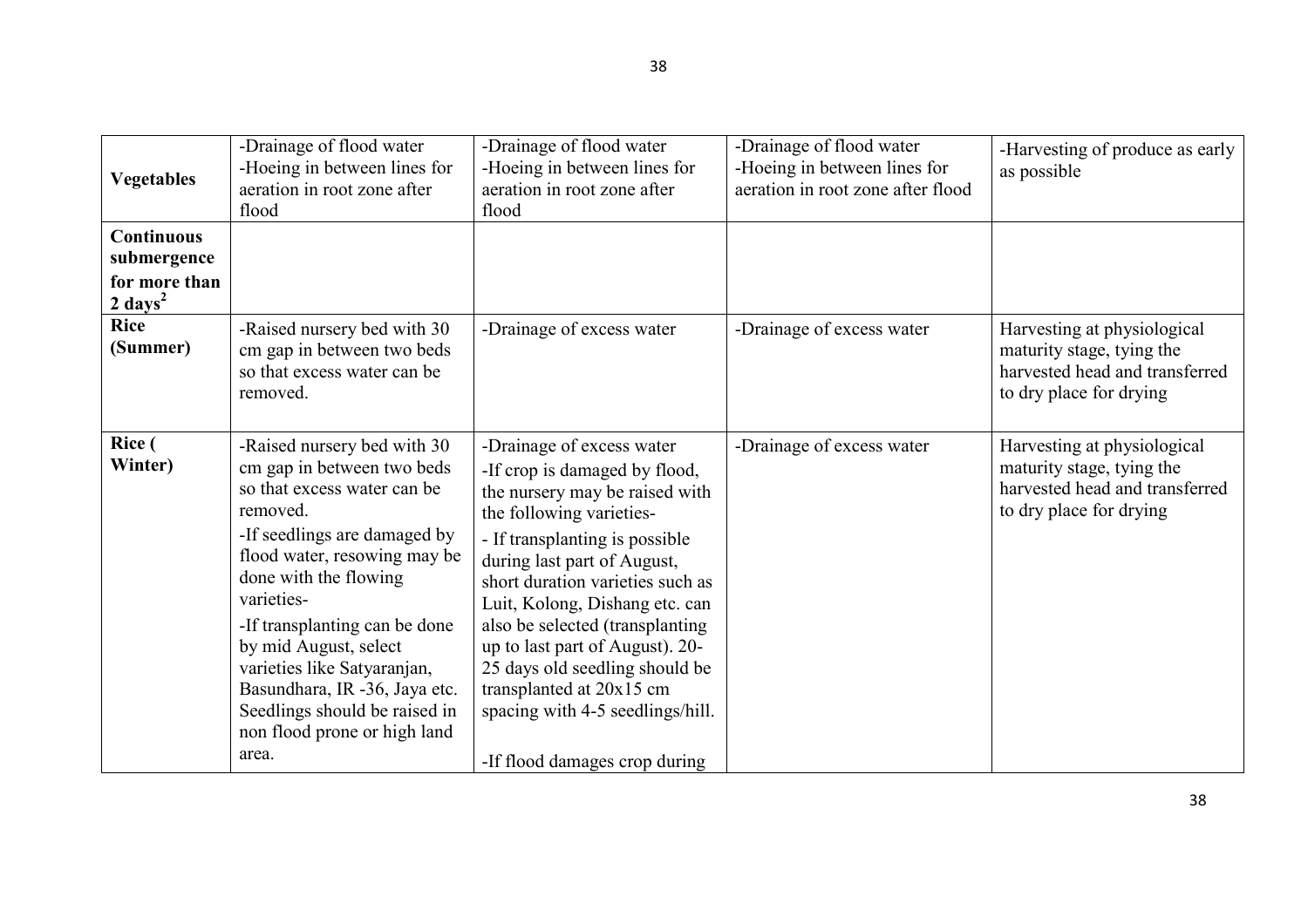|                   | - If transplanting is possible<br>during last part of August,<br>short duration varieties such<br>as Luit, Kolong, Dishang etc.<br>can also be selected<br>(transplanting up to last part)<br>of August). 20-25 days old<br>seedling should be<br>transplanted at 20x15 cm<br>spacing with 4-5<br>seedlings/hill. | last part of August and there is<br>no time to raise seedlings,<br>direct seeding (wet seeding) of<br>extra short duration high<br>yielding varieties such as Luit,<br>Kolong, Dichang etc or any<br>traditional photo period<br>sensitive coarse grain varieties<br>can also be done up to 1st<br>week of September. Sprouted<br>seed of 75 kg/ha is to be<br>broadcast in puddle field. |                                                                                                   |                                                                                                   |
|-------------------|-------------------------------------------------------------------------------------------------------------------------------------------------------------------------------------------------------------------------------------------------------------------------------------------------------------------|-------------------------------------------------------------------------------------------------------------------------------------------------------------------------------------------------------------------------------------------------------------------------------------------------------------------------------------------------------------------------------------------|---------------------------------------------------------------------------------------------------|---------------------------------------------------------------------------------------------------|
| <b>Sesame</b>     | -Drainage of flood water<br>- Re sowing may required if<br>crop is damaged by flood.<br>-Hoeing in between lines for<br>aeration in root zone after<br>flood                                                                                                                                                      | - Drainage of flood water<br>-Hoeing in between lines for<br>aeration in root zone after<br>flood.                                                                                                                                                                                                                                                                                        | - Drainage of flood water<br>-Hoeing in between lines for<br>aeration in root zone after flood.   | -Harvesting at physiological<br>maturity stage.<br>-Proper drying of produce                      |
| <b>Black</b> gram | -Drainage of flood water<br>- Re sowing may required if<br>crop is damaged by flood.<br>-Hoeing in between lines for<br>aeration in root zone after<br>flood                                                                                                                                                      | - Drainage of flood water<br>-Hoeing in between lines for<br>aeration in root zone after<br>flood.                                                                                                                                                                                                                                                                                        | - Drainage of flood water<br>-Hoeing in between lines for<br>aeration in root zone after flood.   | -Harvesting at physiological<br>maturity stage.<br>-Proper drying of produce                      |
| <b>Banana</b>     | -Make trenches/furrows in<br>between rows to facilitate<br>drainage of excess water<br>- Propping<br>-Replanting if crop is                                                                                                                                                                                       | -Make trenches/furrows in<br>between rows to facilitate<br>drainage of excess water<br>- Propping                                                                                                                                                                                                                                                                                         | -Make trenches/furrows in<br>between rows to facilitate<br>drainage of excess water<br>- Propping | -Make trenches/furrows in<br>between rows to facilitate<br>drainage of excess water<br>- Propping |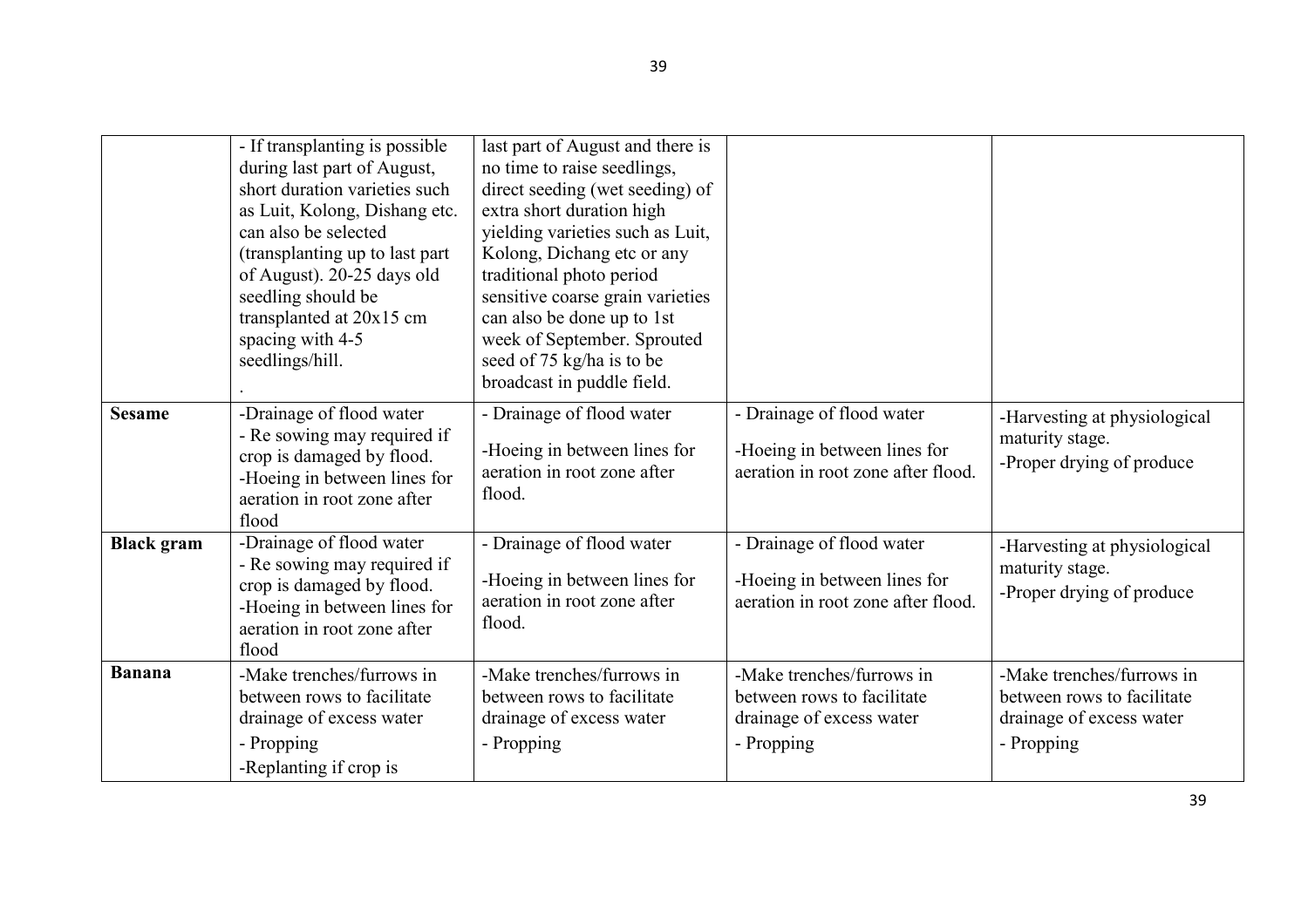|           | damaged by flood                                                                                                                                             |                                                                                                  |                                                                                               |                                                  |
|-----------|--------------------------------------------------------------------------------------------------------------------------------------------------------------|--------------------------------------------------------------------------------------------------|-----------------------------------------------------------------------------------------------|--------------------------------------------------|
| Vegetable | -Drainage of flood water<br>- Re sowing may required if<br>crop is damaged by flood.<br>-Hoeing in between lines for<br>aeration in root zone after<br>flood | -Drainage of flood water<br>-Hoeing in between lines for<br>aeration in root zone after<br>flood | -Drainage of flood water<br>-Hoeing in between lines for<br>aeration in root zone after flood | -Harvesting of produce as early  <br>as possible |

# 2.3 Extreme events: Heat wave/ Cold wave/ Frost/ Hailstorm/ Cyclone:

| <b>Extreme event</b> | <b>Suggested contingency measures</b> |                         |                           |            |
|----------------------|---------------------------------------|-------------------------|---------------------------|------------|
| type                 | <b>Seedling/Nursery stage</b>         | <b>Vegetative stage</b> | <b>Reproductive stage</b> | At harvest |
| <b>Heat Wave</b>     | <b>NA</b>                             |                         |                           |            |
| Cold wave            | <b>NA</b>                             |                         |                           |            |
| <b>Frost</b>         | <b>NA</b>                             |                         |                           |            |
| Hailstorm            | <b>NA</b>                             |                         |                           |            |
| Cyclone              | <b>NA</b>                             |                         |                           |            |

# 2.5 Contingent strategies for Livestock, Poultry & Fisheries

2.5.1 Livestock

|                | <b>Suggested contingency measures</b>        |                                                                                                                                  |                        |  |
|----------------|----------------------------------------------|----------------------------------------------------------------------------------------------------------------------------------|------------------------|--|
|                | During the event<br><b>Before the event</b>  |                                                                                                                                  | After the event        |  |
| <b>Drought</b> |                                              |                                                                                                                                  |                        |  |
| Feed and       |                                              | -Encourage fodder cultivation during $\vert$ -Utilizing fodder from perennial trees and fodder $\vert$ -Avail insurance facility |                        |  |
| fodder         | season. On boundaries<br>$\sigma$ f<br>rainy | bank reserves.                                                                                                                   | Supplementary feeding  |  |
| availability   |                                              | $\frac{1}{2}$ agricultural field, fodder trees or shrubs $\frac{1}{2}$ -Transporting excess fodder from adjoining districts.     | of remaining livestock |  |
|                |                                              | -Use of unconventional livestock feed such as paddy                                                                              |                        |  |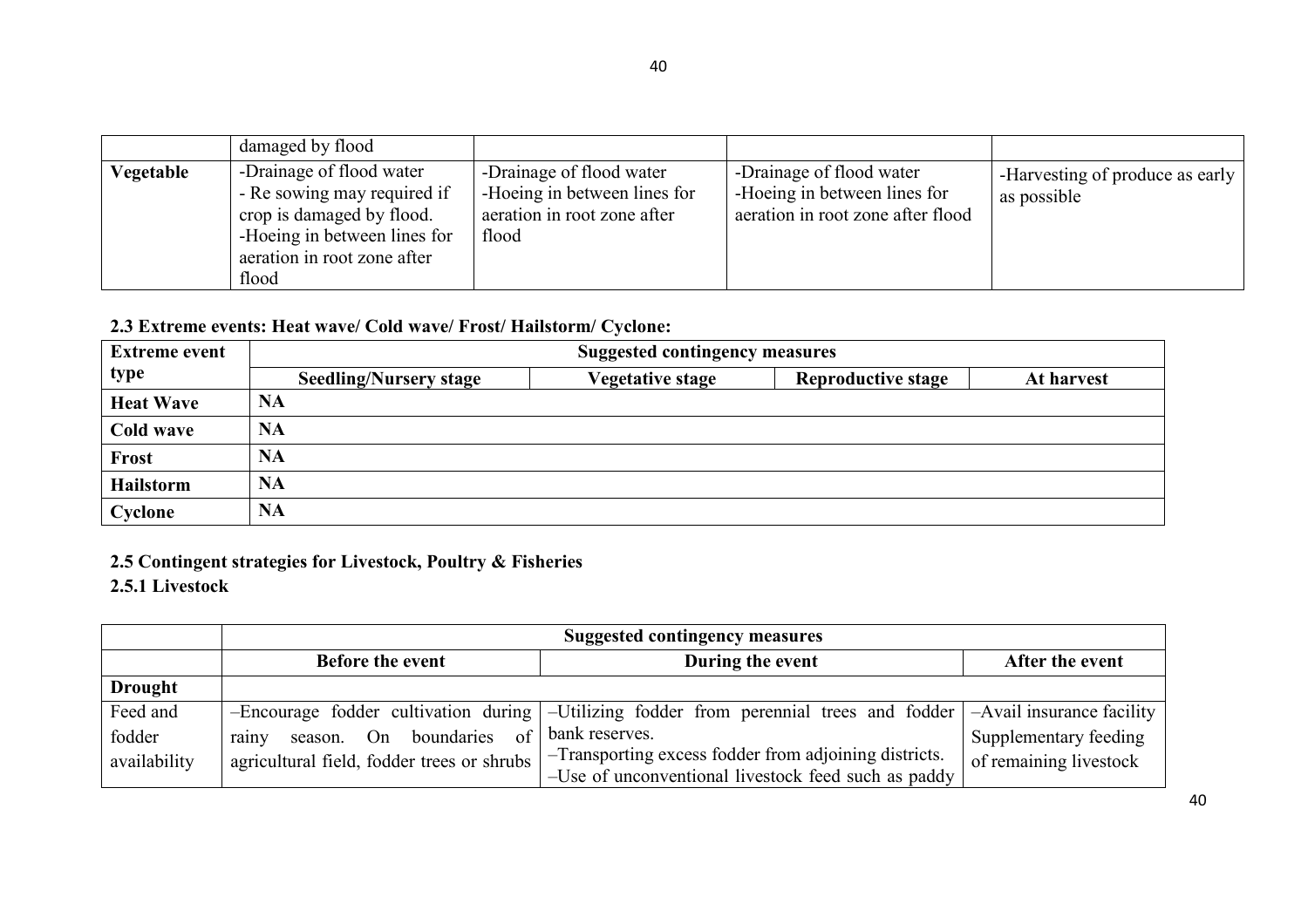|                 | like Sesbania, Subabul, etc. should be<br>Encourage cultivation<br>of<br>planted.<br>fodder grass like napier, Oat, Gunie &<br>Dinanath and excess fodder may be<br>stored as hay/silage.<br>-Establishment of fodder bank by<br>excess production of improved variety<br>of fodder grass in nearby forest areas.<br>-Improvement of mineral content of<br>paddy straw by treatment with Urea &<br>Molasses.<br>-Encourage cultivation of Azolla in<br>artificial pond as well as in paddy field.<br>- Silage and hey making<br>-Training & awareness camp among<br>extension personnel for needful at time<br>of exigencies.<br>-Insurance of Livestock. | straw, rice bran, banana plant, crop residues, edible<br>weeds and other tree leaves etc.<br>- Feeding of silage and hey<br>-Using Urea -Molasses treated straw, urea-molasses<br>mineral block etc to feed the livestock.<br>-Provision for health care. | and the replacement<br>stock<br>-Provision for health<br>care<br>- Fodder rejuvenation<br>programme<br>- Culling of affected and<br>unproductive animals |
|-----------------|-----------------------------------------------------------------------------------------------------------------------------------------------------------------------------------------------------------------------------------------------------------------------------------------------------------------------------------------------------------------------------------------------------------------------------------------------------------------------------------------------------------------------------------------------------------------------------------------------------------------------------------------------------------|-----------------------------------------------------------------------------------------------------------------------------------------------------------------------------------------------------------------------------------------------------------|----------------------------------------------------------------------------------------------------------------------------------------------------------|
| <b>Drinking</b> | Preserve water in community tanks,                                                                                                                                                                                                                                                                                                                                                                                                                                                                                                                                                                                                                        | -Animals not to be exposed to outside rather they                                                                                                                                                                                                         | Culling of affected and                                                                                                                                  |
| water           | ponds etc. with sanitization, Wells or                                                                                                                                                                                                                                                                                                                                                                                                                                                                                                                                                                                                                    | should be commonly fed.                                                                                                                                                                                                                                   | unproductive animals                                                                                                                                     |
|                 | dug wells may be constructed in                                                                                                                                                                                                                                                                                                                                                                                                                                                                                                                                                                                                                           | -Provide drinking water from the sources created                                                                                                                                                                                                          |                                                                                                                                                          |
|                 | advance, Training & awareness camp                                                                                                                                                                                                                                                                                                                                                                                                                                                                                                                                                                                                                        | before the occurrence of the event.                                                                                                                                                                                                                       |                                                                                                                                                          |
|                 | among extension personnel                                                                                                                                                                                                                                                                                                                                                                                                                                                                                                                                                                                                                                 | -Provision for health care.                                                                                                                                                                                                                               |                                                                                                                                                          |
| Health and      | - Veterinary preparedness with vaccines                                                                                                                                                                                                                                                                                                                                                                                                                                                                                                                                                                                                                   | -Organise animal health camps and treating the                                                                                                                                                                                                            | $-$ Culling<br>of                                                                                                                                        |
| diseases        | & medicines.                                                                                                                                                                                                                                                                                                                                                                                                                                                                                                                                                                                                                                              | affected animals.                                                                                                                                                                                                                                         | unproductive livestock,                                                                                                                                  |
| management      | -Training $&$ awareness camp among                                                                                                                                                                                                                                                                                                                                                                                                                                                                                                                                                                                                                        | -Supplementation of mineral and vitamin mixtures.                                                                                                                                                                                                         | -Proper disposal of dead                                                                                                                                 |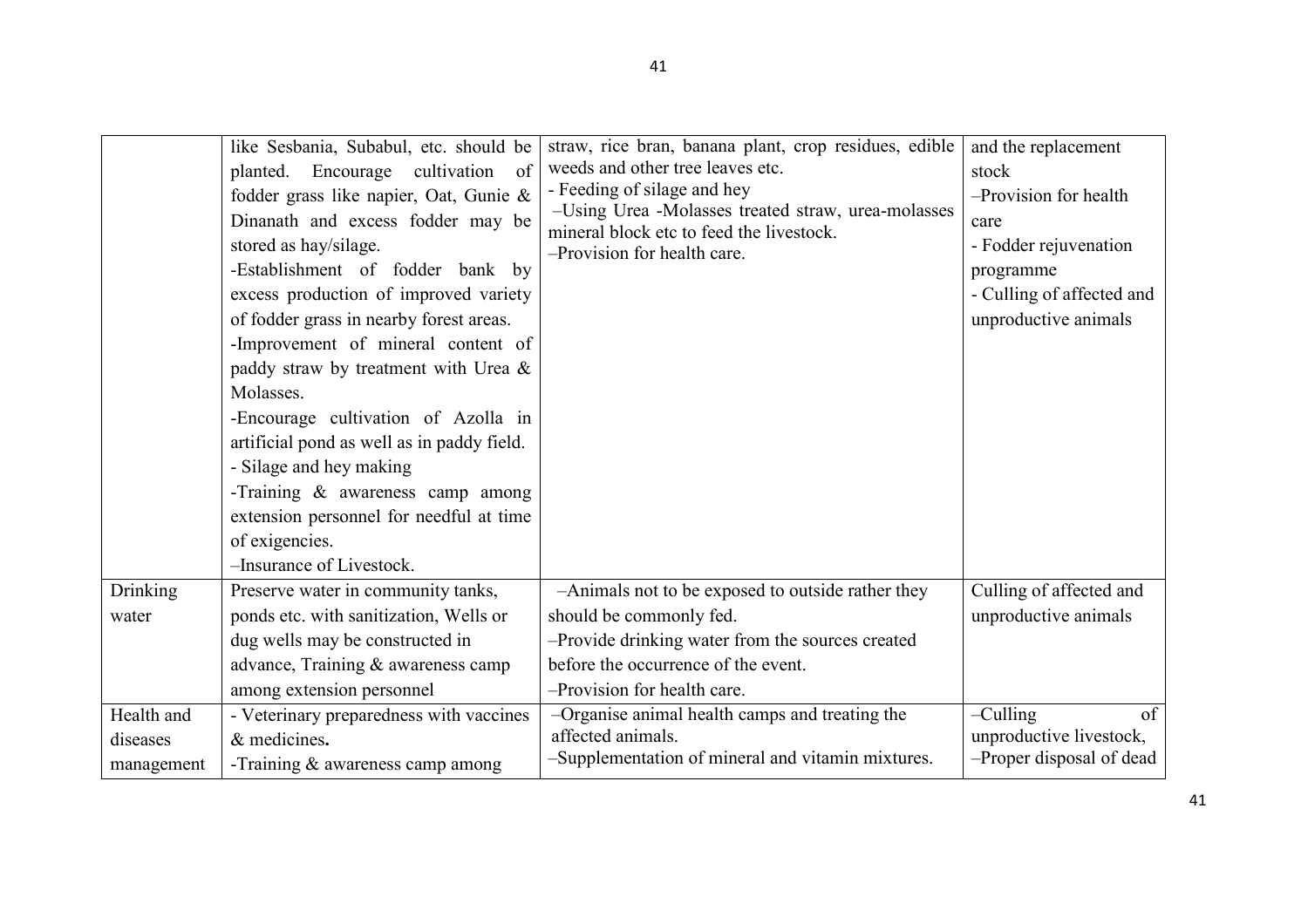|                                                     | extension personnel including NGOs,<br>SHGs and Gopal Mitras.<br>- Timely vaccination<br>- Insurance of livestock                                                                                                                                                                                                                                                                                                                                                                                                                 |                                                                                                                                                                                                                                                                                                                                                                                                                                                                                 | animals<br>- Availing insurance                                                                                                                                                                                              |
|-----------------------------------------------------|-----------------------------------------------------------------------------------------------------------------------------------------------------------------------------------------------------------------------------------------------------------------------------------------------------------------------------------------------------------------------------------------------------------------------------------------------------------------------------------------------------------------------------------|---------------------------------------------------------------------------------------------------------------------------------------------------------------------------------------------------------------------------------------------------------------------------------------------------------------------------------------------------------------------------------------------------------------------------------------------------------------------------------|------------------------------------------------------------------------------------------------------------------------------------------------------------------------------------------------------------------------------|
| <b>Floods</b><br>Feed and<br>fodder<br>availability | -Encourage fodder cultivation during<br>On<br>boundaries<br>of<br>season.<br>rainy<br>agricultural field, fodder trees or shrubs<br>like Sesbania, Subabul, etc. should be<br>planted<br>- Excess fodder may be stored as<br>hay/silage<br>-Establish fodder bank near forest areas.<br>- Raised platform for safety of the<br>animals<br>Stocking of concentrate feed in<br>sufficient quantity<br>- Training $\&$ awareness camp among<br>extension personnel for needful at time<br>of exigencies.<br>-Insurance of Livestock. | -Utilizing fodder from perennial trees and fodder<br>bank reserves.<br>-Transporting excess fodder from adjoining flood free<br>areas.<br>-Use of unconventional livestock feed such as paddy<br>straw, rice bran, banana plant, crop residues, and<br>other tree leaves etc.<br>-Improve quality of poor roughages by ammonia<br>treatment, urea treatment, urea molasses mineral<br>block etc and feeding them<br>- Keep animals in safe place<br>-Provision for health care. | Provision<br>of<br>$\blacksquare$<br>supplementary feeding<br>(concentrate<br>Roughage) with vitamin<br>$&$ minerals<br>- Health check-up<br>- Culling of diseased<br>unproductive<br>and<br>animals<br>- Availing insurance |
| Drinking<br>water                                   | -Preserve safe drinking water in<br>community tanks.<br>-Provision for chlorine tablets for<br>sanitization of water and bleaching<br>powder for disinfection of habitats &                                                                                                                                                                                                                                                                                                                                                       | Provide clean and safe drinking water to the animals.                                                                                                                                                                                                                                                                                                                                                                                                                           | Provision of clean<br>drinking water<br>- Avail insurance                                                                                                                                                                    |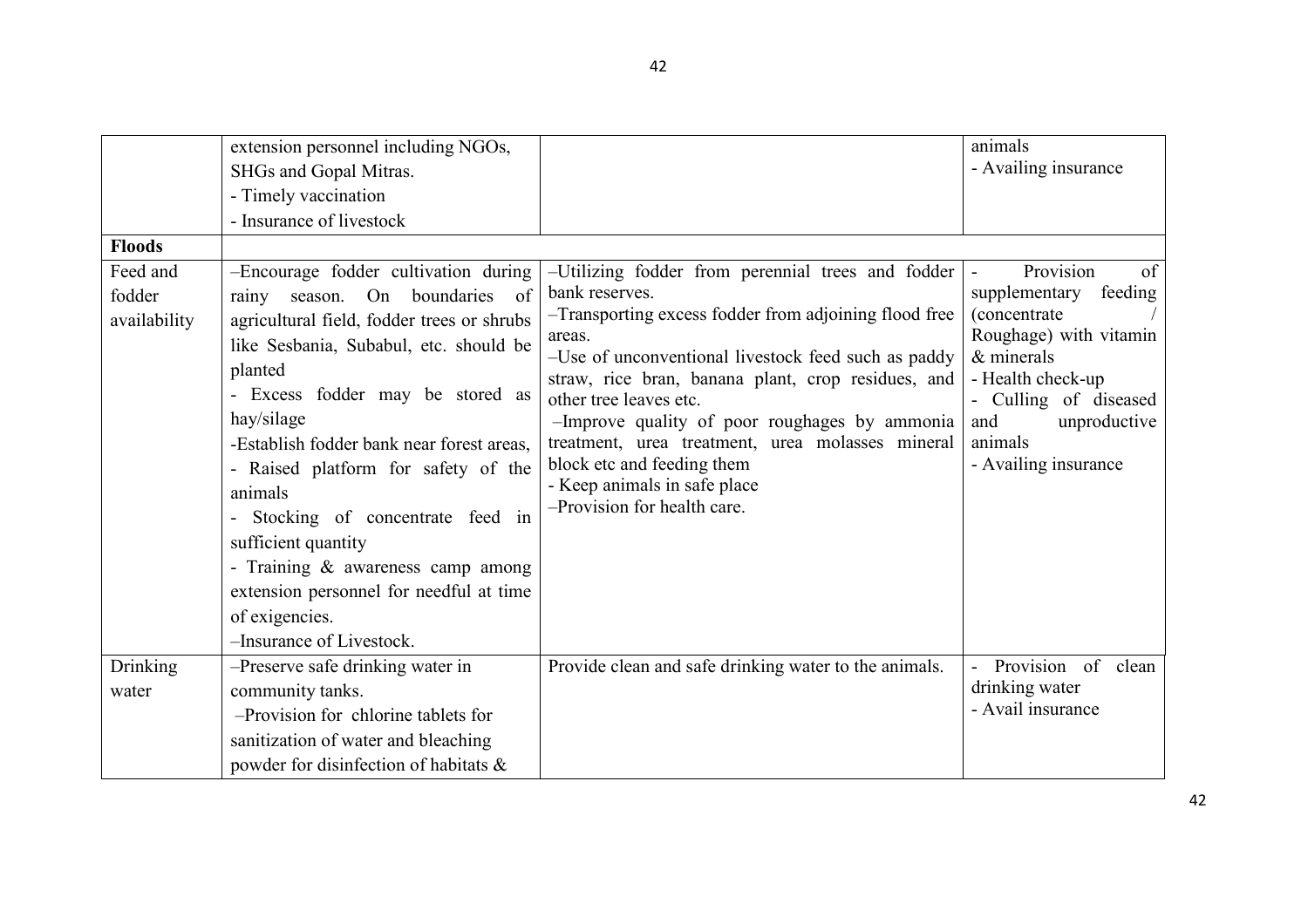| Health and<br>diseases<br>management | shelter places<br>$-$ Training & awareness camp among<br>extension personnel<br>- Insurance of the livestock<br>-Construction of shelter places<br>in<br>elevated points<br>-Vaccination of livestock<br>-Keep the emergency service kit (first)<br>Requisites)<br>ready<br>always<br>Aid<br>containing Cotton wool, Bandages,<br>Surgical gauze, old cotton sheets,<br>Rubber tubing (for tourniquet), Surgical<br>scissors – Curved and made of stainless<br>steel, Forceps, Splints or Split bamboos<br>(for fractures), Clinical thermometers,<br>Potassium permanganate, Acriflvin,<br>Dettol, Savlon, Tannic acid powder (for<br>poisons) and Jelly (for burns) Antibiotic<br>eye drops, Epsom salts, copper<br>sulphate, Treacle, oil of turpentine (for<br>bloat), Obstetric ropes, chains and<br>hooks, Tincture of iodine, tincture of<br>Benzoin Co.(for wounds), Cotton rope,<br>halters (for restraint) $\&$ the like. | -Engage one veterinarian for 3 to 4 villages to work<br>with the help of local volunteers.<br>-The team should be well equipped with contingent<br>items like bandages, tourniquet ropes, drugs including<br>painkillers, antiseptics, antibiotics, anti-venom and<br>anti-shock drugs etc.<br>-Keep the animals loose in paddock (sheltered or<br>unsheltered)<br>-Release animals from the unnatural and harmful<br>position or situation, binding broken limbs,<br>administering painkillers, anti-poison and anti-shock<br>drugs. | $-$ Prompt<br>and<br>appropriate attention to<br>injuries by providing<br>necessary medicines to<br>the livestock owners.<br>-Vaccination campaign<br>against<br>common<br>endemic diseases of the<br>areas (like H.S. B.Q,<br>Anthrax etc.) must be<br>taken up urgently. $-$<br>Necessary steps should<br>be taken for the control<br>of non-specific digestive<br>and<br>respiratory<br>infections<br>1n<br>consultation of local<br>veterinary personals.<br>$-$ Improving<br>shed<br>hygiene especially in<br>the farmers household<br>through cleaning<br>and<br>disinfection<br>Culling<br>of<br>unproductive animals |
|--------------------------------------|-------------------------------------------------------------------------------------------------------------------------------------------------------------------------------------------------------------------------------------------------------------------------------------------------------------------------------------------------------------------------------------------------------------------------------------------------------------------------------------------------------------------------------------------------------------------------------------------------------------------------------------------------------------------------------------------------------------------------------------------------------------------------------------------------------------------------------------------------------------------------------------------------------------------------------------|---------------------------------------------------------------------------------------------------------------------------------------------------------------------------------------------------------------------------------------------------------------------------------------------------------------------------------------------------------------------------------------------------------------------------------------------------------------------------------------------------------------------------------------|------------------------------------------------------------------------------------------------------------------------------------------------------------------------------------------------------------------------------------------------------------------------------------------------------------------------------------------------------------------------------------------------------------------------------------------------------------------------------------------------------------------------------------------------------------------------------------------------------------------------------|
|--------------------------------------|-------------------------------------------------------------------------------------------------------------------------------------------------------------------------------------------------------------------------------------------------------------------------------------------------------------------------------------------------------------------------------------------------------------------------------------------------------------------------------------------------------------------------------------------------------------------------------------------------------------------------------------------------------------------------------------------------------------------------------------------------------------------------------------------------------------------------------------------------------------------------------------------------------------------------------------|---------------------------------------------------------------------------------------------------------------------------------------------------------------------------------------------------------------------------------------------------------------------------------------------------------------------------------------------------------------------------------------------------------------------------------------------------------------------------------------------------------------------------------------|------------------------------------------------------------------------------------------------------------------------------------------------------------------------------------------------------------------------------------------------------------------------------------------------------------------------------------------------------------------------------------------------------------------------------------------------------------------------------------------------------------------------------------------------------------------------------------------------------------------------------|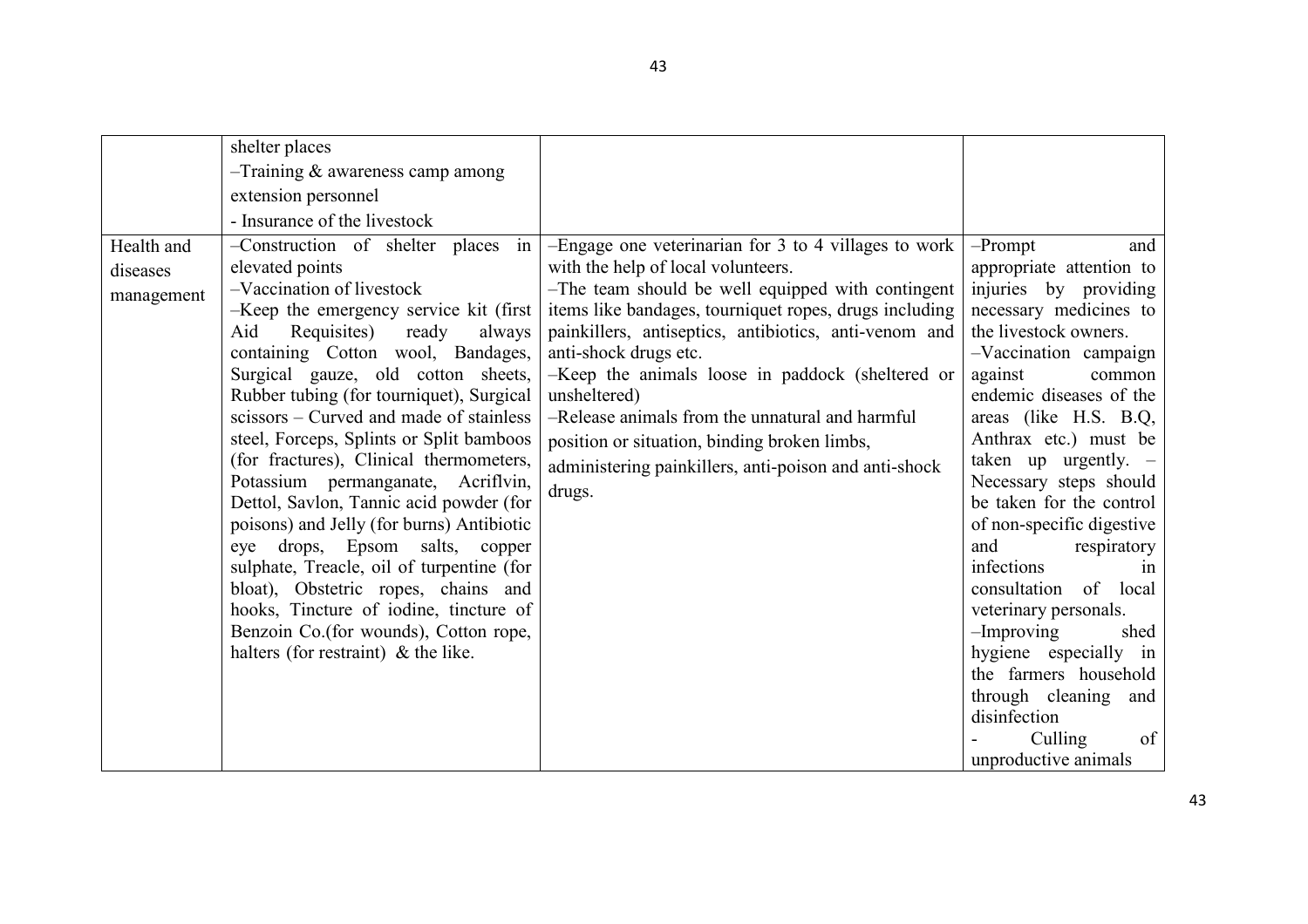|                  | - Avail insurance |  |
|------------------|-------------------|--|
| Cyclone          | ΝA                |  |
| <b>Heat wave</b> | NA                |  |
| and cold         |                   |  |
| wave             |                   |  |

s based on forewarning wherever available

## 2.5.2 Poultry

|                                   | <b>Suggested contingency measures</b>                                                                                                                          |                                                                                                                                                   |                                                                                                               |
|-----------------------------------|----------------------------------------------------------------------------------------------------------------------------------------------------------------|---------------------------------------------------------------------------------------------------------------------------------------------------|---------------------------------------------------------------------------------------------------------------|
|                                   | <b>Before the event</b>                                                                                                                                        | During the event                                                                                                                                  | After the event                                                                                               |
| <b>Drought</b>                    |                                                                                                                                                                |                                                                                                                                                   |                                                                                                               |
| Shortage of feed<br>ingredients   | -Procurement of feed ingredients well<br>ahead of time<br>-Establish feed serve bank<br>-Insurance of Poultry farms<br>-Production of feed ingredients locally | -Feed utilization from feed bank<br>-Provision for supplementation of<br>feed<br>-Mixing feed as per norms with<br>locally available ingredients. | -Avail insurance as per the<br>norms<br>-Make feed ingredient or<br>compound feed available to<br>the farmers |
| Drinking water                    | -Identify water source for ensuring<br>sufficient potable water during draught<br>-Preserve safe drinking water in<br>community tank.                          | Provide sanitized drinking water                                                                                                                  | Plan accordingly for the next<br>year                                                                         |
| Health and diseases<br>management | -Procurement of vaccines and medicines<br>and antistress agent.<br>-Feeding antibiotics<br>-Procurement of low cost litter materials                           | $\overline{-A}$ dministration of vaccines<br>timely<br>-Continue feeding of antistress<br>agent                                                   | Culling of affected birds                                                                                     |
| <b>Floods</b>                     |                                                                                                                                                                |                                                                                                                                                   |                                                                                                               |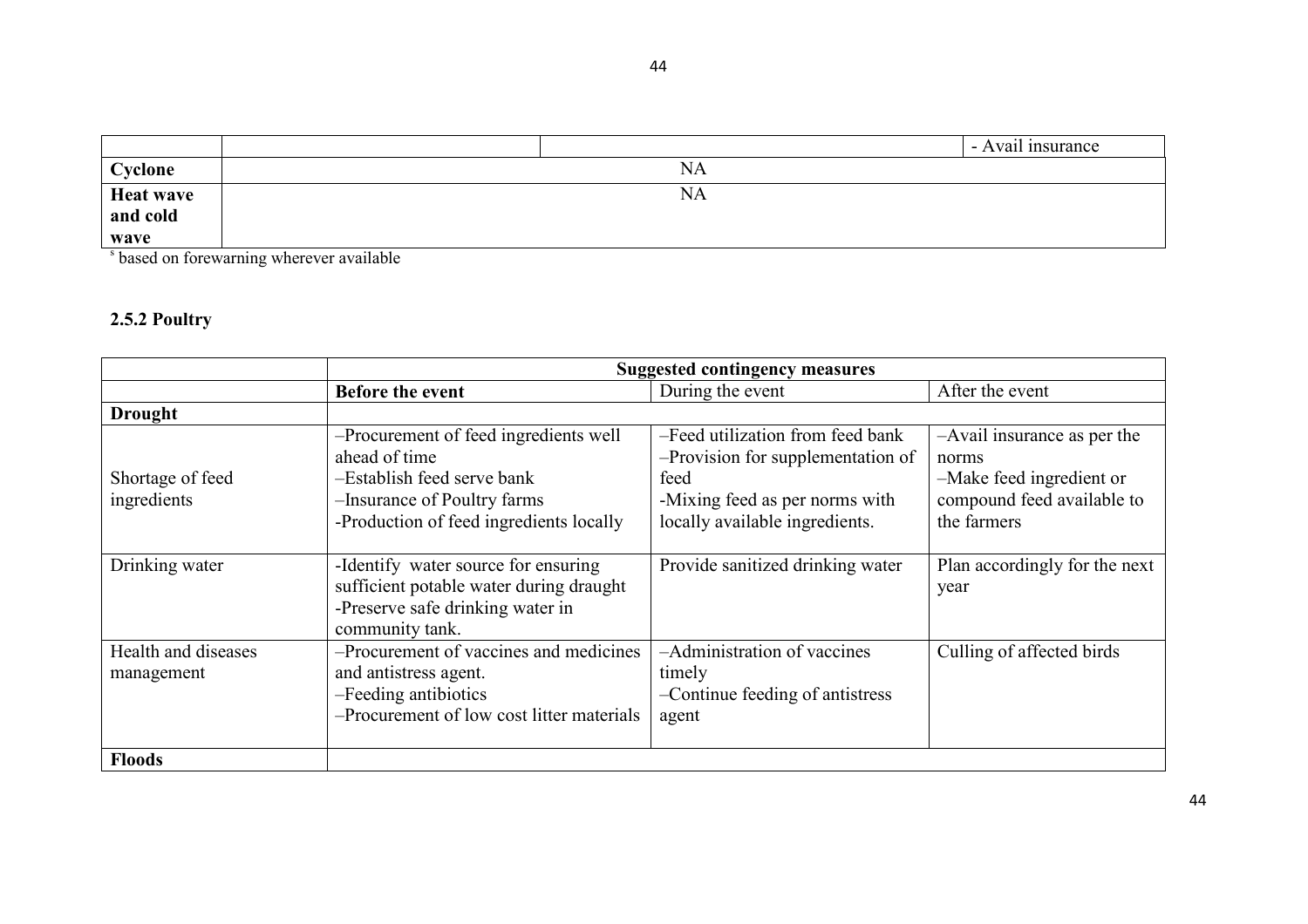| Shortage of feed<br>ingredients   | Ensure procurement of feed ingredients /<br>compound feed well ahead                                                                                                                          | Supply the compound feed to the<br>poultry farm under submerged<br>area                                | Supply will continued till the<br>situation is under control                                                                                                                      |
|-----------------------------------|-----------------------------------------------------------------------------------------------------------------------------------------------------------------------------------------------|--------------------------------------------------------------------------------------------------------|-----------------------------------------------------------------------------------------------------------------------------------------------------------------------------------|
| Drinking water                    | -Preserve safe drinking water in<br>community tanks.<br>-Provision for chlorine tablets for<br>sanitization of water and bleaching<br>powder for disinfection of habitats &<br>shelter places | Provide sanitized drinking water<br>along with preventive dose of<br>water soluble antibacterial agent | Sanitization of water sources<br>with bleaching powder or<br>any water sanitizer                                                                                                  |
| Health and diseases<br>management | -Procurement of vaccines and<br>medicines.<br>-Feeding antibiotics<br>-Procurement of litter materials                                                                                        | -Continue feeding antibiotics<br>-Replace wet litter<br>-Proper disposal of dead birds if<br>any       | -Disinfection of the farm<br>premises.<br>-Feeding antibiotics and<br>deworming agent<br>Replace wet litter<br>-Disinfection of sheds.<br>Proper disposal of dead birds<br>if any |
| Cyclone                           | <b>NA</b>                                                                                                                                                                                     |                                                                                                        |                                                                                                                                                                                   |
| Heat wave and cold wave           | <b>NA</b>                                                                                                                                                                                     |                                                                                                        |                                                                                                                                                                                   |

**Heat wave and cold wave** | **NA**<br><sup>a</sup> based on forewarning wherever available

# 2.5.3 Fisheries

|                   | <b>Suggested contingency measures</b> |                  |                 |
|-------------------|---------------------------------------|------------------|-----------------|
|                   | Before the event <sup>a</sup>         | During the event | After the event |
| 1) Drought        |                                       |                  |                 |
| <b>A.</b> Capture |                                       |                  |                 |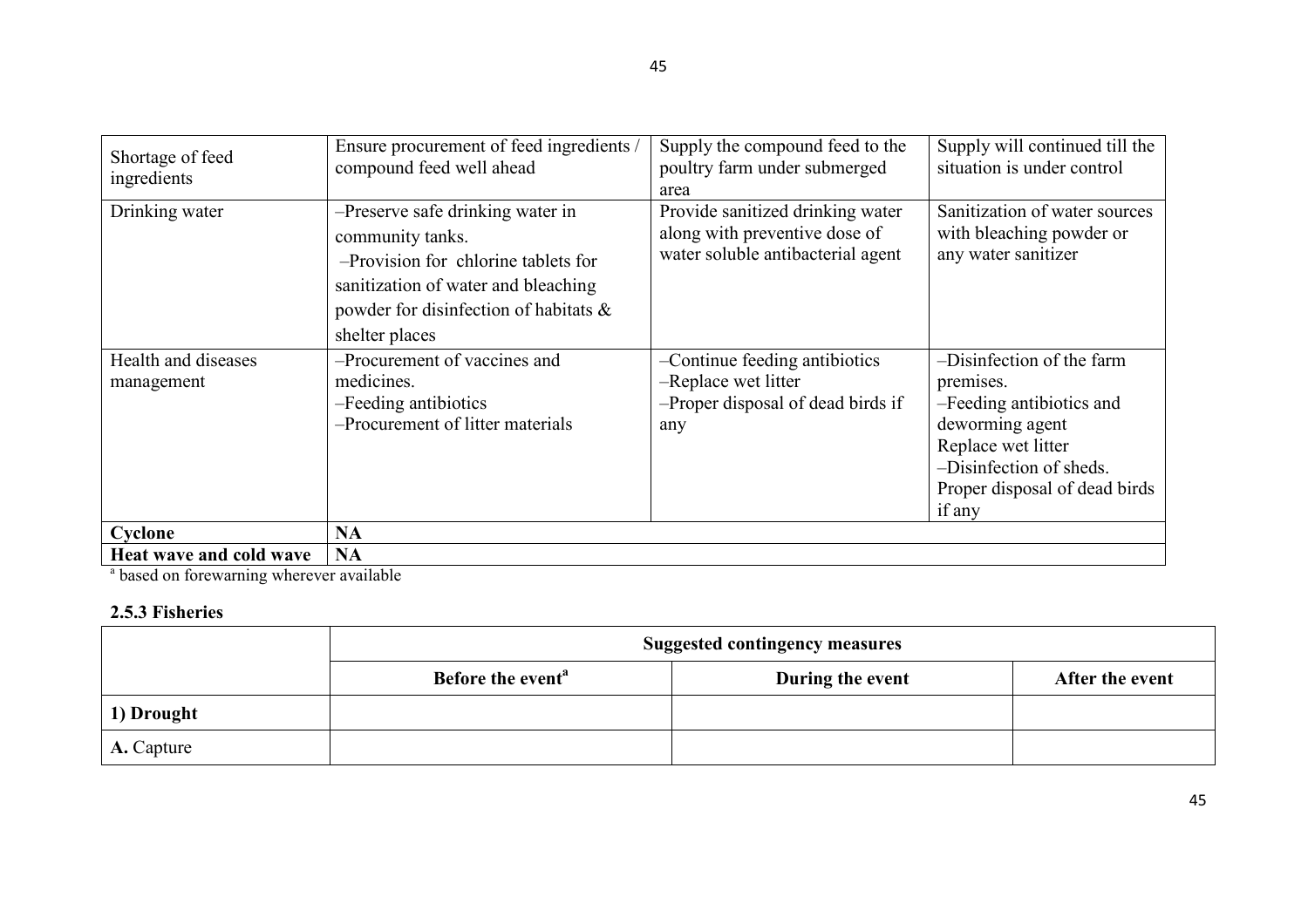| Marine                                                            |                                                                                                                                                            |                                                                                                                                                                                                                                                                                  |                                                                                       |
|-------------------------------------------------------------------|------------------------------------------------------------------------------------------------------------------------------------------------------------|----------------------------------------------------------------------------------------------------------------------------------------------------------------------------------------------------------------------------------------------------------------------------------|---------------------------------------------------------------------------------------|
| Inland                                                            |                                                                                                                                                            |                                                                                                                                                                                                                                                                                  |                                                                                       |
| (i) Shallow water depth due<br>to insufficient rains/inflow       | Stop over exploitation<br>Restrict release of water from<br>reservoir.<br>Water harvesting structure to<br>supply water during the event                   | Stop over exploitation<br>Fingerlings and brood fishes, if<br>catched, to be released back to safe<br>waters<br>Shift fish stock to deeper water,<br>especially in case of pens<br>Drying of fish or production of<br>value added fish products from the<br>over harvested stock | Re stocking,<br>wherever<br>possible.<br>Digging of pond<br>to increase the<br>depth. |
| (ii) Changes in water<br>quality                                  | Thinning out of stock against<br>reduced dissolved oxygen and<br>space<br>Removal of aquatic weeds                                                         | Proper aeration                                                                                                                                                                                                                                                                  | Remove aquatic<br>vegetation                                                          |
| (iii) Any other                                                   |                                                                                                                                                            |                                                                                                                                                                                                                                                                                  |                                                                                       |
| <b>B.</b> Aquaculture                                             |                                                                                                                                                            |                                                                                                                                                                                                                                                                                  |                                                                                       |
| (i) Shallow water in ponds<br>due to insufficient<br>rains/inflow | For pond construction select soils<br>with sufficient clay for retention of<br>water.<br>Apply sufficient organic manure<br>during preparation to minimize | Pump in water from other water<br>source (nearby spring, stream,<br>rivers etc) or ground water, if any.<br>Reduce food for minimum<br>metabolism.                                                                                                                               | Extended seed<br>production<br>Restock the<br>pond.<br>Integrated fish                |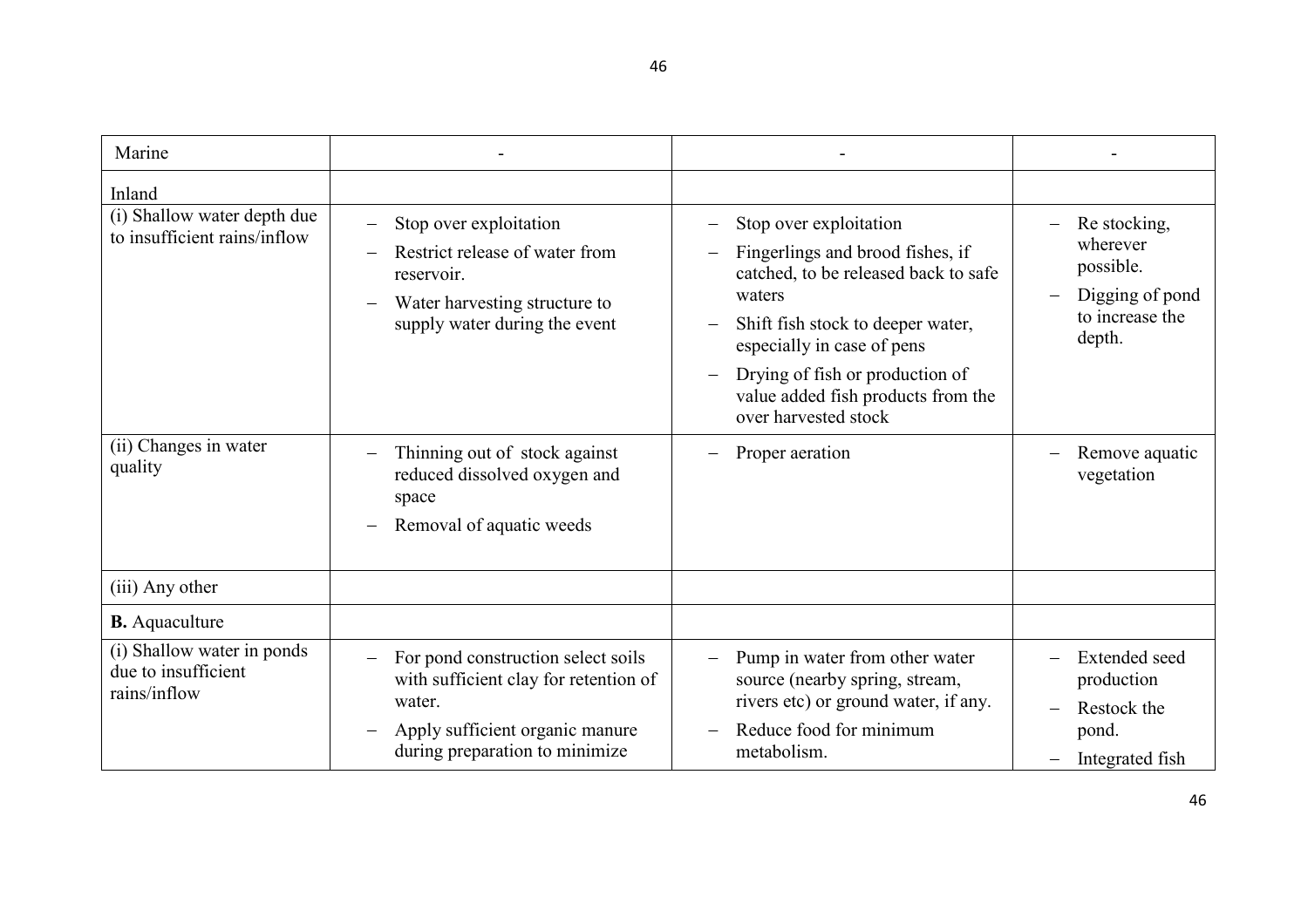|                                                                            | water loss through seepage.<br>Insurance<br>Excavation of bore wells<br>Reduce biomass and stocking<br>density through partial harvesting.<br>Sell out the fishes attaining<br>marketable size to minimize loss.<br>Stock fishes that can thrive low<br>water depth, like air breathing<br>fishes.<br>Maintenance of proper record for<br>claiming compensation, especially<br>in schemes assisted by Govt. or<br>financial institutes.<br>Planning for rain water harvest. | Restrict fertilizer for preventing<br>algal bloom and minimum stress.<br>Dig deep trench in convenient part<br>of the pond to save brood fishes.<br>Careful observation on daily basis.<br>Scare away birds and other animals<br>(attracted by shallow water to catch<br>fish) – may be vector for diseases. | farming<br>Short duration<br>culture of<br>species that are<br>fast growing in<br>initial stage and<br>can be marketed<br>at small size<br>(minor and<br>medium carps).<br>Air breathing<br>fish culture<br>Claim<br>compensation<br>with support of<br>record and<br>documents.<br>Paddy cum fish<br>culture |
|----------------------------------------------------------------------------|-----------------------------------------------------------------------------------------------------------------------------------------------------------------------------------------------------------------------------------------------------------------------------------------------------------------------------------------------------------------------------------------------------------------------------------------------------------------------------|--------------------------------------------------------------------------------------------------------------------------------------------------------------------------------------------------------------------------------------------------------------------------------------------------------------|---------------------------------------------------------------------------------------------------------------------------------------------------------------------------------------------------------------------------------------------------------------------------------------------------------------|
| (ii) Impact of salt load build<br>up in ponds / change in<br>water quality | Removal of aquatic weeds<br>Thinning out of stock against<br>reduced dissolved oxygen and<br>space                                                                                                                                                                                                                                                                                                                                                                          | Recirculation of water and/or<br>aeration.<br>Careful observation on daily basis.                                                                                                                                                                                                                            |                                                                                                                                                                                                                                                                                                               |
| (iii) Any other                                                            |                                                                                                                                                                                                                                                                                                                                                                                                                                                                             |                                                                                                                                                                                                                                                                                                              |                                                                                                                                                                                                                                                                                                               |
| 2) Floods                                                                  |                                                                                                                                                                                                                                                                                                                                                                                                                                                                             |                                                                                                                                                                                                                                                                                                              |                                                                                                                                                                                                                                                                                                               |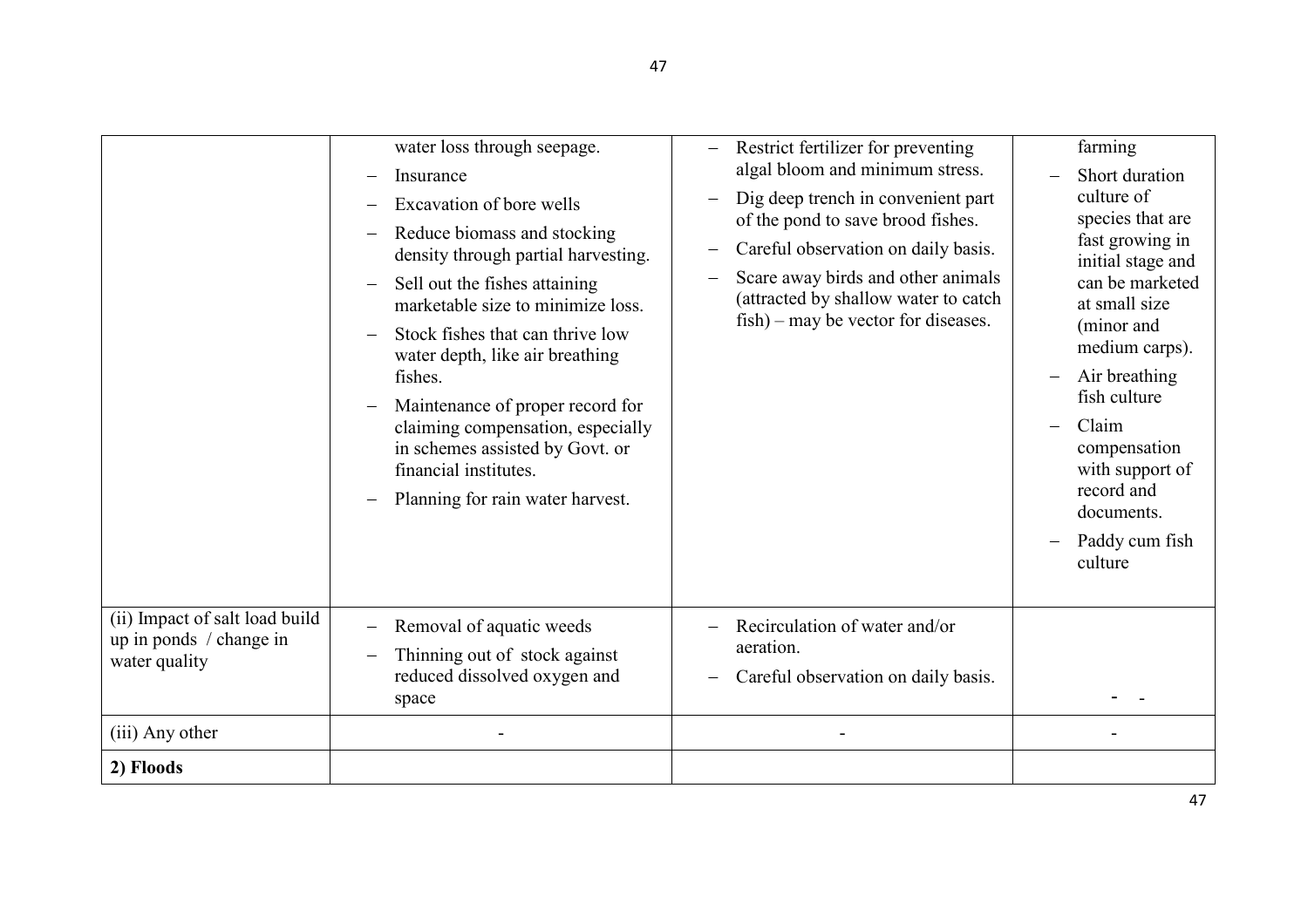| A. Capture                           |                                                                                                                                                                                                                                                                                                                                                     |                                                                                                                                                                                |                                                                                                                                                                                       |
|--------------------------------------|-----------------------------------------------------------------------------------------------------------------------------------------------------------------------------------------------------------------------------------------------------------------------------------------------------------------------------------------------------|--------------------------------------------------------------------------------------------------------------------------------------------------------------------------------|---------------------------------------------------------------------------------------------------------------------------------------------------------------------------------------|
| Marine                               |                                                                                                                                                                                                                                                                                                                                                     |                                                                                                                                                                                |                                                                                                                                                                                       |
| Inland                               | Preparation for pen and cage culture<br>$\equiv$                                                                                                                                                                                                                                                                                                    | Pen & cage culture<br>$\overline{\phantom{m}}$<br>Can get engaged in other related<br>activities like net and gear making.                                                     | Desilting & weed<br>$\overline{\phantom{0}}$<br>removal if possible                                                                                                                   |
| $(i)$ No. of boats /<br>nets/damaged |                                                                                                                                                                                                                                                                                                                                                     |                                                                                                                                                                                |                                                                                                                                                                                       |
| (ii) No.of houses damaged            |                                                                                                                                                                                                                                                                                                                                                     |                                                                                                                                                                                |                                                                                                                                                                                       |
| (iii) Loss of stock                  |                                                                                                                                                                                                                                                                                                                                                     |                                                                                                                                                                                | Pen & cage culture                                                                                                                                                                    |
| (iv) Changes in water<br>quality     |                                                                                                                                                                                                                                                                                                                                                     |                                                                                                                                                                                |                                                                                                                                                                                       |
| (v) Health and diseases              |                                                                                                                                                                                                                                                                                                                                                     |                                                                                                                                                                                |                                                                                                                                                                                       |
| <b>B.</b> Aquaculture                |                                                                                                                                                                                                                                                                                                                                                     |                                                                                                                                                                                |                                                                                                                                                                                       |
| (i) Inundation with flood<br>water   | Insurance<br>$\overline{\phantom{a}}$<br>Repairing, turfing and compaction of<br>$\overline{\phantom{a}}$<br>peripheral embankments.<br>Horticulture on the embankment to<br>$\overline{\phantom{a}}$<br>prevent erosion.<br>Sufficient bamboo poles and nylon nets<br>to be kept ready.<br>'High stocking multiple harvesting'<br>can be taken up. | Surround the pond with nets supported<br>by bamboo poles to prevent escape of<br>fish.<br>Supply sufficient food to fishes to<br>reduce tendency of escaping from the<br>pond. | Desilting.<br>Restock the pond if<br>original stock<br>escapes.<br>Integrated fish<br>farming<br>Short duration<br>culture of species<br>that are fast growing<br>and can be marketed |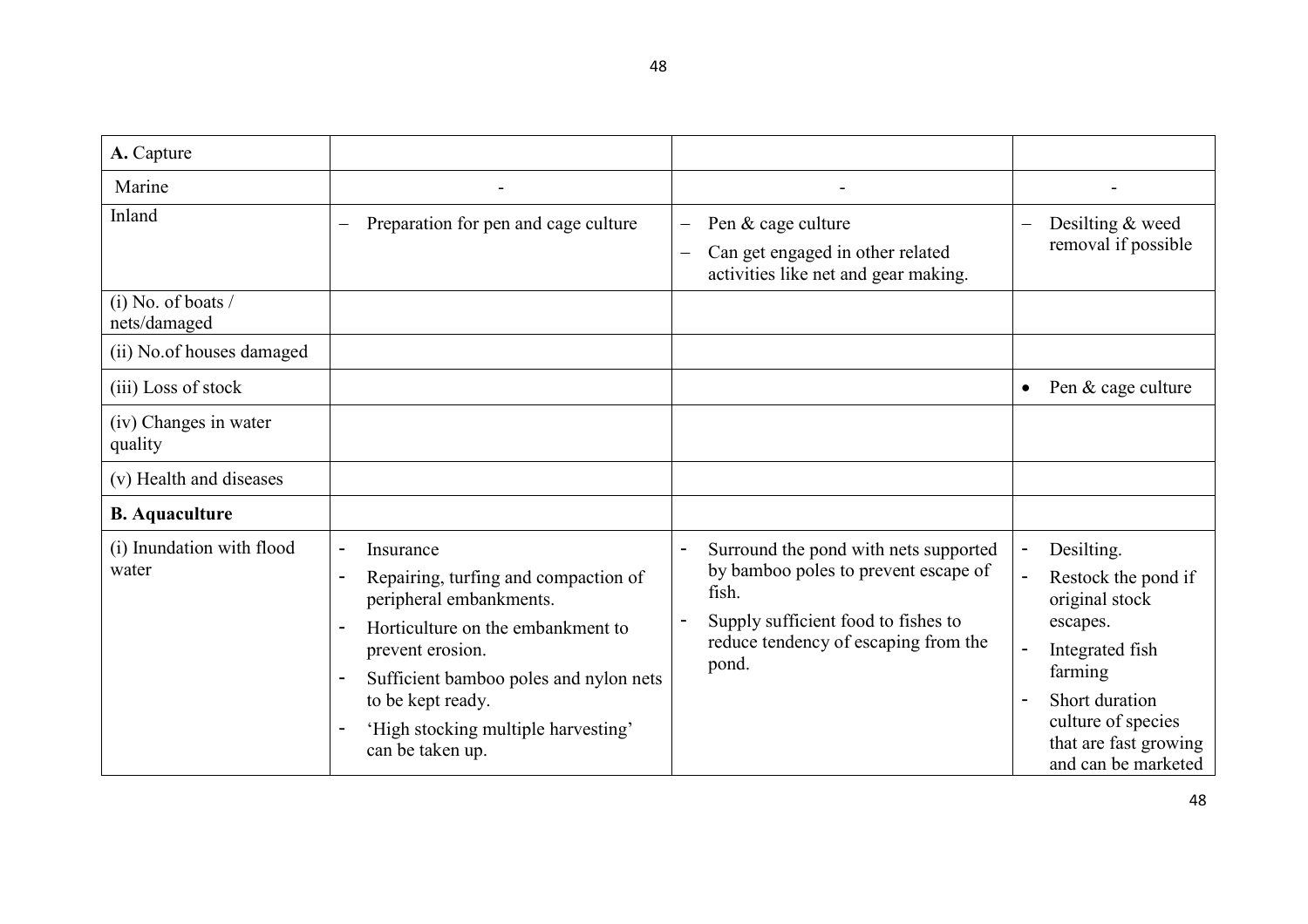|                                                                                          | Sell out the fishes attaining marketable<br>size to minimize loss.<br>Maintenance of proper record for<br>claiming compensation, especially in<br>schemes assisted by Govt. or financial<br>institutes.                                   |                                                | at small size.<br>Claim compensation<br>$\overline{a}$<br>with support of<br>record and<br>documents.<br>Removal of<br>$\overline{a}$<br>unwanted/predatory<br>fish from pond<br>before stocking.<br>Paddy cum fish<br>$\overline{a}$<br>culture |
|------------------------------------------------------------------------------------------|-------------------------------------------------------------------------------------------------------------------------------------------------------------------------------------------------------------------------------------------|------------------------------------------------|--------------------------------------------------------------------------------------------------------------------------------------------------------------------------------------------------------------------------------------------------|
| (ii) Water contamination<br>and changes in water<br>quality<br>(iii) Health and diseases | Prevent entry of water from outside.<br>$\qquad \qquad -$<br>Precaution to prevent entry of<br>$\qquad \qquad -$<br>pesticide/insecticide laden water from<br>nearby agricultural land.<br>Apply lime regularly as per<br>recommendation. | Apply lime regularly as per<br>recommendation. | Apply lime regularly<br>$\qquad \qquad -$<br>as per<br>recommendation.<br>Remove muck and<br>$\overline{\phantom{0}}$<br>debris, if entered<br>with flood.<br>Apply preventive<br>$\equiv$<br>agents (eg. CIFAX)<br>before on set of<br>winter.  |
| (iv) Loss of stock and<br>inputs (feed, chemicals etc)                                   |                                                                                                                                                                                                                                           |                                                | After possibe<br>$\overline{\phantom{a}}$<br>repairing of the<br>49                                                                                                                                                                              |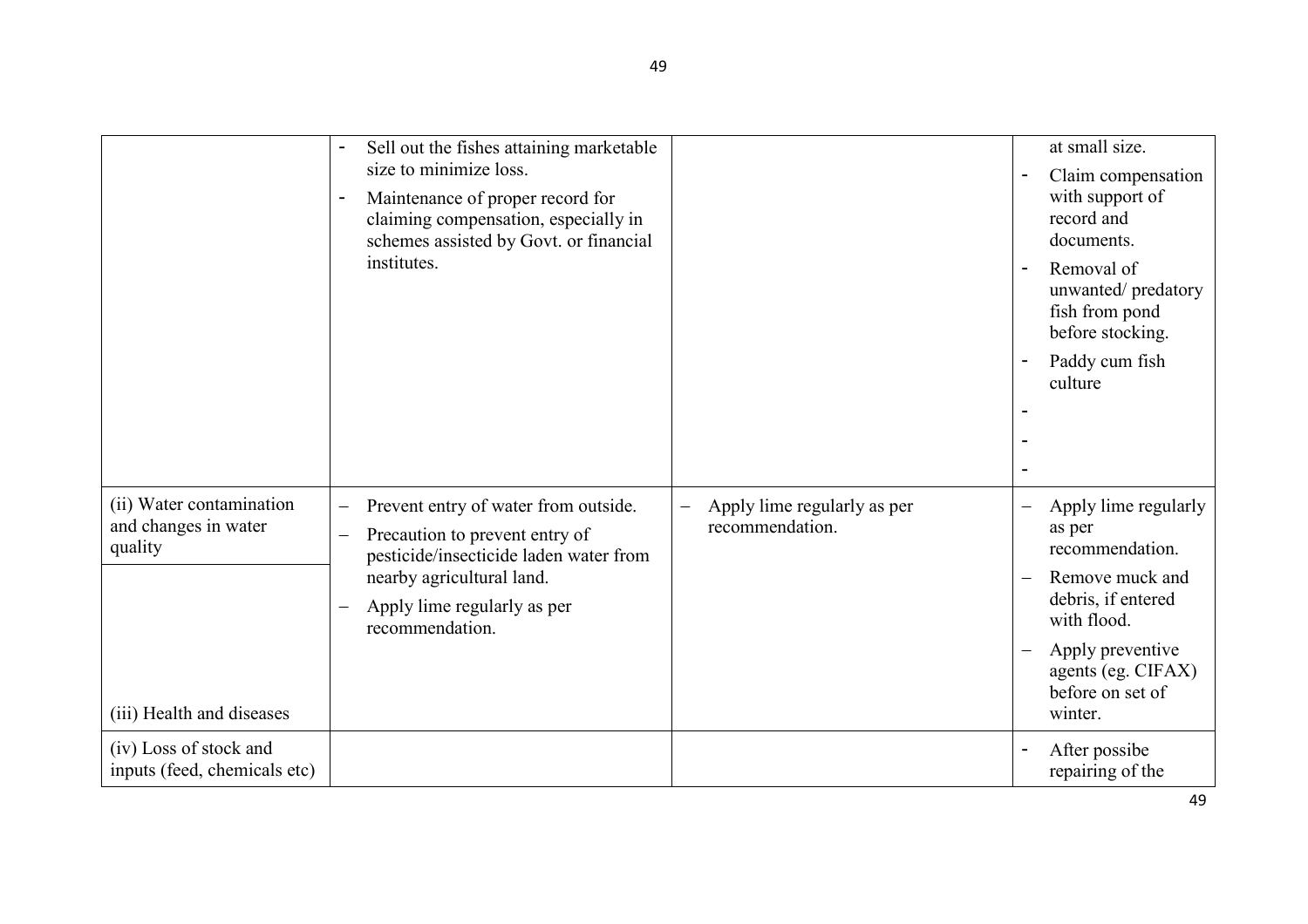50

|                                                                    |  | physical damage,<br>take up late seed<br>rearing to be stocked<br>in the next year.                            |
|--------------------------------------------------------------------|--|----------------------------------------------------------------------------------------------------------------|
| (v) Infrastructure damage<br>(pumps, aerators, huts etc)           |  |                                                                                                                |
| (vi) Any other                                                     |  | Small scale<br>$\qquad \qquad -$<br>homestead<br>ornamental fish<br>production,<br>depending on the<br>market. |
| 3. Cyclone / Tsunami                                               |  |                                                                                                                |
| A. Capture                                                         |  |                                                                                                                |
| Marine                                                             |  |                                                                                                                |
| (i) Average compensation<br>paid due to loss of<br>fishermen lives |  |                                                                                                                |
| (ii) Avg. no. of boats /<br>nets/damaged                           |  |                                                                                                                |
| (iii) Avg. no. of houses<br>damaged                                |  |                                                                                                                |
| Inland                                                             |  |                                                                                                                |
| <b>B.</b> Aquaculture                                              |  |                                                                                                                |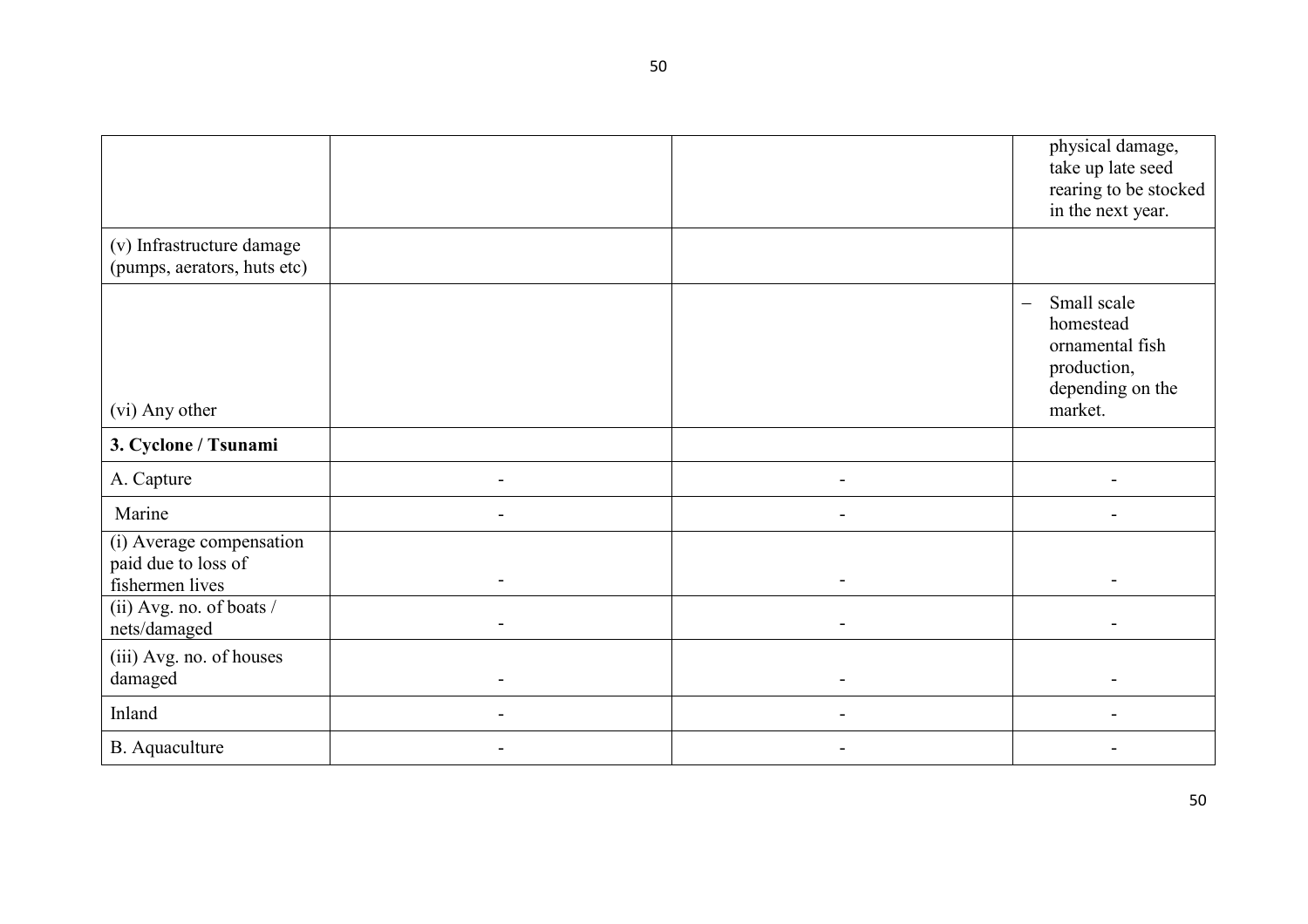| (i) Overflow / flooding of<br>ponds                                      |                                                                                             |                                                                                       |                                     |
|--------------------------------------------------------------------------|---------------------------------------------------------------------------------------------|---------------------------------------------------------------------------------------|-------------------------------------|
| (ii) Changes in water<br>quality (fresh water /<br>brackish water ratio) |                                                                                             |                                                                                       |                                     |
| (iii) Health and diseases                                                |                                                                                             |                                                                                       |                                     |
| (iv) Loss of stock and<br>inputs (feed, chemicals etc)                   |                                                                                             |                                                                                       |                                     |
| (v) Infrastructure damage<br>(pumps, aerators,<br>shelters/huts etc)     |                                                                                             |                                                                                       |                                     |
| (vi) Any other                                                           |                                                                                             |                                                                                       |                                     |
| 4. Heat wave and cold<br>wave                                            |                                                                                             |                                                                                       |                                     |
| A. Capture                                                               |                                                                                             |                                                                                       |                                     |
| Marine                                                                   |                                                                                             |                                                                                       |                                     |
| Inland                                                                   |                                                                                             |                                                                                       |                                     |
| <b>B</b> . Aquaculture                                                   |                                                                                             |                                                                                       |                                     |
| (i) Changes in pond<br>environment (water quality)                       | Apply lime regularly as per<br>$\overline{\phantom{m}}$<br>recommendation.                  | Apply lime regularly as per<br>recommendation.                                        | Apply lime regularly<br>—<br>as per |
| (ii) Health and Disease<br>management                                    | Apply preventive agents (eg. CIFAX)<br>$\overline{\phantom{m}}$<br>before on set of winter. | Restrict application of fertilizer as per<br>$\overline{\phantom{m}}$<br>requirement. | recommendation.                     |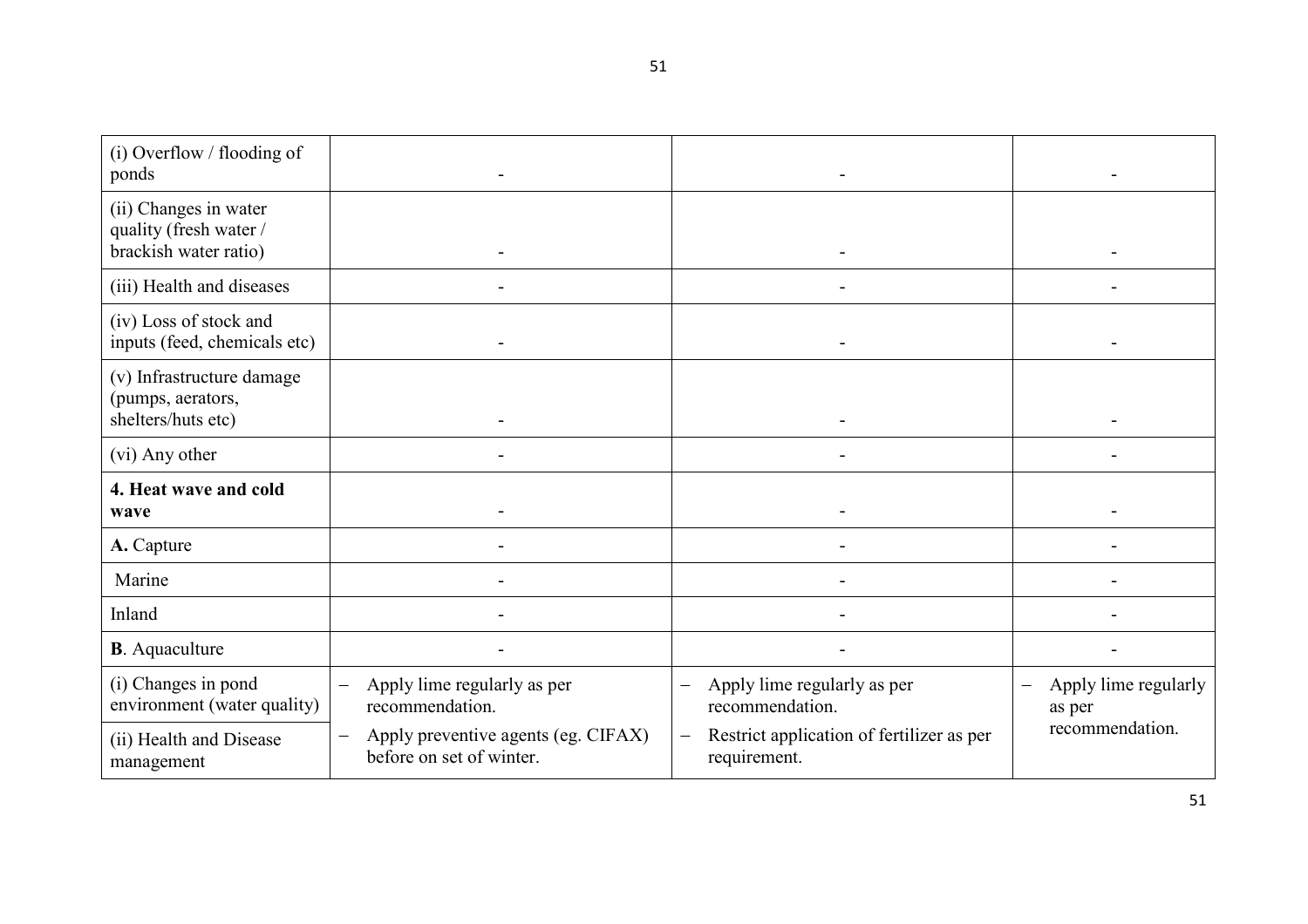| (iii)<br>$\sim$ $\sim$ $\sim$ $\sim$<br>other<br>. T 717 |  |  |
|----------------------------------------------------------|--|--|

<sup>a</sup> based on forewarning wherever available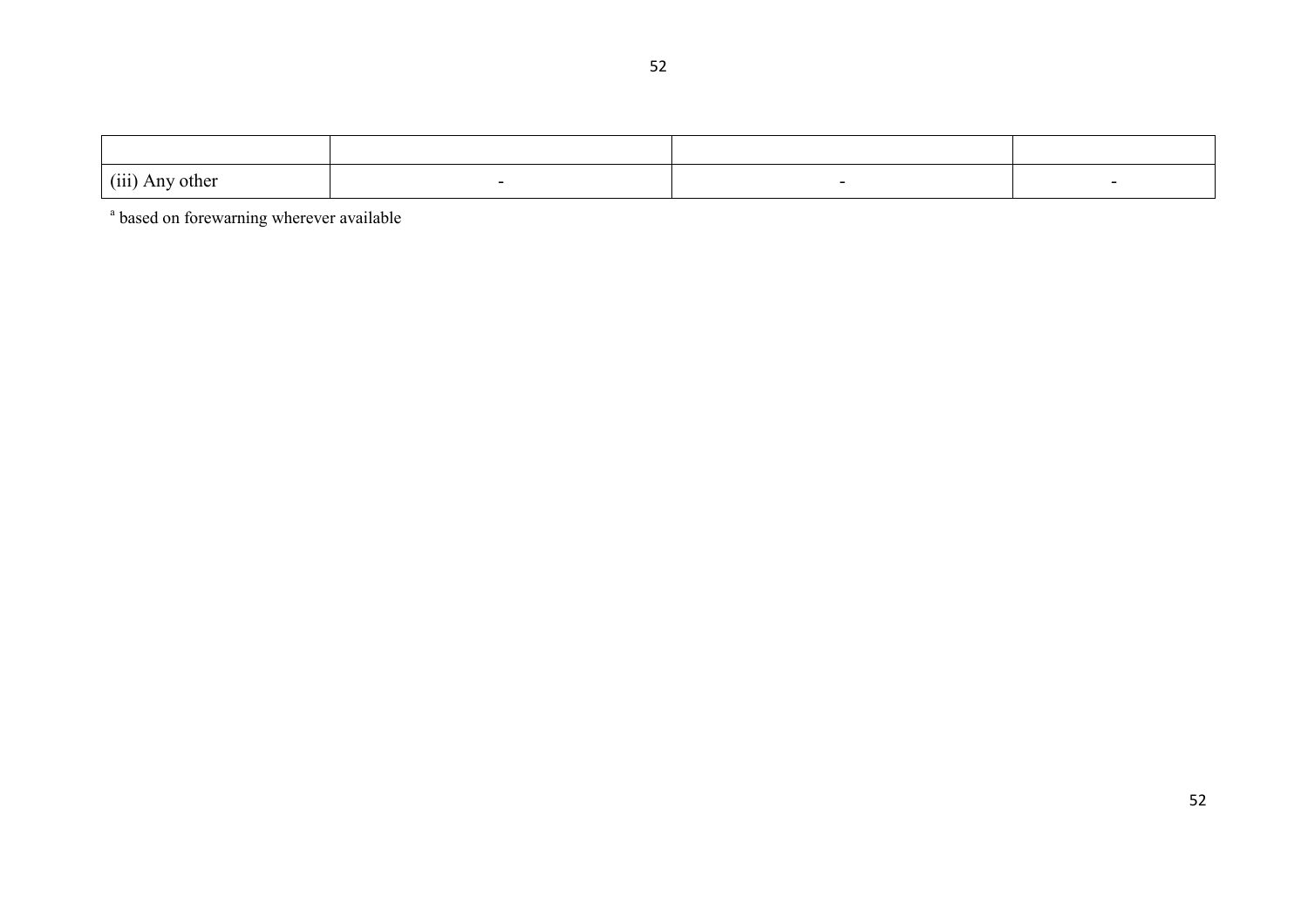

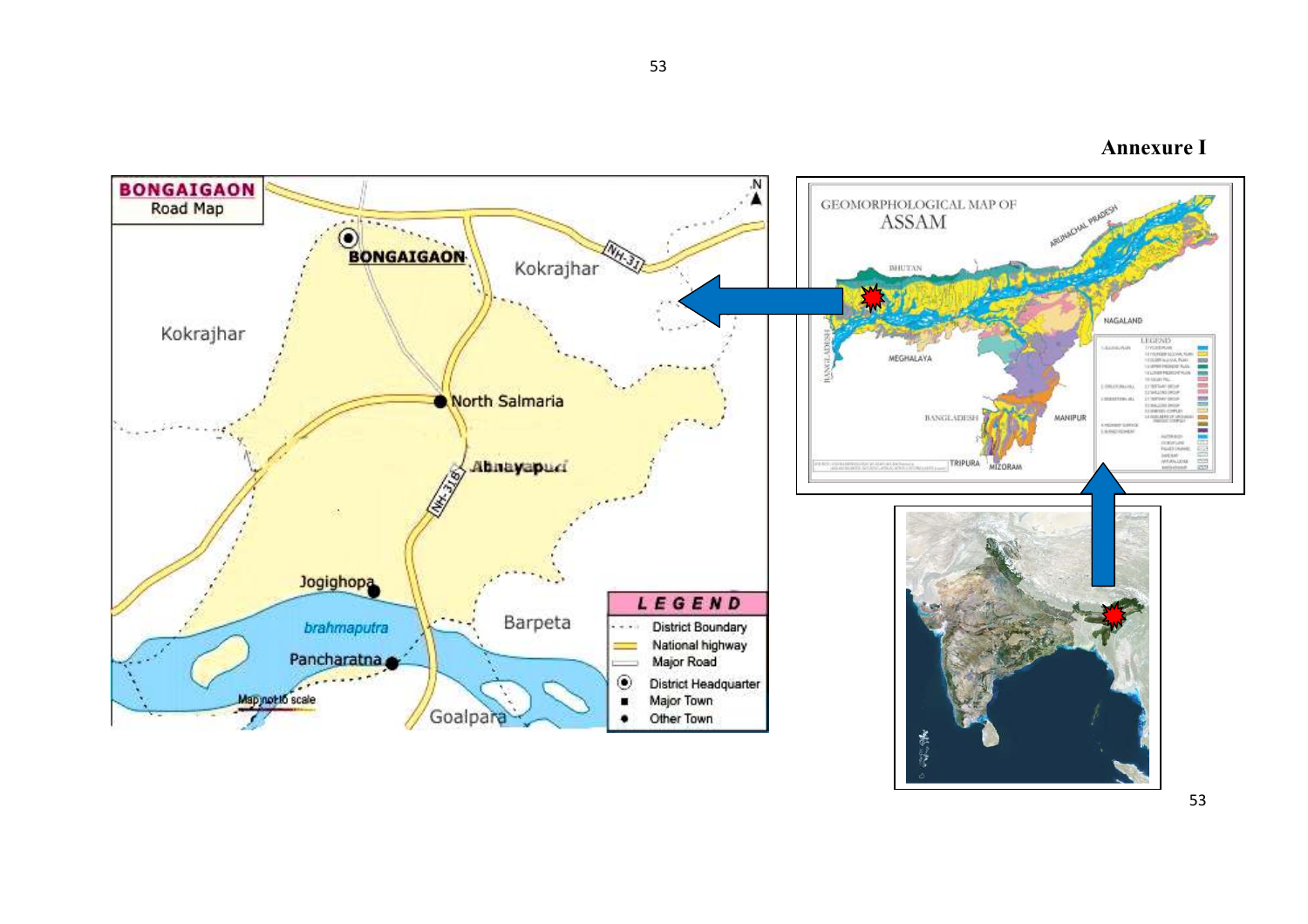# DIGITAL MAP OF BONGAIGAON DISTRICT OF ASSAM

54

# **ANNEXURE II**

# ANNUAL RAINFALL MAP OF ASSAM, INDIA

# ANNEXURE III